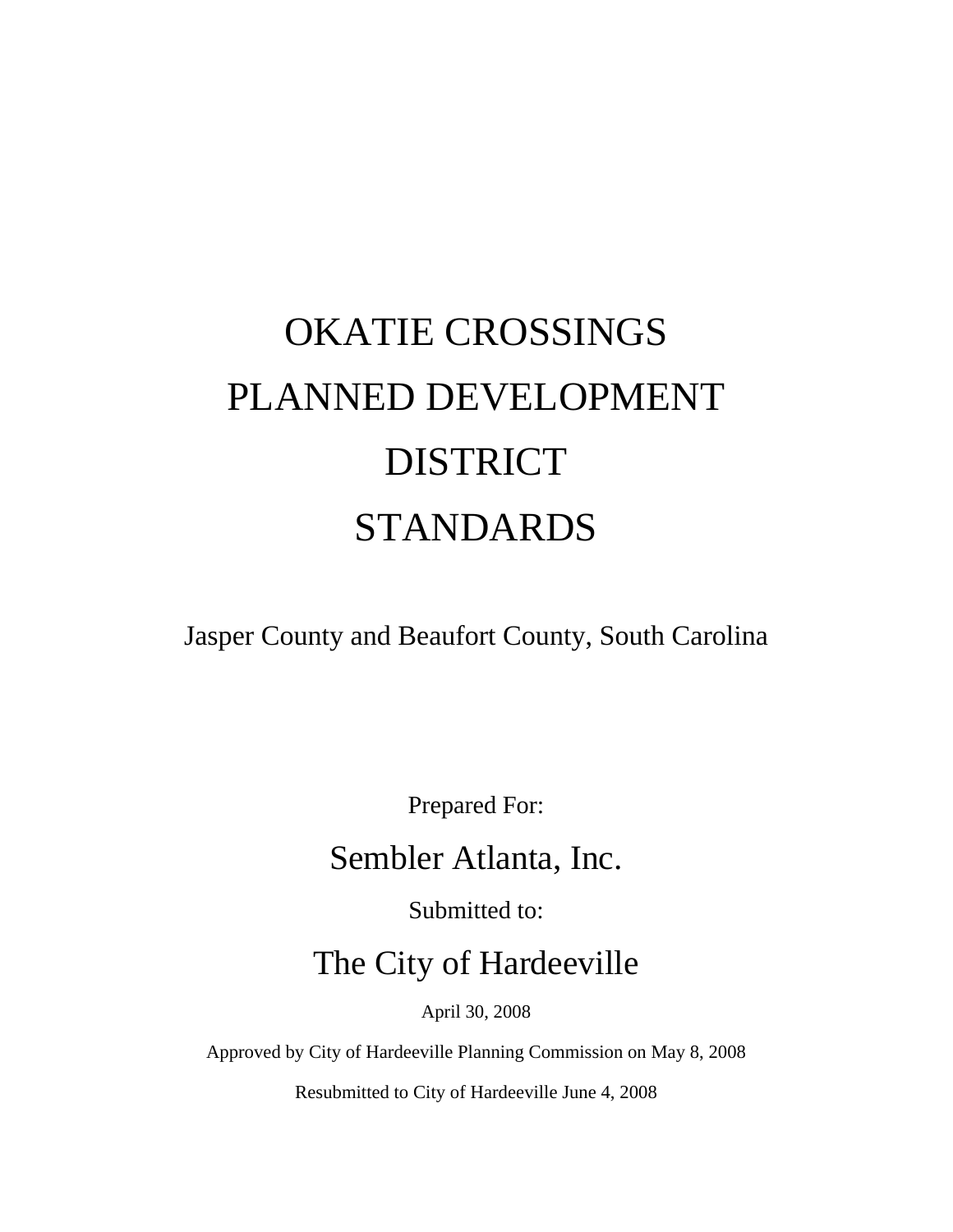# **TABLE OF CONTENTS**

| <b>SECTION I - INTRODUCTION AND NARRATIVE</b><br>A. The Property                                                                                                                                                                                                                                                                                                                                                                                                                           | 3<br>3         |
|--------------------------------------------------------------------------------------------------------------------------------------------------------------------------------------------------------------------------------------------------------------------------------------------------------------------------------------------------------------------------------------------------------------------------------------------------------------------------------------------|----------------|
| B. Planned Development District and Development Agreement Process                                                                                                                                                                                                                                                                                                                                                                                                                          | 4              |
| C. Conceptual Master Plan                                                                                                                                                                                                                                                                                                                                                                                                                                                                  | $\overline{4}$ |
| D. Environmental Protection                                                                                                                                                                                                                                                                                                                                                                                                                                                                | 5              |
| E. Cultural and Historical Resources                                                                                                                                                                                                                                                                                                                                                                                                                                                       | 6              |
| F. Water and Sewer Service                                                                                                                                                                                                                                                                                                                                                                                                                                                                 | 6              |
| G. Utility Service                                                                                                                                                                                                                                                                                                                                                                                                                                                                         | 6              |
| H. Roadways and Traffic                                                                                                                                                                                                                                                                                                                                                                                                                                                                    | 7              |
| I. Landscaping Standards                                                                                                                                                                                                                                                                                                                                                                                                                                                                   | 8              |
| J. Parking                                                                                                                                                                                                                                                                                                                                                                                                                                                                                 | 8              |
| K. Stormwater Management                                                                                                                                                                                                                                                                                                                                                                                                                                                                   | 12             |
| L. Tree Preservation                                                                                                                                                                                                                                                                                                                                                                                                                                                                       | 12             |
| <b>SECTION II - LAND USE DESIGNATION AND DEFINITIONS</b><br>A. Introduction and Narrative                                                                                                                                                                                                                                                                                                                                                                                                  | 14<br>14       |
| <b>B.</b> Allowed Land Uses                                                                                                                                                                                                                                                                                                                                                                                                                                                                | 14             |
| C. Allowed Density and Transfer of Density between Planning Areas                                                                                                                                                                                                                                                                                                                                                                                                                          | 14             |
| D. Definitions of Land Use and Density Terms                                                                                                                                                                                                                                                                                                                                                                                                                                               | 15             |
| <b>SECTION III - MZDO CHANGES EXEMPTIONS</b>                                                                                                                                                                                                                                                                                                                                                                                                                                               | 26             |
| <b>EXHIBITS</b><br>Exhibit A - Legal Description<br>Exhibit B – Boundary Plat<br>Exhibit C - Freshwater Wetlands Delineation & Verification Letter<br>Exhibit D – Conceptual Master Plan<br>Exhibit E - Cultural and Historical Resources Survey<br>Exhibit F – BJWSA Intent to Serve Letter<br>Exhibit G – Palmetto Electric Intent to Serve Letter<br>Exhibit H - Hargray Intent to Serve Letter<br>Exhibit I - City of Hardeeville Municipal Zoning and Development Standards Ordinance |                |
|                                                                                                                                                                                                                                                                                                                                                                                                                                                                                            |                |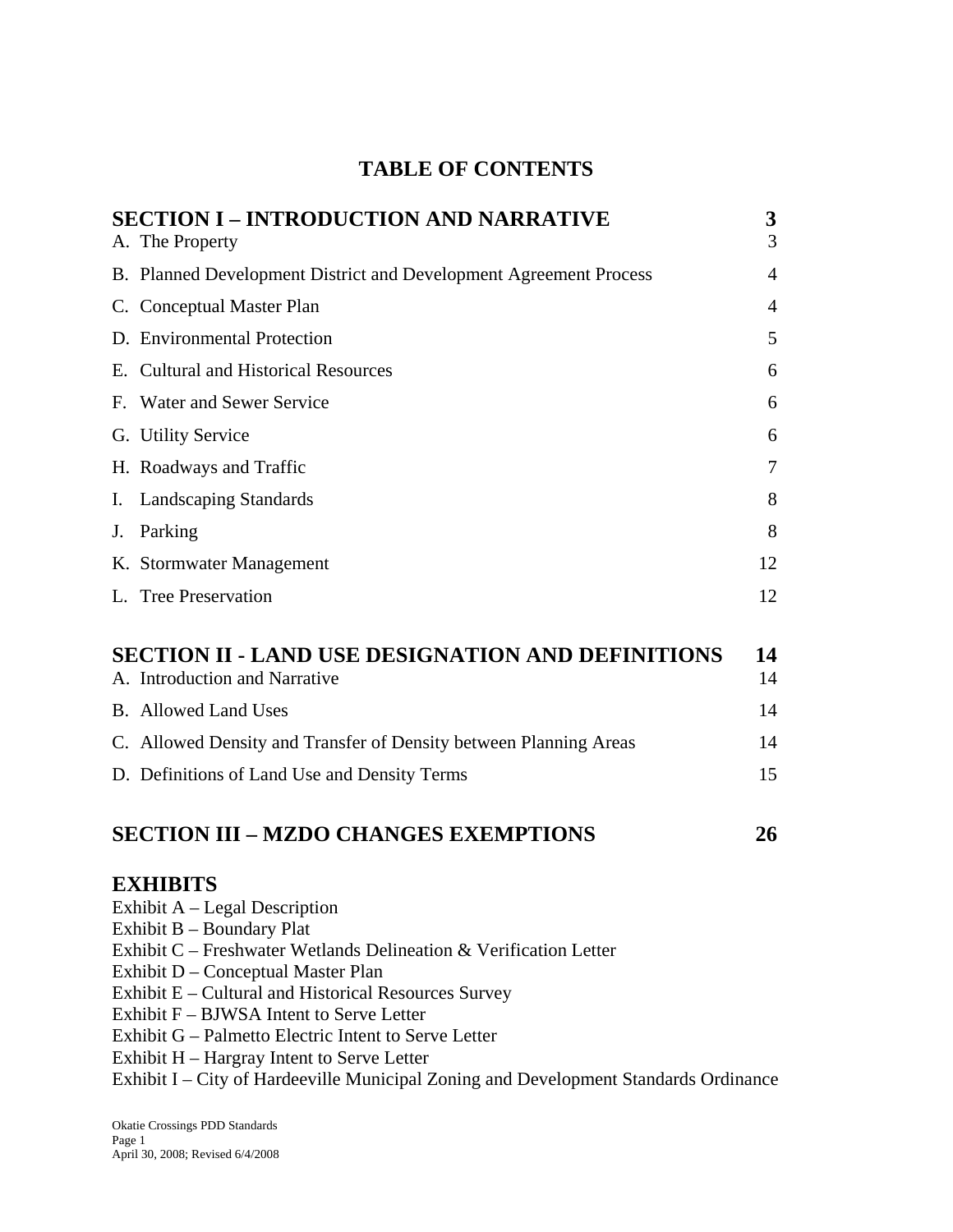#### **APPLICANT AND PLANNING TEAM**

#### **Developer / Applicant:**

Sembler Atlanta, Inc. Atlanta, GA Ms. Kristi Rooks, Director of Real Estate

#### **Owner:**

Horne Real Estate, LLC Knoxville, TN Ms. Christina Myer

#### **Land Planner / Landscape Architect:**

J. K. Tiller Associates, Inc. Bluffton, SC Mr. James K. Tiller, FASLA

#### **Engineer and Surveyor:**

Thomas & Hutton Engineering, Co. Savannah, GA Mr. Nick Stanley Mr. Ryan Smith

#### **Environmental Consultant and Permitting and Wetland Delineation:**

Sligh Environmental Consultants, Inc. Savannah, GA Mr. Stuart Sligh

#### **Legal Counsel:**

McNair Law Firm, P.A. Bluffton, SC Sarah Robertson, Esquire

#### **Archaeologist**:

Brockington & Associates, Inc. Mt. Pleasant, SC Mr. Ralph Bailey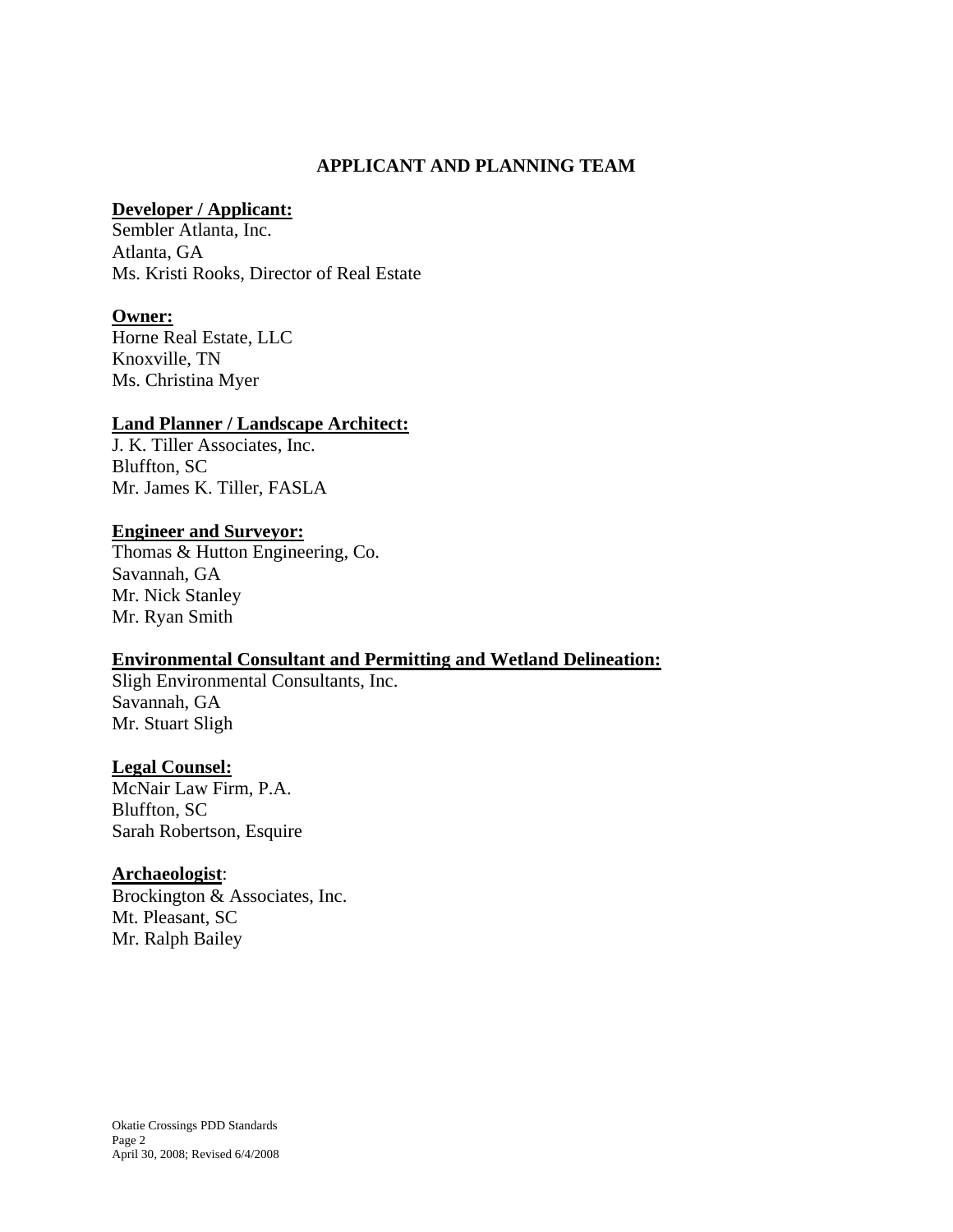# **OKATIE CROSSINGS**

# **PLANNED DEVELOPMENT DISTRICT STANDARDS**

# **I. INTRODUCTION AND NARRATIVE**

The Okatie Crossings Planned Development District ("PDD")shall be comprised of that certain real property located in Jasper County and Beaufort County, South Carolina (the "Property") as more particularly described in the attached **Exhibit A** and as depicted on the survey attached as **Exhibit B**. The Property is owned by Horne Real Estate, LLC ("Owner"). Owner has entered into a contract to sell the Property to Sembler Atlanta, Inc. ("Developer").

The Property is subject to a PUD designation with Jasper County and a PUD designation with Beaufort County. Through the Intergovernmental Agreement between Jasper County, and the cities of Hardeeville and Ridgeland adopted February 8, 2005, both Jasper County and the City of Hardeeville ("City") have recommended that the Property be annexed into the City of Hardeeville. Owner and Developer are pursuing annexation of the Property into the City, rezoning of the Property to a Planned Development District ("PDD") designation through the City, and a Development Agreement ("Development Agreement"), with the City of Hardeeville.

# **A. THE PROPERTY**

1. The Property is located in Jasper County and Beaufort County and is bounded by South Carolina Highway 170 to the east, U.S. Highway 278 to the south, and a privately owned parcel to the north and west. The Property has approximately 2,700 feet of frontage along South Carolina Highway 170 and approximately 3,000 feet of frontage along U.S. Highway 278. The survey and plat information of the Property shows the following information:

- (a) Vicinity map
- (b) Boundary and dimensions
- (c) Existing adjacent streets
- (d) Adjacent property owners
- (e) Existing easements
- (f) Existing structures
- (g) Adjacent rivers or major wetlands

2. The Property consists of approximately 282 acres including approximately 278 of acres of uplands and approximately 4 acres of jurisdictional freshwater wetlands. The property does not have critical area or frontage on salt marsh or creeks. The wetlands delineation survey attached as **Exhibit C** shows the freshwater wetlands on the site. The wetland delineation was verified by the U.S. Army Corps of Engineers as evidenced by their letter included with Exhibit C. Flood zones for the property are indicated on the boundary survey attached as **Exhibit B**.

3. The survey attached as **Exhibit B** depicts the Property boundary. The land surrounding the Property is, as of this writing, predominantly commercial or undeveloped.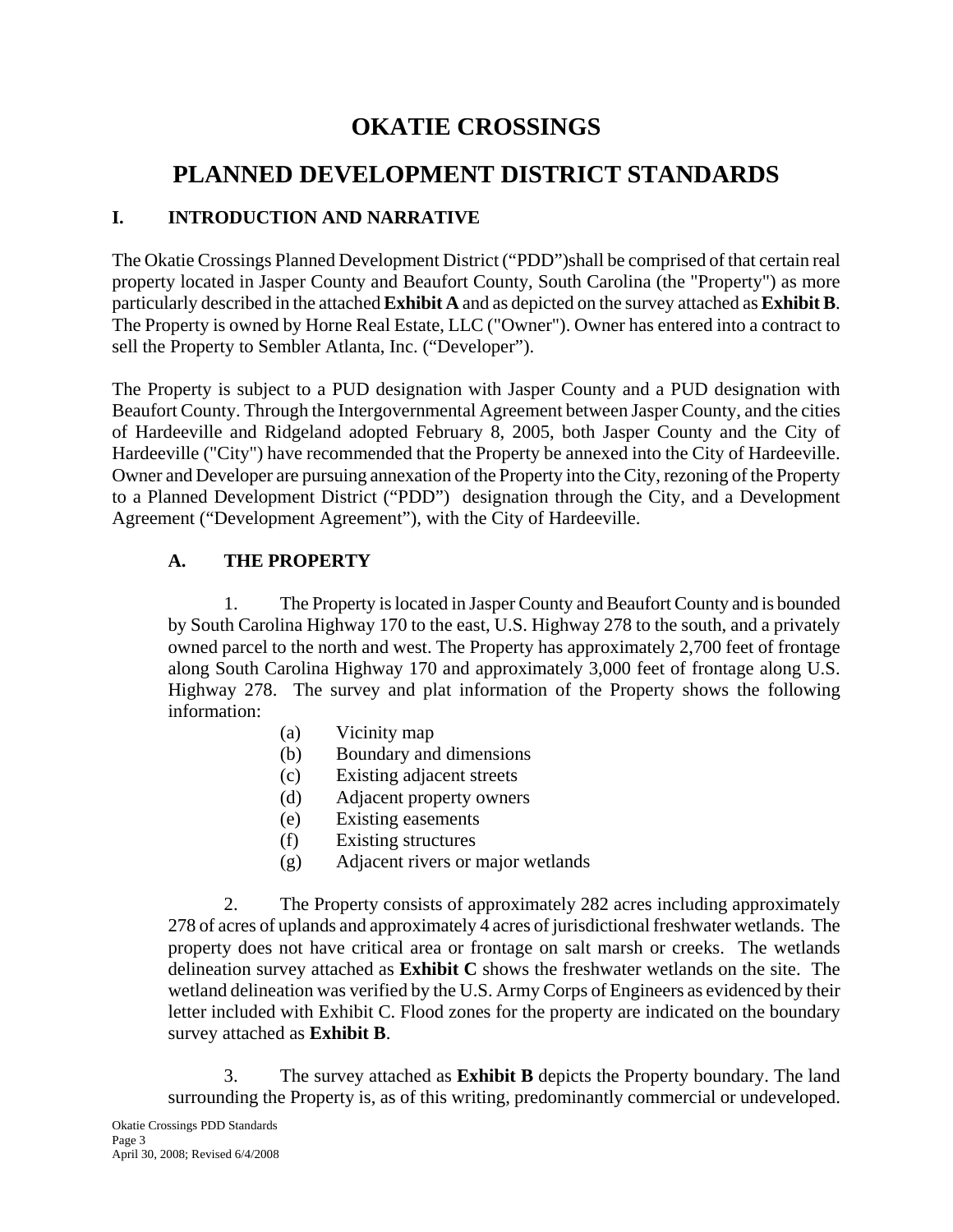# **B. PLANNED DEVELOPMENT DISTRICT PROCESS**

1. The Planned Development District (PDD) zoning category was adopted by the City of Hardeeville to permit and encourage the effective, efficient, and economical development of large tracts of land that are in the best interests of the long range development plans of the City. The PDD designation will provide reasonable certainty as to the lawful requirements that must be met in protecting vested property rights. This PDD Standards are being agreed to among Owner, Developer, and the City for the purpose of providing assurances to the Owner and Developer so that Owner and Developer may proceed without encountering future changes in law which would materially affect the ability to develop under the Conceptual Master Plan.

2. In the event Owner, its successors or assigns, acquires real property adjacent to the Property, City agrees to allow Owner, its successors or assigns, to annex such real property to the terms of these PDD Standards and the Development Agreement.

# **C. CONCEPTUAL MASTER PLAN**

1. It is anticipated that the Property will be developed over a period of up to five years, in accordance with the Conceptual Master Plan attached as **Exhibit D** and as the same may be supplemented by subsequent master and development plans submitted pursuant to the provisions of these PDD Standards. The Conceptual Master Plan sets forth the general scope of the development including number of units, phasing, development standards, open space and other issues. In addition to the Conceptual Master Plan, development of the Property is controlled by other provisions of this PDD Standards and the Development Agreement.

2. The goal of this PDD Standards is to provide guidelines to produce a high quality, mixed use and commercial development that raises the quality of life and development standards in the area while anticipating the future needs for commerce and services. The Property provides an opportunity for commercial land uses that will be developed over a period of time. The PDD designation is necessary to accommodate the commercial land uses and to provide for the responsible planning and development of the property over time.

3. The Conceptual Master Plan for the Property, prepared by J. K. Tiller Associates, Inc. and (Thomas & Hutton Engineering, Co.) attached as **Exhibit D**, shows a general roadway layout and shows areas designated for commercial use and future development. Proposed land uses in the development are detailed under Section 2 - Land Use Designation and Definitions.

4. The Conceptual Master Plan seeks to maintain open space requirements set forth in the Hardeeville Municipal Zoning and Development Code ("MZDO") dated March 20, 2008, a copy of which is attached as **Exhibit I**, except as amended hereinafter by the provisions of this PDD Standards. The open space and amenities, if any, will be owned and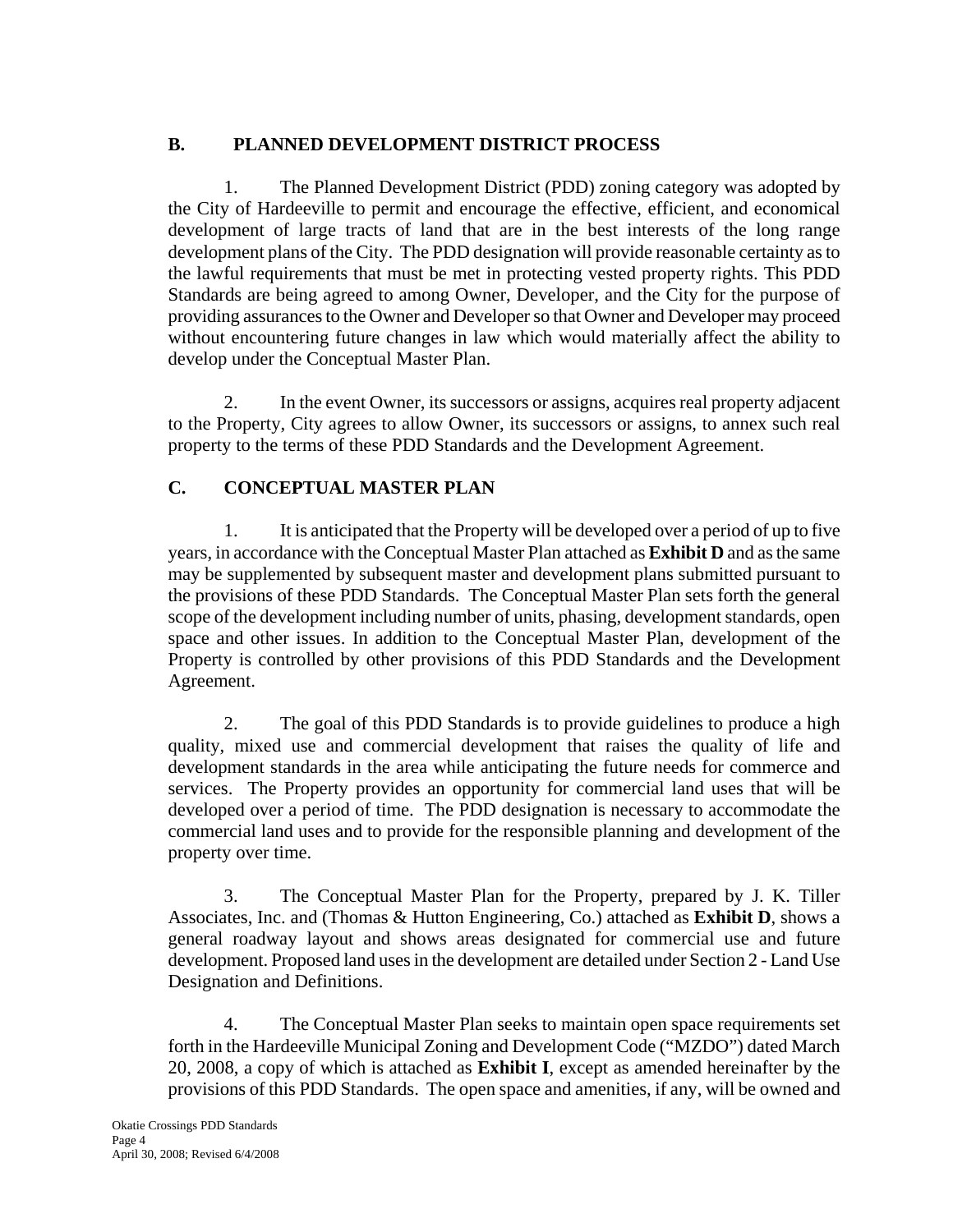maintained by the Owner, Developer, a property owners' association(s), their successors or assigns or other legally designated entity. All property deeded to a governmental entity shall become the maintenance responsibility of that entity or as otherwise provided in accordance with the Okatie Crossings Development Agreement.

5. The Conceptual Master Plan and the provisions of these PDD Standards will constitute the zoning for the Property and a waiver from the current Hardeeville codes and regulations where differences occur. The Conceptual Master Plan may introduce land uses that presently do not exist in current zoning documents.

6. In the event of a conflict among the Okatie Crossings PDD documents, the hierarchy of documents is: 1) the Development Agreement; 2) this PDD Standards, which includes all attachments and exhibits; and 3) the MZDO as amended. In the event of an omission, the MZDO shall govern. To the extent of ambiguity, the parties shall attempt to review same consistent with the terms of the Development Agreement, PDD Standards and the MZDO.

# **D. ENVIRONMENTAL PROTECTION**

1. As part of the development process, Owner or its successors or assigns will meet the stormwater management requirements of Hardeeville, except as modified by the provisions of this PDD Standards, and the then existing requirements of South Carolina Department of Health and Environmental Control's Office of Ocean and Coastal Resource Management (OCRM).

2. Owner or its successors or assigns will prepare stormwater management plans for the Property as the Property is developed in accordance with a stormwater drainage master plan to be prepared by a professional engineering firm licensed by the State of South Carolina prior to the development of any parcel. The stormwater drainage master plan will address the hydrological characteristics of the entire site, as well as adjacent drainage patterns of relative importance. The plan will address pre-development conditions and postdevelopment stormwater management for flood control and sediment reduction. This plan will also address storm water quality through the use of several types of Best Management Practices (BMP's) as established by the stormwater standards of the MZDO as amended, and then applicable state and federal governmental regulations to enhance water quality and protect the surrounding freshwater wetlands.

3. Freshwater wetlands on the property are typical of the South Carolina Lowcountry. A copy of the wetlands delineation plan and verification letter from the US Army Corps of Engineers (USACOE) is included as **Exhibit C**. Verification/extension of the delineation is ongoing at this time.

4. On-site wetland impacts resulting from the development of the Property will be permitted jointly through the USACOE and the OCRM a division of the South Carolina Department of Health and Environmental Control (SCDHEC). All impact mitigation will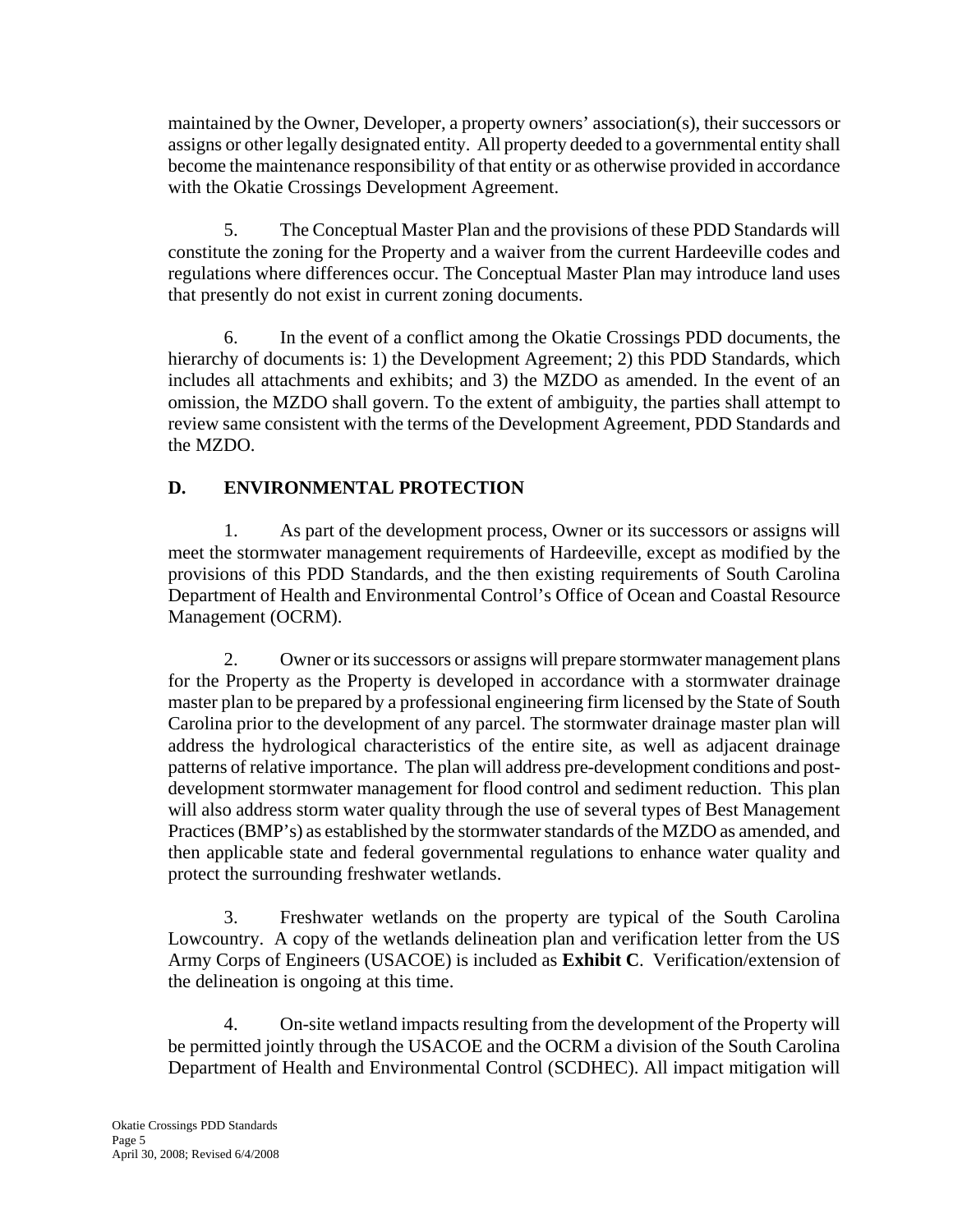meet or exceed state or federal standards then in effect. Non-jurisdictional impacts to wetlands will be permitted through OCRM and SCDHEC.

# **E. CULTURAL AND HISTORICAL RESOURCES**

As part of a comprehensive study of the property, an intensive cultural and historical resources survey was conducted by Brockington and Associates, Inc. for the Property. The survey concluded that no archeological sites were located on the Property. A copy of the Cultural and Historical Resources Survey is included as **Exhibit E**. No requirements in connection with historical or cultural resources pertaining to the Property, other than as may be required by the State of South Carolina in accordance with applicable law, shall be imposed on the Property.

# **F. WATER AND SEWER SERVICE**

Water and sewer service will be provided to any development in the Property by Beaufort Jasper Water and Sewer Authority ("BJWSA") or other governmental utility provider in accordance with BJWSA's agreement of consolidation and transfer with the City of Hardeeville. Planning for the water and sewer systems will commence at the time of Development Agreement and Planned Development District Approval by the City. Preliminary discussions with BJWSA indicate a willingness to serve the property as evidenced by an Intent to Serve letter included as **Exhibit F**. BJWSA operates and maintains water and sewer systems within their service area upon completion by the developer and acceptance by the Authority.

# **G. UTILITY SERVICE**

1. The Property is in the service territory of Palmetto Electric Cooperative ("Palmetto Electric") for electrical power. Preliminary discussions with Palmetto Electric indicate a willingness to serve the property as evidenced by an Intent to Serve letter included as **Exhibit G**. Owner or its successors or assigns will coordinate with Palmetto Electric regarding planning for the Property.

2. Hargray or another licensed provider will provide telephone service to the Property. Owner or its successors or assigns will coordinate with the provider regarding planning for the Property. Preliminary discussions with Hargray indicate a willingness to serve the property as evidenced by an Intent to Serve letter included as **Exhibit H**.

3. Other Utility services shall be provided by legally established entities at the discretion of Owner or its successors or assigns, provided such are in accordance with the franchising ordinances/licensing with the City.

4. Utilities must be underground, except as reasonably necessary for above ground support facilities, as well as the above ground major transmission lines belonging to Santee Cooper or other utility, included in an existing easement. The Owner reserves the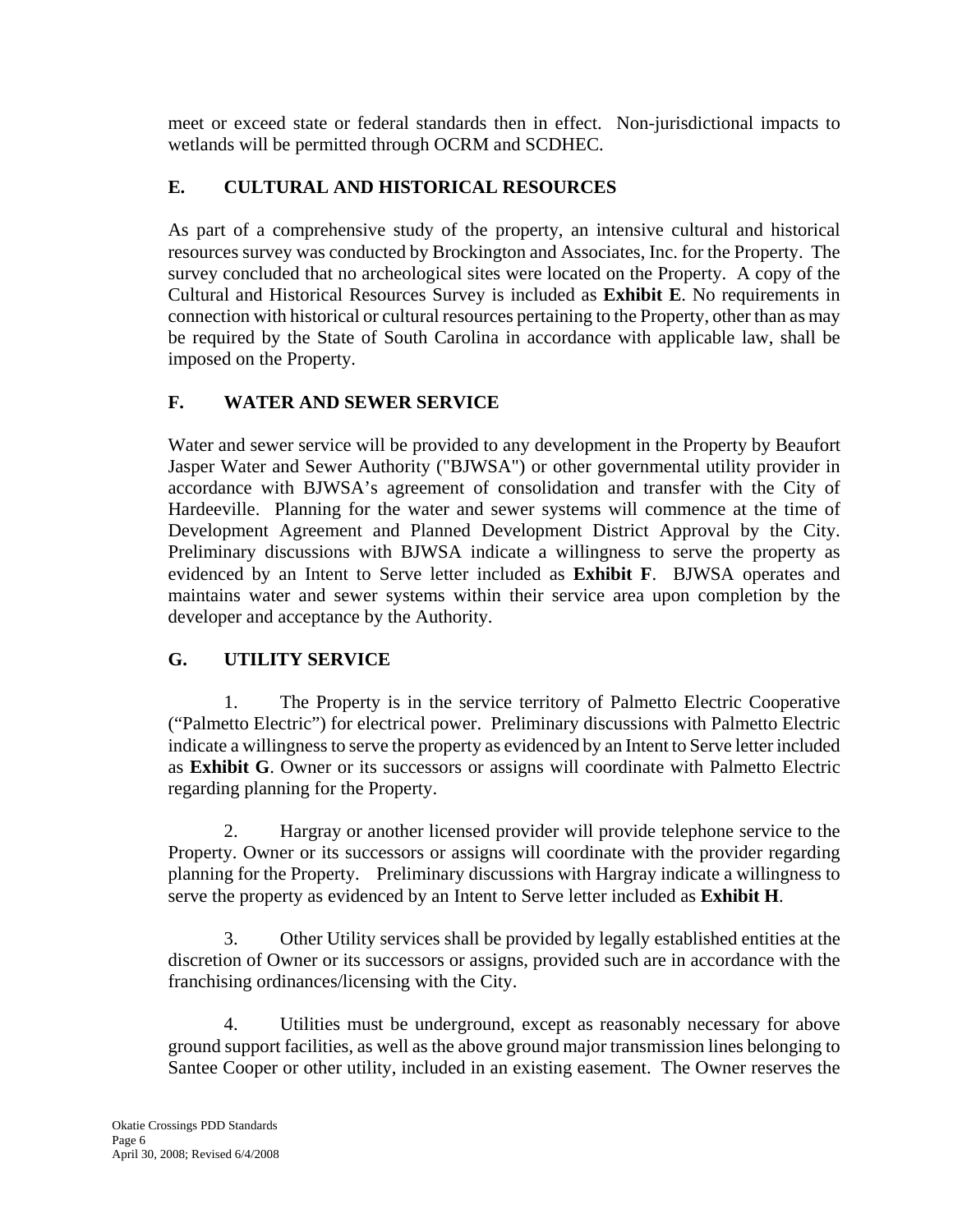right to negotiate with Santee Cooper and other utilities in regards to possible redesign of some of the structures within the easement.

# **H. ROADWAYS AND TRAFFIC**

Note: The Applicant is currently engaged in a detailed Traffic Impact Assessment which shall impact some of the following statements. The Traffic Assessment shall be prepared in accordance with the City of Hardeeville Traffic Impact Assessment Ordinance and provided to the City of Hardeeville Planning Director for approval as part of the Master Plan submission.

1. At the current time there are two (2) public roads which are contiguous to the Property; South Carolina Highway 170 to the east and U.S. Highway 278 to the south. Both of these highways are under the jurisdiction of the South Carolina Department of Transportation (SCDOT) in regards to access, construction, improvements and maintenance.

2. Due to their proximity to the Property, these two highways shall provide ingress and egress to the Property. Current plans provide for five (5) access points on Highway 170 and one (1) access point on Highway 278. These points of ingress and egress are indicated on the Concept Master Plan, Exhibit D. The Conceptual Master Plan shows both points that exist now and those that shall be proposed. The Conceptual Master Plan also indicates those intersections which may be signalized and those which may have full or limited access. The protocol for the configuration of these intersections shall be addressed and promulgated as part of the Traffic Impact Assessment (TIA) and any further requirement as the result of the study with the City and SCDOT. Final location of the ingress and egress points on Highway 170 shall be proposed upon the results of the TIA at Master Plan Phase.

3. Access to and from U.S. Highway 278 for the Property shall be as shown on the Conceptual Master Plan. This access exists now and is planned to be a signalized full access intersection.

4. Each of the potential ingress and egress points shall be a subject of the TIA and final assessment of each shall be evaluated as part of that study. Each shall be evaluated as to be a full access traffic movement – defined as an access which allows any and all possible vehicular traffic movement into and out of the development. Limited access traffic movement – defined as an access which limits the movement of traffic into and out of the development (i.e., right-in-right-out only). Traffic signalization may occur, with SCDOT and City approvals, when actual traffic volumes or other contributing factors warrant their installation. Funding for any required traffic signal shall be generated from road impact fees collected by the City of Hardeeville and/or public financing.

5. The egress and ingress points shown on the plan are conceptual and may be redesigned and relocated to accommodate site specific characteristics, adjacent land use modulation and access points promulgated by the TIA and/or requirements of SCDOT.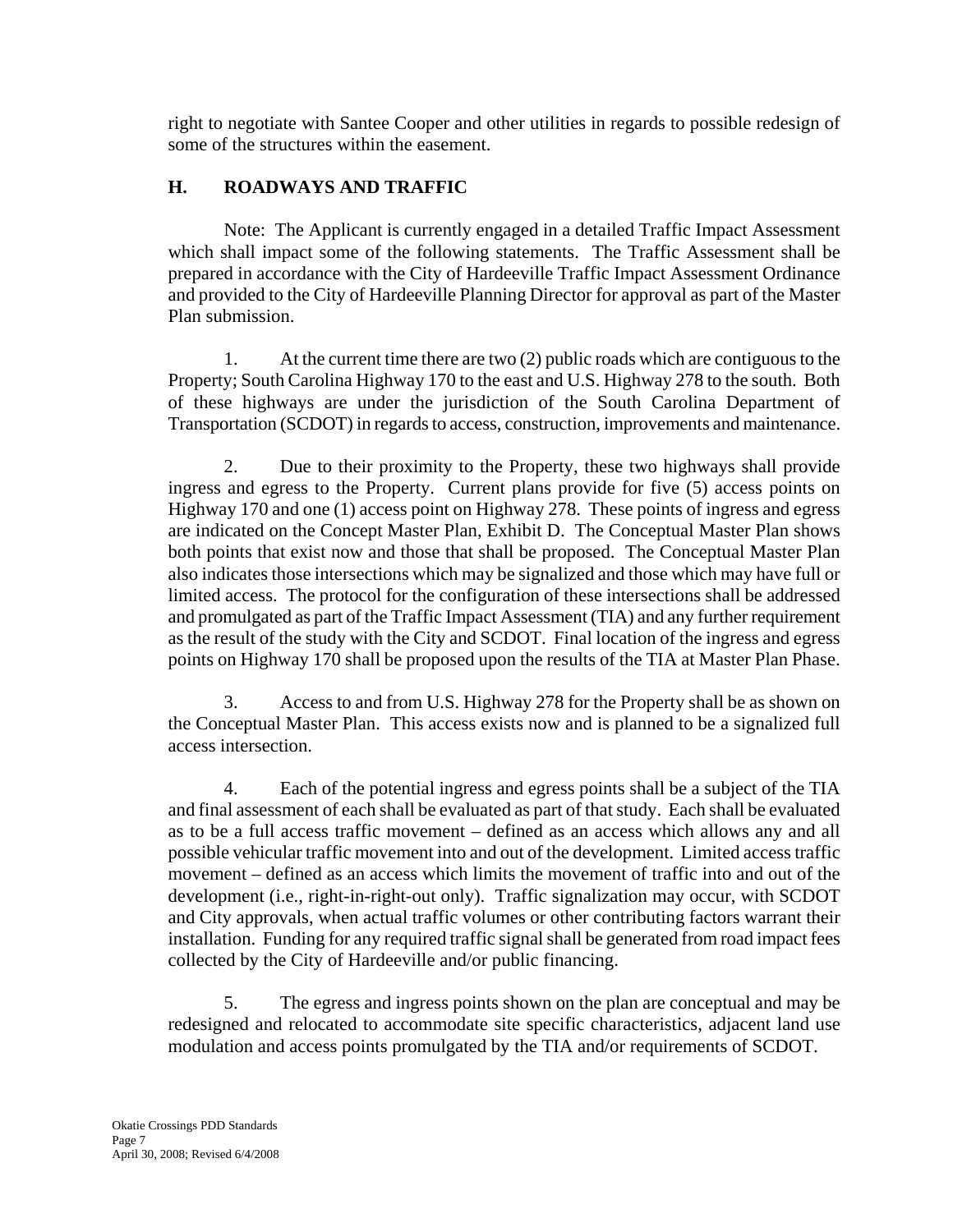6. The Property shall have public and private roadways designed to this PDD Standards.

7. All roadways within the Property and shown on the Conceptual Master Plan are subject to modification at Master Plan(s) review and approval. Relocation may be necessary due to site conditions that may include, but are not limited to, soil conditions, environmental concerns, physical constraints and design parameters.

8. Notwithstanding the provisions of Section  $I(H)(5)$  above, roadway design standards may be modified to reduce environmental impacts and increase tree preservation provided safety concerns are not compromised. To protect and preserve significant trees, such design is hereby encouraged.

9. All approvals for access encroachments onto state highways will be reviewed and approved by the SCDOT only so long as the proposed work falls within a state right-ofway. The City of Hardeeville and the Applicant are in agreement that the existing access points will be sufficient for the issuance of Development Permits and Building Permits. Certificates of Occupancy will be issued as appropriate Access Encroachments are constructed and approved by the appropriate governing body.

# **I. LANDSCAPING STANDARDS**

Owner or Developer shall adopt landscaping standards for the Property which shall be submitted to the City of Hardeeville for approval prior to Master Plan Approval.

# **J. PARKING**

The required parking spaces for commercial uses, mixed use and multi-family land uses on the Property shall be as shown on Table below based on Land Use.

#### **Parking Table**

| <b>Permitted Use</b>                | Minimum Off-Street Parking (*) |
|-------------------------------------|--------------------------------|
| <b>RESIDENTIAL USES</b>             |                                |
| <b>SITE BUILT DWELLINGS</b>         |                                |
| Multi-Family, apartments            | 1 space per unit               |
| <b>Townhouses</b>                   | 2.0 spaces per unit            |
| <b>RETAIL TRADE</b>                 |                                |
| Beer, wine & liquor                 | 1.0 per $222 - 250$ sf GFA     |
| Building materials, garden supplies | 1.0 per 350 ff GFA             |
| Clothing & accessory stores         | 1.0 per 350 s.f. GFA           |
| Convenience stores                  | 1.0 per 350 s.f. GFA           |
| Electronics & appliances            | 1.0 per 350 s.f. GFA           |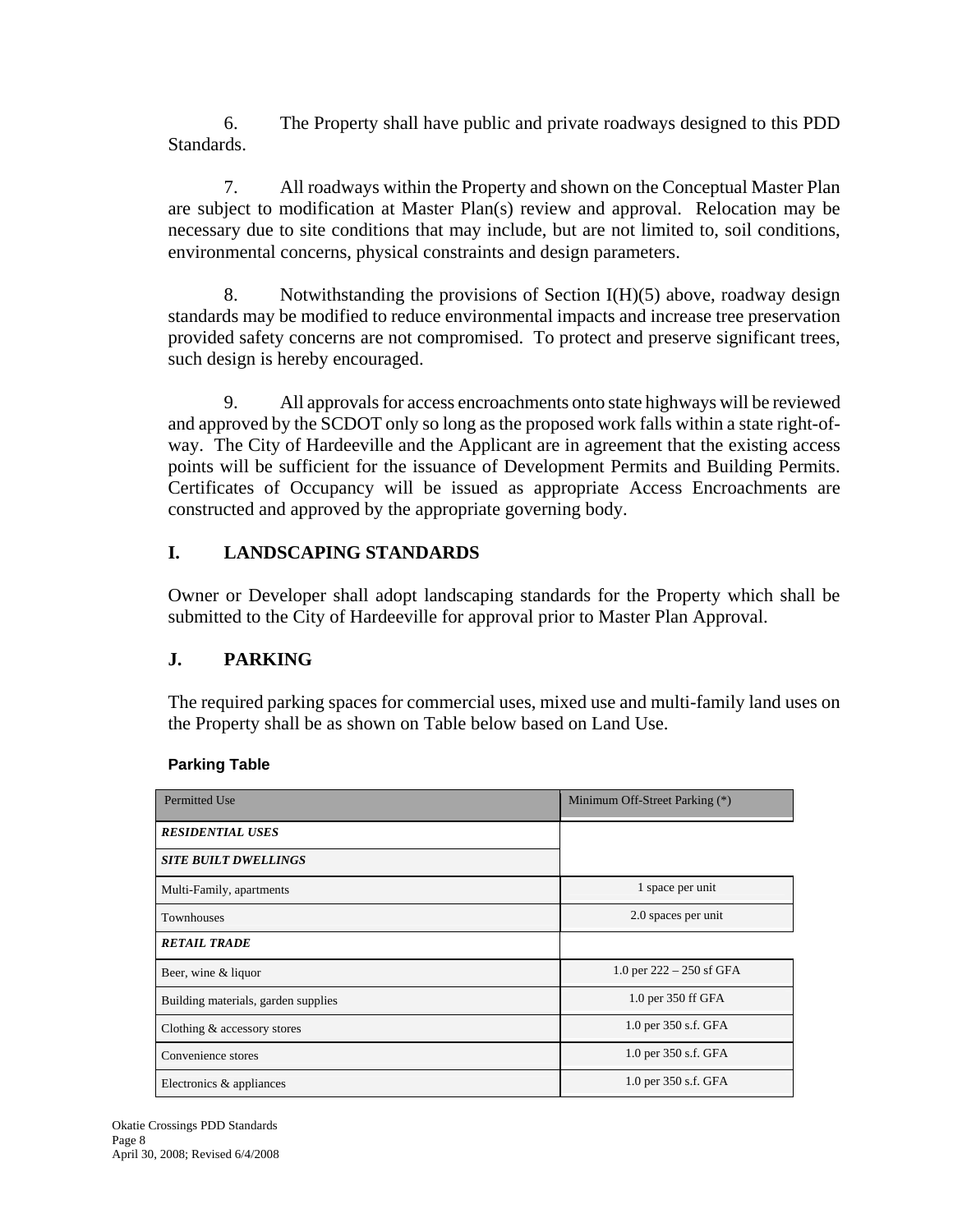| <b>Permitted Use</b>                                                            | Minimum Off-Street Parking (*)             |
|---------------------------------------------------------------------------------|--------------------------------------------|
| Flea markets                                                                    | 1.5 per stall                              |
| Food & beverage stores                                                          | 1.0 per 350 s.f. GFA                       |
| Fruit & vegetable                                                               | 1.0 per 350 s.f. GFA                       |
| Fuel dealers (HD Gas)                                                           | 1.0 per 500 s.f. GFA                       |
| Furniture & home furnishings                                                    | 1.0 per 350 s.f. GFA                       |
| Gasoline stations                                                               | 1.0 per 600 s.f. GFA                       |
| General merchandise stores                                                      | 1.0 per 350 s.f. GFA                       |
| Grocery stores                                                                  | 1.0 per 200 s.f. GFA                       |
| Health & personal care                                                          | 1.0 per 350 s.f. GFA                       |
| Lawn & garden equipment & supplies stores                                       | 1.0 per 350 s.f. GFA                       |
| Lumber & building materials                                                     | 1.0 per 350 s.f. GFA                       |
| Miscellaneous retail                                                            | 1.0 per 350 s.f. GFA                       |
| Motor vehicle & parts                                                           | 1.0 per 600 s.f. GFA                       |
| Non-store retailers                                                             | 1.0 per 350 s.f. GFA                       |
| Specialty stores                                                                | 1.0 per 350 s.f. GFA                       |
| Sporting goods, hobbies, books & music                                          | 1.0 per 350 s.f. GFA                       |
| <b>FINANCE &amp; INSURANCE</b>                                                  |                                            |
| <b>Banks</b>                                                                    | 1.0 per 350 s.f. GFA                       |
| Credit intermediation (including check cashing, title loans, payday loans, etc) | 1.0 per 350 s.f. GFA                       |
| Funds, trust & other financial vehicles                                         | 1.0 per 350 s.f. GFA                       |
| Insurance carriers & related activities                                         | 1.0 per 350 s.f. GFA                       |
| Security & commodity contracts & financial investments                          | 1.0 per 350 s.f. GFA                       |
| <b>REAL ESTATE &amp; RENTAL &amp; LEASING</b>                                   |                                            |
| Mini-warehouses                                                                 | 1.0 per 6 storage units                    |
| Real estate                                                                     | 1.0 per 350 s.f. GFA                       |
| Rental & leasing services                                                       | 1.0 per 500 s.f. GFA                       |
| Video tape rental                                                               | 1.0 per 350 s.f. GFA                       |
| PROFESSIONAL, SCIENTIFIC & TECHNICAL SERVICES                                   |                                            |
| Professional, scientific, technical services                                    | 1.0 per 300 s.f. GFA                       |
| Veterinary services                                                             | 1.0 per 350 s.f. GFA                       |
| <b>MANAGEMENT OF COMPANIES &amp; ENTERPRISES</b>                                |                                            |
| Management of companies & enterprises                                           | 1.0 per 350 s.f. GFA                       |
| <b>EDUCATIONAL SERVICES</b>                                                     |                                            |
| Business schools, computer and management training                              | 5.0 per classroom, plus 2 per admin office |
| Educational support services                                                    | 1.0 per 200 s.f. GFA                       |

Okatie Crossings PDD Standards Page 9 April 30, 2008; Revised 6/4/2008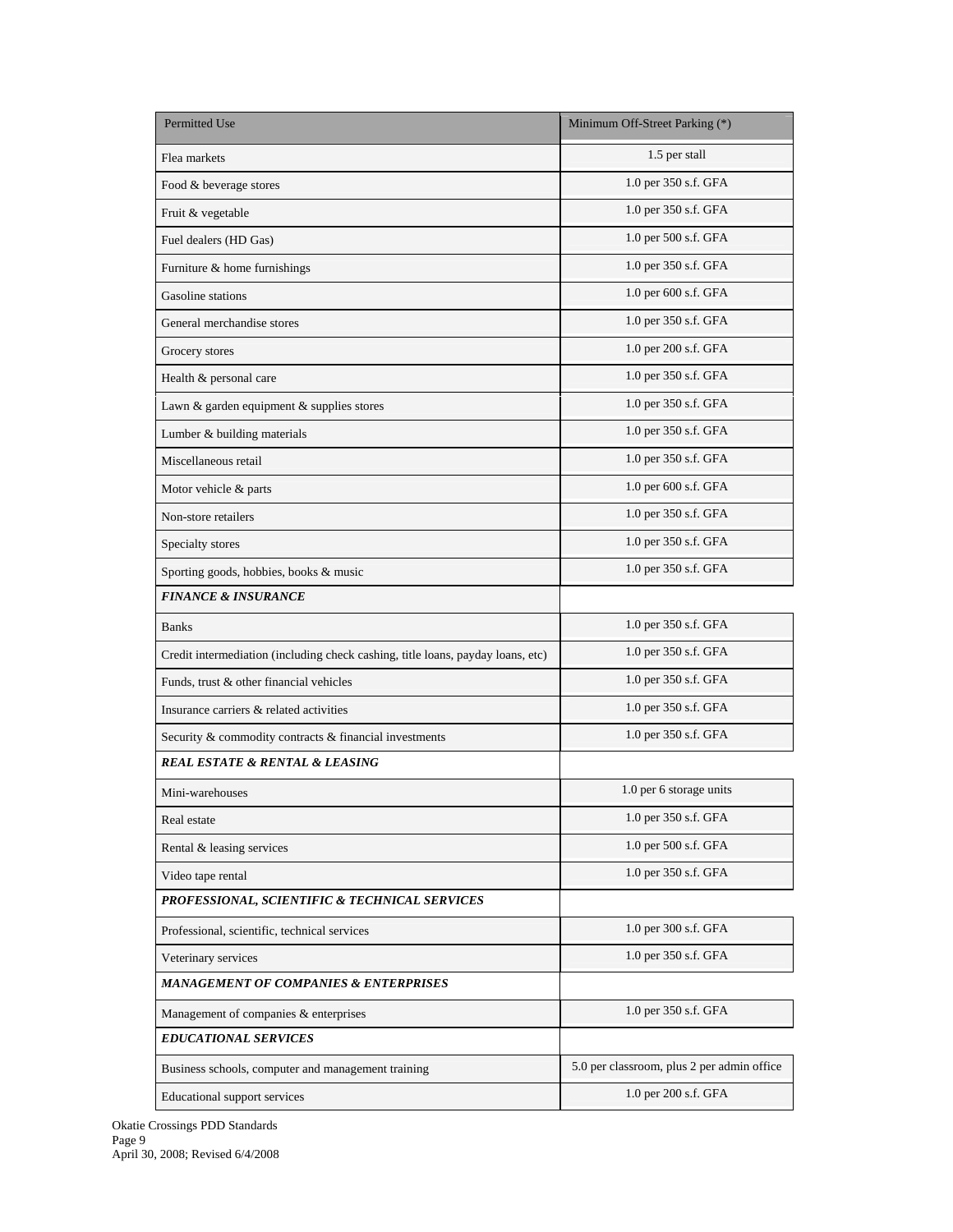| <b>Permitted Use</b>                                              | Minimum Off-Street Parking (*)              |
|-------------------------------------------------------------------|---------------------------------------------|
| Elementary schools                                                | 2.0 per classroom, plus 5 admin spaces      |
| Junior colleges, colleges, universities, professional schools     | 5.0 per classroom, plus 2 per admin office  |
| Other schools & instruction                                       | 5.0 per classroom, plus 2 per admin office  |
| Secondary schools                                                 | 5.0 per classroom, plus 10 admin spaces     |
| <b>HEALTH CARE &amp; SOCIAL ASSISTANCE</b>                        |                                             |
| Ambulatory health care services                                   | 1.0 per 150 s.f. GFA                        |
| Community care for elderly                                        | 0.4 per bed                                 |
| Community, food, & housing & emergency & relief services          | 1.0 per 350 s.f. GFA                        |
| Day care services                                                 | 1.0 per 200 s.f. GFA                        |
| Hospitals                                                         | 0.7 per bed                                 |
| Individual & family services                                      | 1.0 per 350 s.f. GFA                        |
| Nursing & residential care facilities                             | 0.4 per bed                                 |
| Nursing care facilities                                           | 1.0 per 500 s.f. GFA                        |
| Social assistance                                                 | 1.0 per 350 s.f. GFA                        |
| Vocational rehabilitation services                                | 1.0 per 350 s.f. GFA                        |
| <b>ARTS, ENTERTAINMENT &amp; RECREATION</b>                       |                                             |
| Amusement, gambling & recreation                                  | By individual review                        |
| Museums, historical sites & similar institutions                  | 1.0 per 1,000 s.f. GFA                      |
| Performing arts, spectator spots & related industries             | 1.0 per 300 s.f. GFA                        |
| Other repair                                                      | 1.0 per 350 s.f. GFA                        |
| Personal & laundry services                                       | 1.0 per 500 s.f. GFA                        |
| Personal care services                                            | 2.5 per chair or basin                      |
| Pet care                                                          | 1.0 per 250 s.f. GFA                        |
| <b>Public Assembly</b>                                            | Ref Section 3.2.A.17                        |
| Fraternal, professional, political, civic, business organizations | 1.0 per 350 s.f. GFA                        |
| PUBLIC ADMINISTRATION                                             |                                             |
| Administration of economic programs                               | 1.0 per 350 s.f. GFA                        |
| Administration of environmental quality & housing programs        | 1.0 per 350 s.f. GFA                        |
| Administration of housing, planning, CD programs                  | 1.0 per 350 s.f. GFA                        |
| Administration of human resources                                 | 1.0 per 350 s.f. GFA                        |
| Correctional institutions (possible holding cell location)        | 1.0 per jail cell, plus 10 per 250 s.f. GFA |
| Courts                                                            | 1.0 per 350 s.f. GFA                        |
| Executive, legislative & general government                       | 1.0 per 350 s.f. GFA                        |
| Fire protection                                                   | 4.0 per bay                                 |
| Justice, public order & safety                                    | 1.0 per 350 s.f. GFA                        |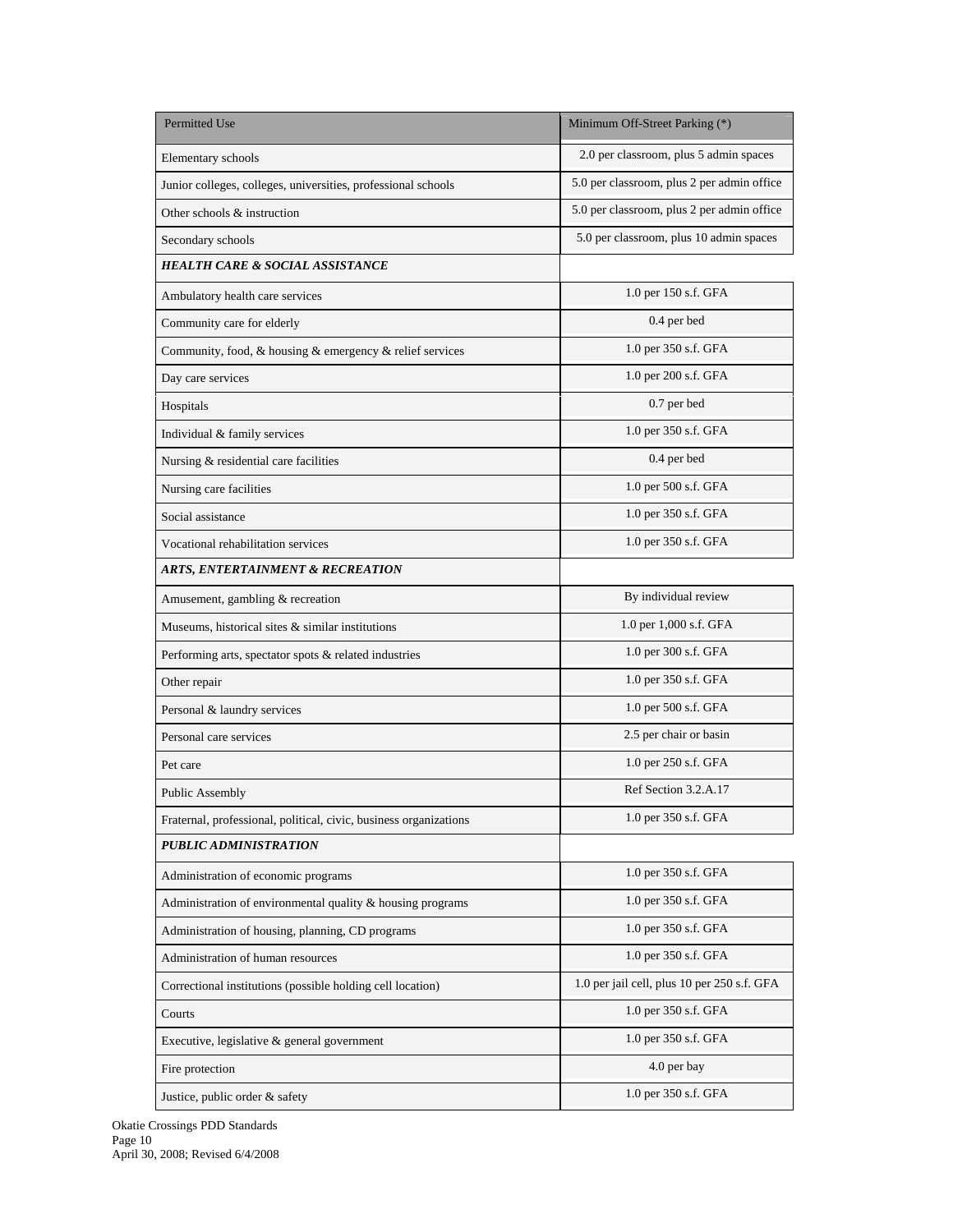| <b>Permitted Use</b>                                                       | Minimum Off-Street Parking (*) |
|----------------------------------------------------------------------------|--------------------------------|
| Police protection                                                          | 1.0 per 350 s.f. GFA           |
| Public parks & recreation                                                  | By individual review           |
| <b>UTILITIES</b>                                                           |                                |
| Collection                                                                 | 1.0 per 500 s.f. GFA           |
| Electric                                                                   | 1.0 per 500 s.f. GFA           |
| Electric, gas & sanitary services                                          | 1.0 per 500 s.f. GFA           |
| Generation                                                                 | 1.0 per 500 s.f. GFA           |
| Natural gas distribution                                                   | 1.0 per 500 s.f. GFA           |
| Sewerage systems                                                           | 1.0 per 500 s.f. GFA           |
| Steam & air conditioning supply                                            | 1.0 per 500 s.f. GFA           |
| Storage / treatment                                                        | 1.0 per 500 s.f. GFA           |
| Transmission                                                               | 1.0 per 500 s.f. GFA           |
| Treatment                                                                  | 1.0 per 500 s.f. GFA           |
| Water supply systems                                                       | 1.0 per 500 s.f. GFA           |
| <b>CONSTRUCTION</b>                                                        |                                |
| Building construction – general contractor $&$ operative builders          | 4.0 per 1,000 s.f. GFA         |
| Office warehouse / flex space                                              | 1.0 per 1,000 s.f. GFA         |
| <b>WHOLESALE TRADE</b>                                                     |                                |
| Wholesale trade - durable goods                                            | 4.0 per 1000 s.f. GFA          |
| Wholesale trade - nondurable goods                                         | 4.0 per 1000 s.f. GFA          |
| TRANSPORTATION AND WAREHOUSING                                             |                                |
| Broadcasting & telecommunications                                          | 1.0 per 350 s.f. GFA           |
| Communication towers & antenna                                             | None                           |
| Information services & data processing                                     | 1.0 per 350 s.f. GFA           |
| Libraries                                                                  | 1.0 per 350 s.f. GFA           |
| Motion picture theaters                                                    | 1.0 per 5 seats                |
| Motion pictures & sound industries                                         | 1.0 per 350 s.f. GFA           |
| <b>US Postal Service</b>                                                   | 1.0 per 350 s.f. GFA           |
| Warehousing & storage                                                      | 1.0 per 1,000 s.f. GFA         |
| ADMINISTRATIVE & SUPPORT WASTE MANAGEMENT &<br><b>REMEDIATION SERVICES</b> |                                |
| Landscape services                                                         | 1.0 per 1,000 s.f. GFA         |
| <b>ACCESSORY USES TO RESIDENTIAL USES</b>                                  | No Parking Required            |
| ACCESSORY USES TO NON-RESIDENTIAL USES                                     | No Parking Required            |
| <b>TEMPORARY USES</b>                                                      | No Parking Required            |

(\*) Parking Standards including requirements for size and location are located in Article 4.6 of this Ordinance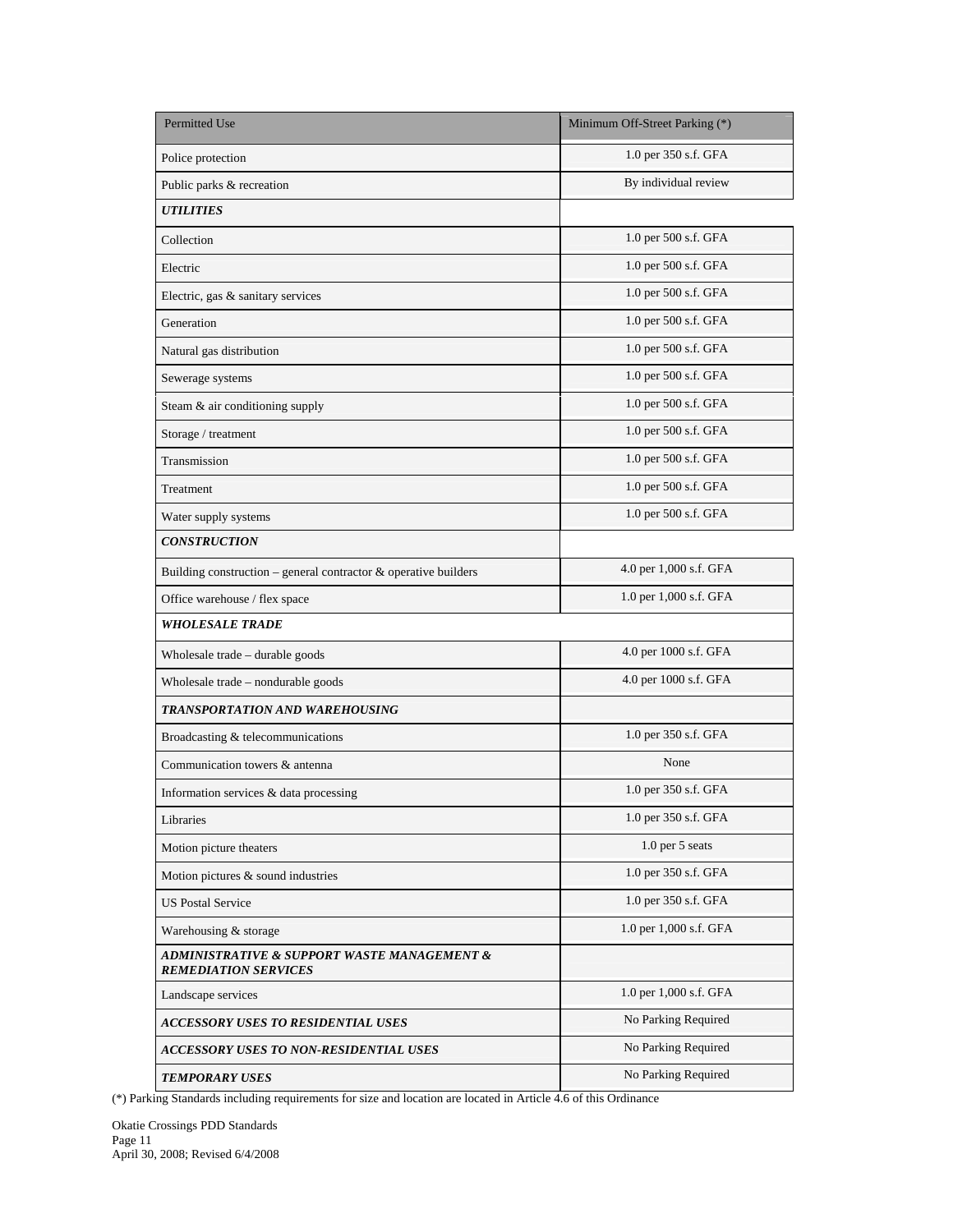Ninety degree and Forty Five degree angle (16' travel lane for one way and 20' travel lane for 2 way 45 degree) parking spaces shall be allowed. In parking lots, parking lanes may be 60 feet on center. Modulation of those standards may be allowed provided the applicant furnishes actual documentation that the new standard meets the parking needs of the proposed land use based on this PDD Standards and the City of Hardeeville at Master Plan approval. The Owner reserves the right to supplement or replace parking requirements by establishing golf cart parking. The final location and quantity of golf cart parking will be established and approved at Master Plan and/or Development Plan approval

# **K. STORMWATER MANAGEMENT**

The Property shall conform to all of the Stormwater Management Provisions of the Hardeeville MZDO, as amended, and applicable state and federal requirements. The design storm used for all stormwater design within the Property shall be a 25 year storm event. Sufficient stormwater BMPs shall be employed in the development of the Property to ensure runoff leaving the site does not degrade water quality. This requirement shall apply only for roads and enclosed structures. Using paved parking areas or underground storage facilities for stormwater retention areas shall be permitted on the Property.

1. As part of the development process, Owner or its successors or assigns will meet the stormwater management requirements of Hardeeville, except as modified by the provisions of this PDD Standards, and the then existing requirements of South Carolina Department of Health and Environmental Control's Office of Ocean and Coastal Resource Management (OCRM).

2. Owner or its successors or assigns will prepare stormwater management plans for the Property as the Property is developed in accordance with a stormwater drainage master plan to be prepared by a professional engineering firm licensed by the State of South Carolina prior to the development of any parcel. The stormwater drainage master plan will address the hydrological characteristics of the entire site, as well as adjacent drainage patterns of relative importance. The plan will address pre-development conditions and postdevelopment stormwater management for flood control and sediment reduction. This plan will also address storm water quality through the use of several types of Best Management Practices (BMP's) as established by the stormwater standards of the MZDO as amended and then applicable state and federal governmental regulations to enhance water quality and protect the surrounding freshwater wetlands.

# **L. TREE PRESERVATION**

1. The Applicant understands that the MZDO mandates a minimum allowable post development tree coverage for Conceptual PDD be an average of fifteen (15) trees, two and one-half (2 ½) inches dbh (diameter breast height) or larger, per inhabitable post development upland acre within the area of the Conceptual PDD Plan and shall be verified with future Development Plan Phase submissions.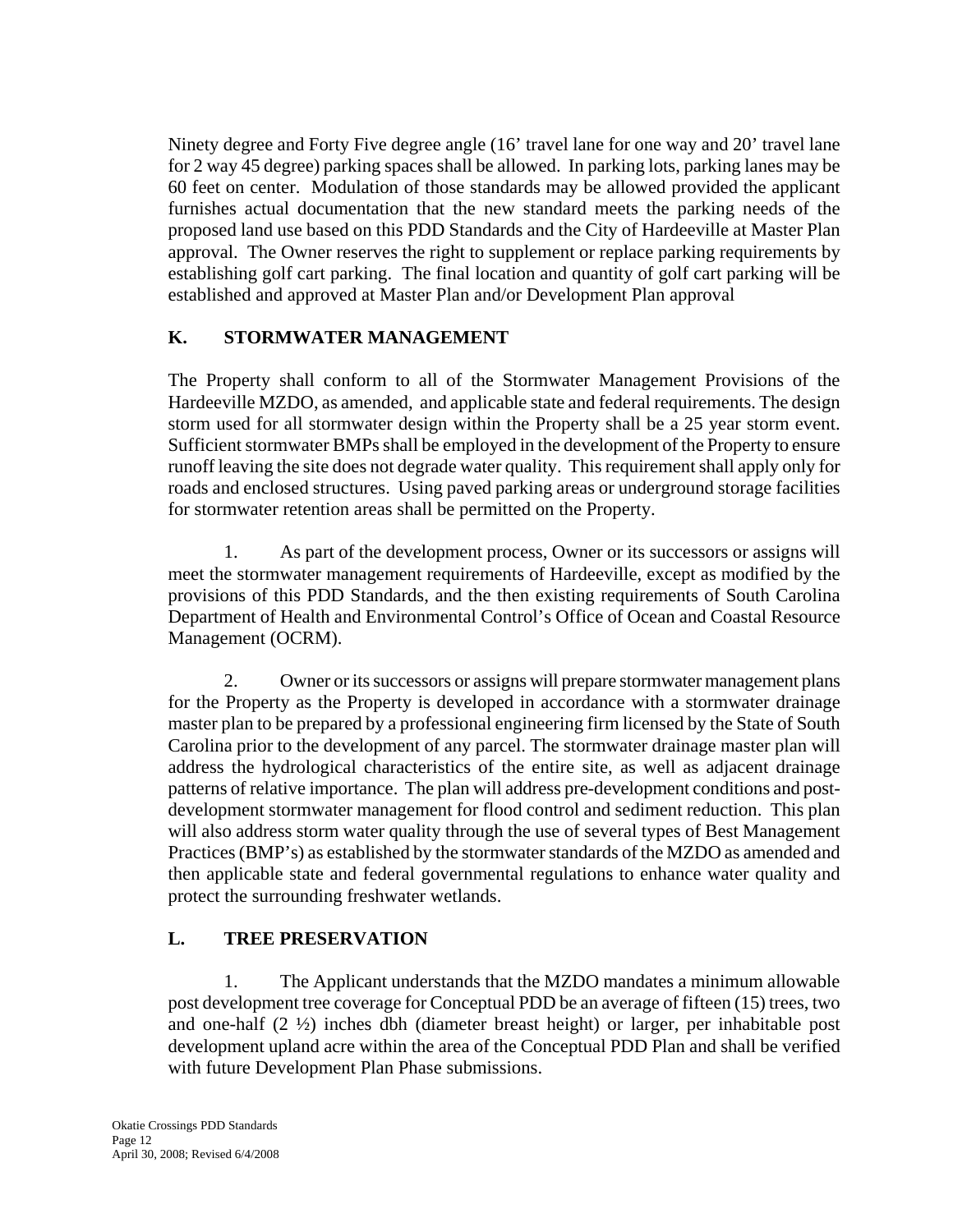2. Since for many years this site has been a tree farm and hunting preserve, harvesting of pine trees for wood and wood fiber is a common place occurrence and shall continue. This site has soil characteristics that shall require modifications for drainage and soil stability, it is anticipated that removal of the pine crops may be made necessary to accommodate the development. This requirement is the result of extensive studies that have occurred to locate soil types within the PDD area with soil structure adequate to support development. These better soils shall be utilized and transported to other sites for the improvement of soils in other locations. It shall also be necessary to utilize some areas as temporary soil storage, while other areas within the development are being prepared for that soil placement. Such temporary soil storage areas shall be considered an allowed use in all locations except required highway buffer and wetland buffer areas. Storage may occur in these locations provided that permanent soil placement for landscape berms and other uses, if other requirements of this PDD are met. While temporary soil storage areas are in use, the area shall not be included in acreage calculations for the fifteen trees per acre, postdevelopment tree requirements of this PDD. However, when no longer in use for soil storage, all such soil storage areas shall be included in the overall acreage for fifteen trees per acre calculation when the final sites are permitted under a permanent development plan. Temporary soil storage sites shall be subject to approval by the Hardeeville Planning Staff to ensure appropriate safeguards are in place regarding sediment in stormwater runoff and to protect specimen hardwood trees.

3. Tree surveys for the average fifteen (15) trees per acre shall be based on "field estimates" made and certified by a Landscape Architect. This estimate shall be based on aerial reconnaissance of existing aerial photography and onsite verification for identification of a representative tree area, the size of one acre. Survey the tree species, size (2 ½ " dbh and greater) and obtain totals of each species and their size for that acre of land. Using the sample of trees and sizes for the one acre, the Landscape Architect shall use this sample for the areas of the site to be impacted by development to determine trees remaining after land disturbance. This analysis will occur as each Development phase is reviewed. This survey technique shall be used in lieu of typical tree survey requirements outlined in Section 4.8, Tree Protection of the Hardeeville MZDO. A certification letter provided by a licensed Landscape Architect documenting the fifteen (15) trees per acre requirement shall be delivered to the City of Hardeeville at Development Plan Phase, this shall include trees used as replacements for parking lots, roadways, plazas, landscaped green spaces, streets, etc. based on the requirements of the Design Guidelines for the PDD. It shall be the responsibility of the Developer to maintain an ongoing record of fifteen (15) trees per acre. These records shall be kept in electronic files and made available to the City when requested.

4. Preserved trees, and/or newly planted trees, necessary to meet the tree cover (fifteen trees per acre average) shall also be maintained in a similar fashion in the electronic files. Plans shall be made part of the ongoing tree tally for each phase of development. Replacement trees may also be provided by identifying existing trees between two and onehalf (2  $\frac{1}{2}$ ) inches and seven (7) inches in diameter that are preserved. The preserved and planted trees shall together, be used to meet the average tree requirement over the upland as defined.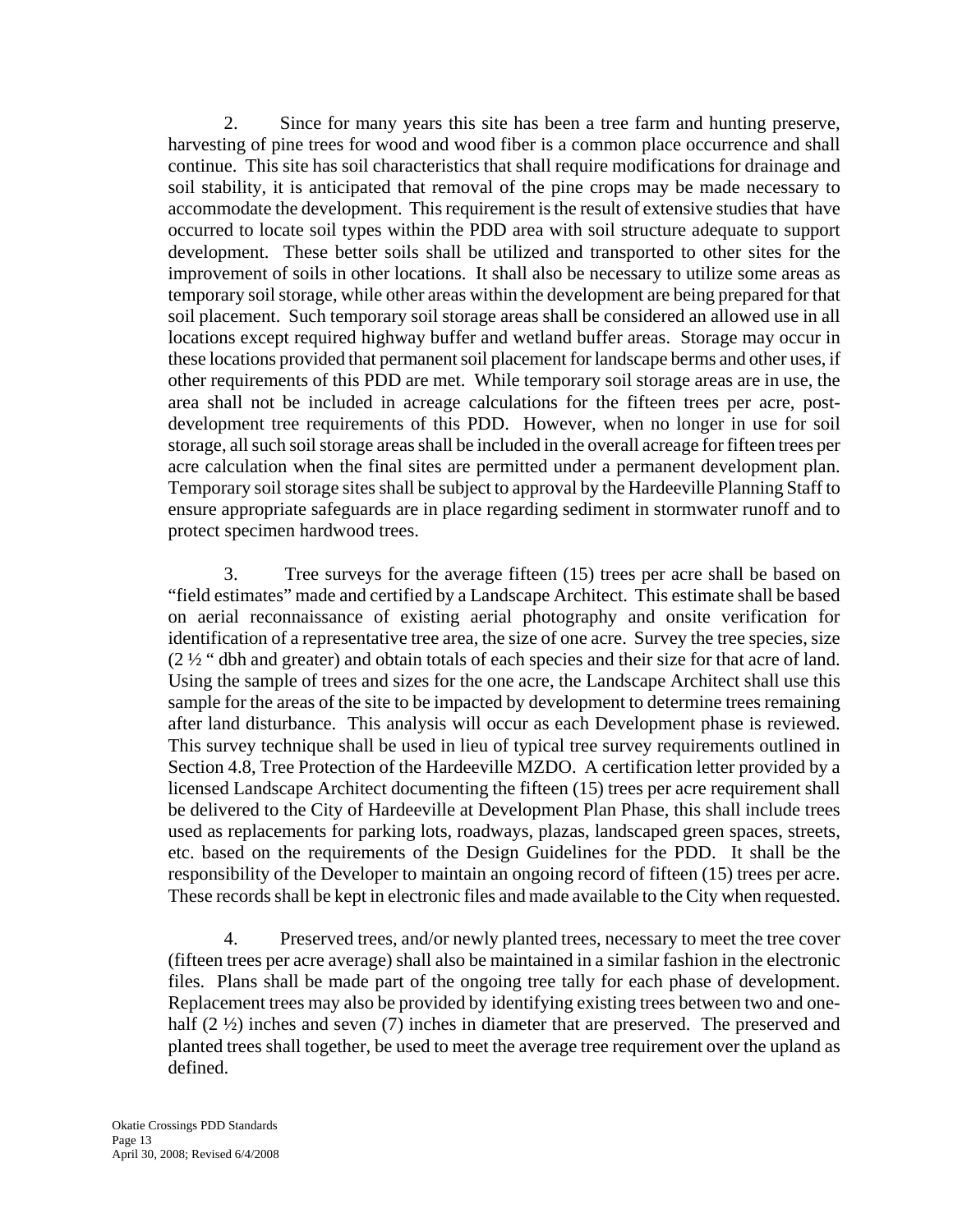# **II. LAND USE DESIGNATION AND DEFINITIONS**

# **A. INTRODUCTION AND NARRATIVE**

The Conceptual Master Plan consists entirely of Commercial Tract land use areas. The land use areas indicated on the Conceptual Master Plan are not intended to be rigid exact boundary lines for future land use and improvements. The Conceptual Master Plan for the Property shall maintain flexibility as may be requested by Owner and its successors and assigns to accommodate specific soil conditions, environmental concerns, physical constraints, pedestrian friendly requirements, market conditions and design parameters and as such, the exact location of boundary lines and buildings between land uses and their subsequent location and size indicated within the planning area shall be subject to change at the time of Master Planning of the specific tracts within the Property; provided, however, that maximum densities and other conditions of this PDD Standards and the Development Agreement for this Conceptual Master Plan will be strictly adhered to, unless adjustment is requested by the Owner or its successors or assigns and approved by the City. The boundaries of the Property may be modified to include adjacent acreage subject to the approval of the City of Hardeeville by appropriate petition/application to the City to amend this PDD Standards, which approval shall not be withheld.

# **B. ALLOWED LAND USES**

1. General Commercial land uses shall be permitted in the Property, as defined below. The purpose of this portion of this PDD Standards is to state which land uses shall be allowed within the Property, however by allowing these uses this does not obligate the developer to provide the uses or facilities stated herein. Final allowable land uses shall be adopted at Master Plan approval.

2. Any easement that occurs within the Property shall have the same allowed land uses as any of the adjacent land uses. Any restrictions shall be based on the legal definition of the easement.

3. Design Regulations will be established for each area at the time of Master Plan approval in accordance with Section II(D)(4) herein.

# **C. ALLOWED DENSITY AND TRANSFER OF DENSITY BETWEEN PLANNING AREAS**

1. The planning for the Property contemplates primarily commercial land use as outlined and listed in this PDD Standards (including wetlands) as generally depicted on the Conceptual Master Plan. The Owner and its successors and assigns shall have the right to convert up to 40 acres of commercial acreage to residential acreage with density as provided in Section 4.0 Dwelling Units. There will be no overall cap on building square footage. Additional residential density beyond that allowed above shall be subject to and limited by approval of Hardeeville City Council.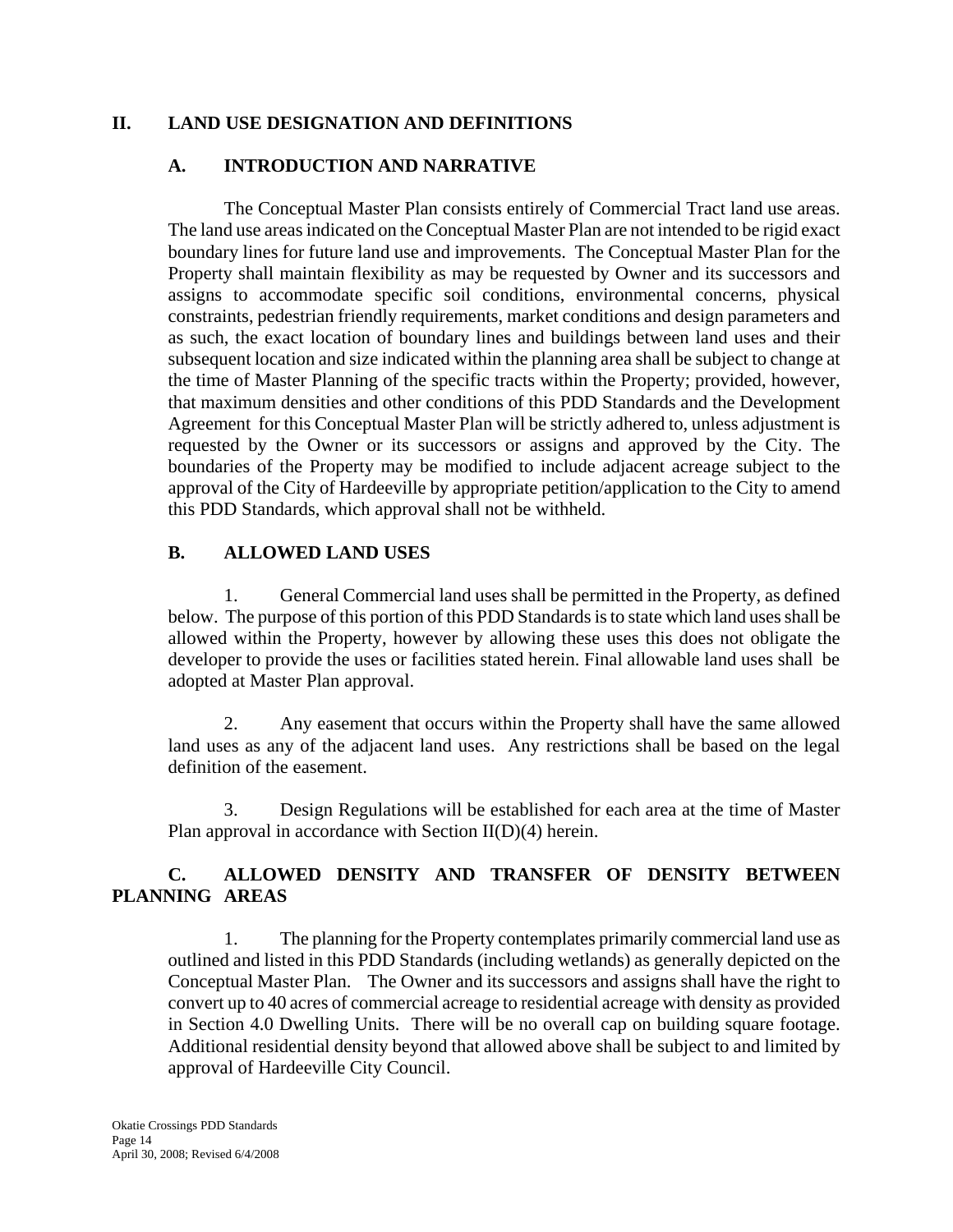2. Overall residential density shall include Multi-Family Residential sold in fee, in common, or available as rental units. Bed and Breakfast, Guesthouses and Hotels shall not count against residential density. Fractional Ownership/Time Shares and Condo/Hotels count as 0.5 residential units for purposes of density. Condo/Hotels are defined as primarily transient, short term lodging facilities which have units owned by individuals/entities and may be under some type of common management/leasing program.

3. Commercial acreage shall include the commercial uses as included in the General Commercial Uses in the PDD or MZDO as modified and shall have no cap placed on unit density (building square footage/acre), provided compliance with overall PDD density stormwater, parking, buffering, landscaping and other site design requirements of the PDD. Hotel/Inn/Bed and Breakfast Properties, and assisted living, congregate care, and nursing home facilities shall not have a specified dwelling unit per acre maximum, provided compliance with overall PDD density stormwater, parking, buffering, landscaping and other site design requirements of the MZDO, as modified, and PDD are met. All commercial development shall be subject to the provisions of the City of Hardeeville MZDO unless specifically modified or exempted by this Okatie Crossings PDD Standards and Development Agreement.

# **D. DEFINITIONS OF LAND USE AND DENSITY TERMS**

In the absence of a term definition in this PDD Standards or in the Development Agreement for the Property, the definitions of the MZDO or outlined in the Development Agreement shall apply in the interpretation of the PDD Standards. The locations of specific land uses, other than General Commercial, are not described on the Conceptual Master Plan, but in the Land Use categories indicated as Permitted Uses in D.3 below. However, the definitions below shall generally describe the allowed uses within the Property.

- 1. Acre.
	- (a) Gross Acre shall mean the entire acreage within the site boundaries.

(b) Net Acre shall mean the acre which remains after deduction of easements for existing utilities, wetland buffers, and onsite wetlands.

2. Business Park/Office Use . This land use designation allows for a multi-use Business Park to meet regional demands for Office, Commercial Services and Wholesale/Retail Businesses facilities. Permitted uses include:

(a) Establishments involved in office park, regional warehouses, distribution operations, back-office operations, commercial businesses, office space, office/warehouse operations, wholesale/retail businesses, commercial service businesses, research or experimental laboratories, public building, public utility facility, agricultural farm, horticultural nursery, radio and/or television station and/or transmission tower, commercial trade or vocational school, off street commercial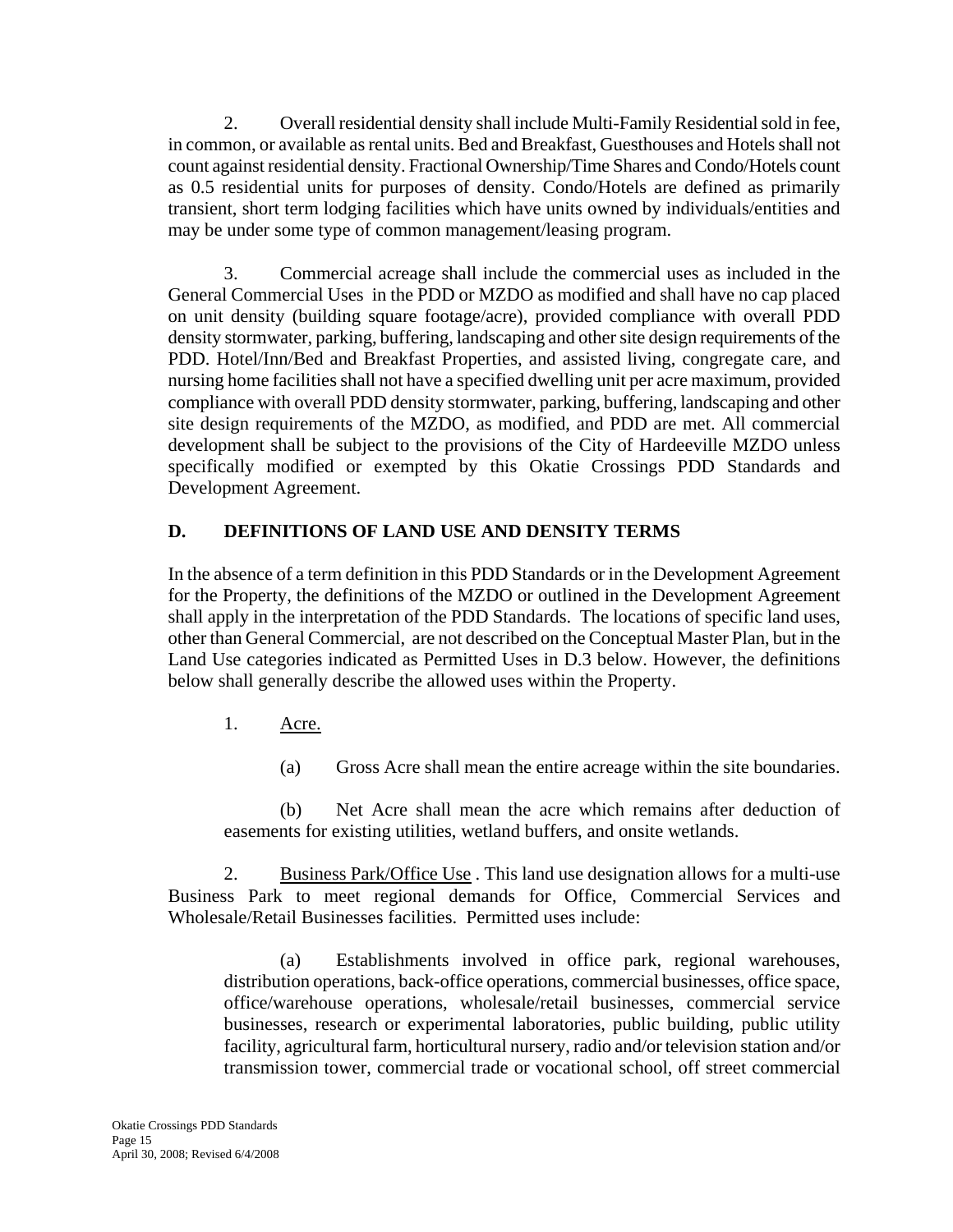parking or storage area for customer, client, or employee-owned vehicles and call centers.

(b) Build-to-property lines will be allowed to reduce cost of utilities and create a more pedestrian friendly environment as long as fire protection between adjacent and party-walls is strictly adhered to and visual design standards are met. Performance Standards for this district will be determined at the time of Master Plan application and approval.

(c) Office uses shall provide a minimum buffer as specified in this PDD Standards adjacent uses not separated by roadways or wetland of an equal width (including wetland buffer).

3. General Commercial. This land use designation allows for the development of concentrated commercial and office nodes located on primary vehicular routes to serve the Property and surrounding area. There shall be no height limitations for General Commercial construction provided that building safety, fire protection and other applicable safety concerns are addressed to the satisfaction of the City. Occupancies that exceed Fifty (50) feet in height or exceed a total fire flow demand of three thousand five hundred (3,500) gallons per minute (GPM) as referenced in the Insurance Service Organization (ISO) requirements for specialized equipment must have plans approved by the Fire Chief and appropriate Staff at the City of Hardeeville.

(a) Permitted Uses:

(i) Establishments engaged in selling goods or merchandise to the general public for personal or household consumption (e.g. shopping centers, shopping malls, big box retail, retail stores, supermarkets, department stores, convenience stores, gas stations, automobile and boat dealerships, etc.) and rendering services incidental to the sale of such goods; establishments providing services or entertainment to the general public including but not limited to eating and drinking establishments, personal service and repair business and entertainment establishments (e.g. movie theatres, bowling alleys, etc.); medical and health facilities/office buildings and/or office for government, business professional or general purposes, unless specifically prohibited under Prohibited Uses below:

(ii) Uses allowed in the General Commercial District in the City of Hardeeville MZDO

- (iii) Attached Single Family residential over General Commercial
- (iv) Multi-family residential/over General Commercial
- (v) Multi-family residential not over General Commercial
- (vi) Assembly and Worship
- (vii) Colleges and Professional Schools
- (viii) Schools, Neighborhood (elementary and middle school)
- (ix) Schools (community high school)
- (x) Daycare, commercial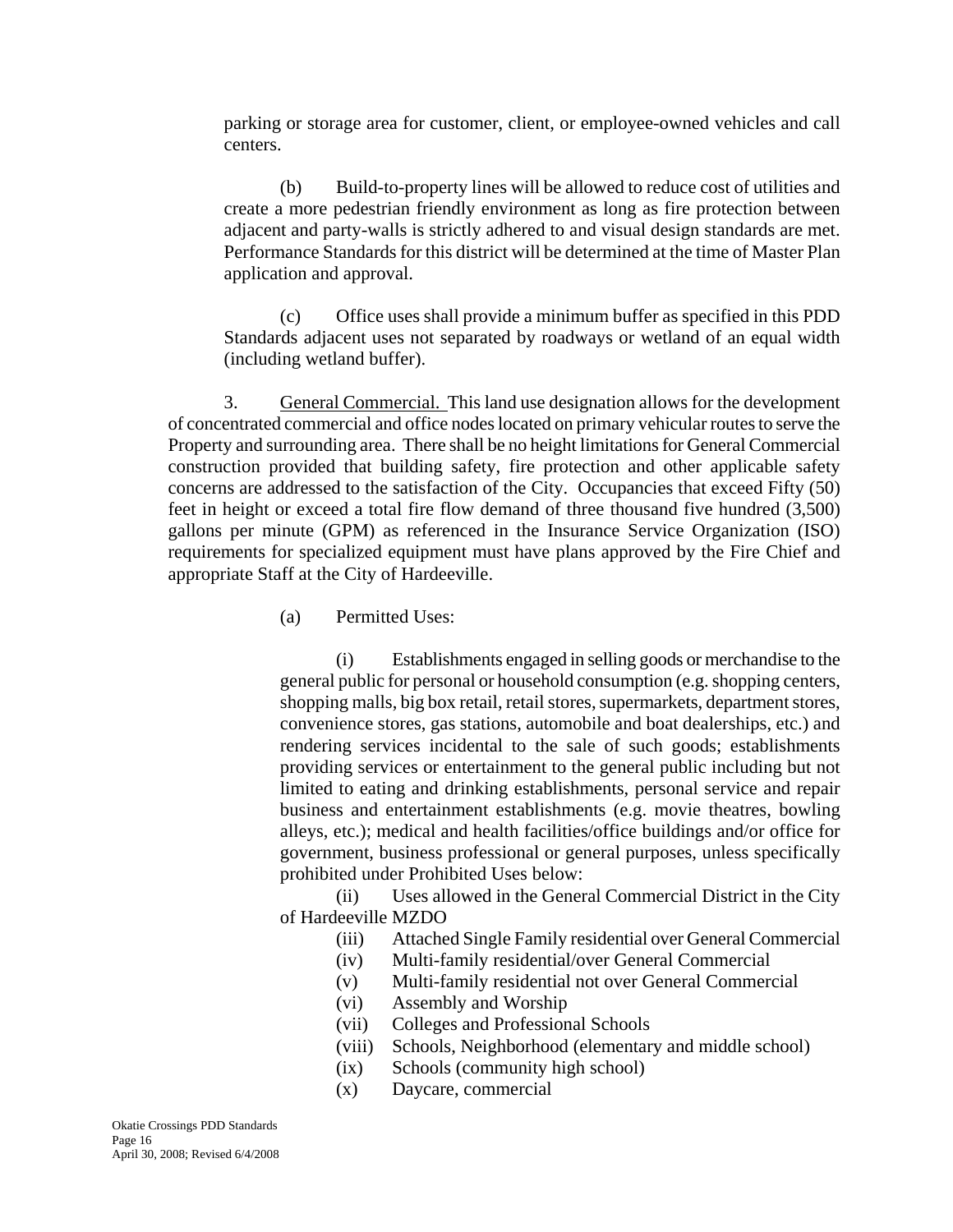- (xi) Utilities
- (xii) Public Services
- (xiii) Institutional / Civic /Government Office
- (xiv) Neighborhood Commercial
- (xv) Retail Sales
	- (A) Beer, wine and liquor
	- (B) Building materials and garden supplies
	- (C) Clothing and accessory stores
	- (D) Convenience store
	- (E) Electronic /appliance
	- (F) Food and beverage
	- (G) Fruit and vegetables
	- (H) Fuel dealer
	- (I) Furniture stores
	- (J) Gas Stations
	- (K) General merchandise
	- (L) Grocery store
	- (M) Health and personal care
	- (N) Lawn and garden supply / equipment stores
	- (O) Lumber and building materials
	- (P) Miscellaneous retail
	- (Q) Motor vehich and parts
	- (R) Non-retail store
	- (S) Specialty store
	- (T) Sporting goods / hobbies / books / music
- (xvi) Hotel, Motel, Inn, Resort and Condominium / Hotel
- (xvii) Commercial Retail/Large Format Retail (Big Box)
- (xviii) Office
- (xix) Restaurant (including outdoor seating)
- (xx) Service Businesses
- (xxi) Dry-cleaning and Laundry Services
- (xxii) Parking Garages (also multi-level)

(xxiii) Gasoline sales/convenience stores with no Repair Bays or Facilities

(xxiv) Commercial Amusement (indoor)

(xxv) Christmas Tree Sales/Pumpkin Patch Sales/Other Holiday Sales/Farmer's Markets/Festivals/Special Events

(xxvi) Roadside Stands (on designated areas only)

(xxvii) Commercial Outdoor Sales and Service (related to existing retail and food and beverage services)

(xxviii)Public Interest and Special Events (permitted, located, and scheduled ahead of time)

- (xxix) Nightclub and entertainment
- (xxx) Movie Theaters
- (xxxi) Banks / Insurance / Financial Investments / Commodities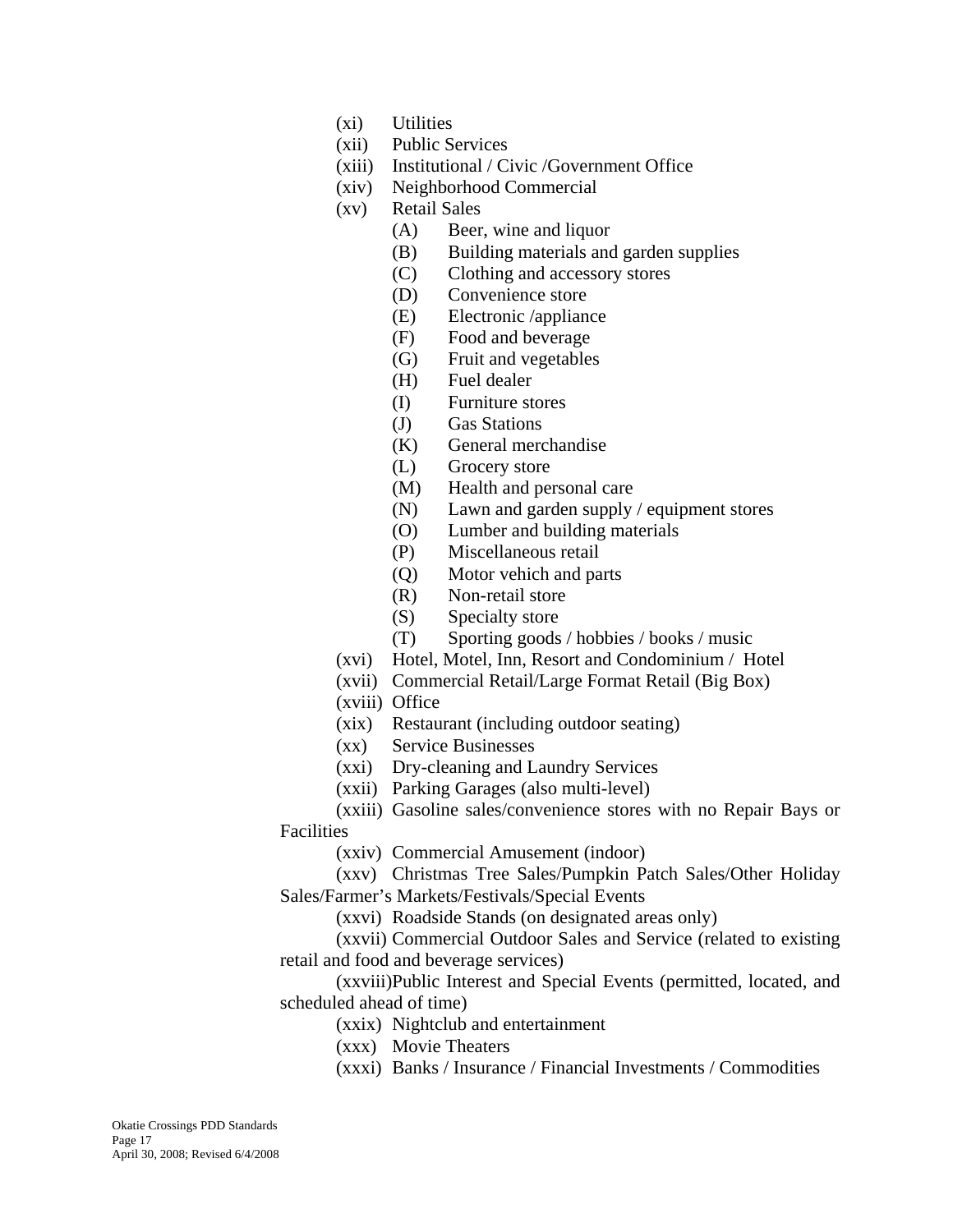(xxxii) Mini-warehouse facilities will be limited to a maximum height of two stories.

(xxxiii)Outdoor Amusement Parks

(xxxiv)Oil Change/Auto Repair/Auto Maintenance including gasoline

sales

(xxxv) Kiosks/Carts

(xxxvi)Waste Storage

(xxxvii) Maintenance Area

(xxxviii) Temporary Construction or Sales Trailers / Offices (xxxix)Business Park / Office Park

- (xl) Mixed Use
- (xli) Open Space
- (xlii) Silviculture
- (xliii) Roads and Rights-of-Way
- (xliv) Sidewalk Displays.
- (xlv) Real estate
- (xlvi) Rental and leasing
- (xlvii) Video tape rental
- (xlviii) Professional / scientific / technical services
- (xlix) Veterinary services
- (l) Management companies
- (li) Business schools
- (lii) Educational support services
- (liii) Health Care
	- (U) Elderly
	- (V) Relief services
	- (W) Day Care
	- (X) Hospital
	- (Y) Family / individual services
	- (Z) Nursing care
	- (AA) Social assistance
	- (BB) Vocational rehabilitation services
- (liv) Museums
- (lv) Performing arts
- (lvi) Personal care services
- (lvii) Pet care
- (lviii) Public assembly (churches)

(lix) Fraternal / professional / political / civic / business organizations

- (lx) Public administration and related
- (lxi) Utilities and related services sewer, water, gas, steam, air, electric transmission, and the like
	- (lxii) Manufacturing as related to retail sales
- (lxiii) Construction as related to material sales, service, storage, office space
	- (lxiv) Broadcasting and telecommunications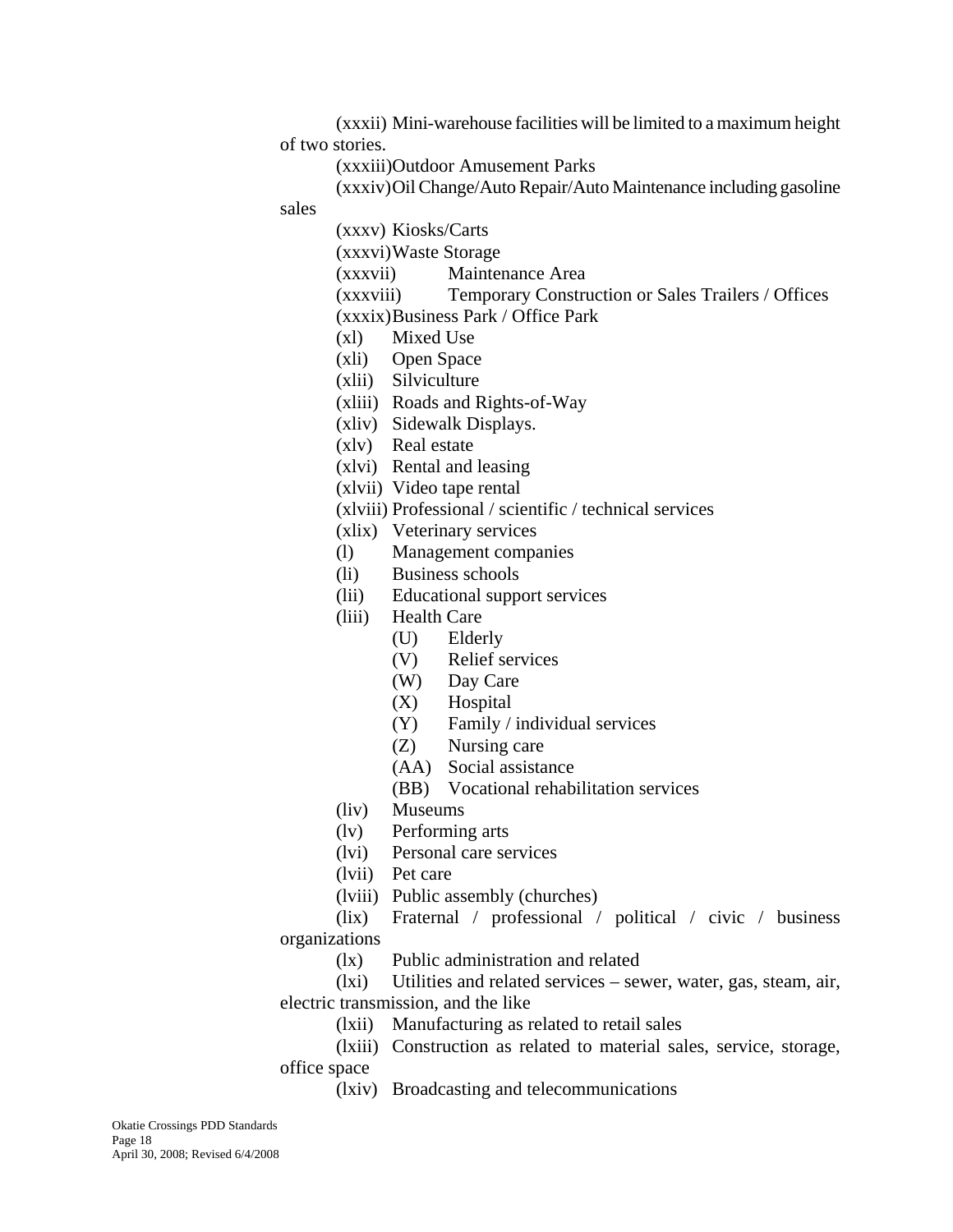- (lxv) Libraries
- (lxvi) Motion picture theaters
- (lxvii) Motion picture sound industries
- (lxviii) US Postal Service
- (lxix) Warehousing and storage
- (lxx) Landscape services
- (lxxi) Residential Accessory Uses
- (lxxii) Building structures and storage

(b) Sidewalks and Sidewalk displays are permitted directly in front of an establishment, if at least five feet of sidewalk is maintained for adequate and uncluttered pedestrian access.

(c) Prohibited Uses. The following commercial uses are specifically prohibited:

- (i) Junkyards or auto salvage yards
- (ii) Gambling facilities not authorized by law
- (iii) Sexually-oriented businesses
- (iv) Truck Terminals

(d) No Setbacks. There shall be no setback requirements for General Commercial parcels except at the perimeter of the PDD as required in this document.

(e) Design Guidelines. (for building architectural details, signage, color, etc.) The PDD shall have design regulations internal to the Property. Owner or developer shall adopt and submit to City Design Guidelines as part of the Master Plan submission.

#### 4. Dwelling Units.

(a) The maximum number of residential dwelling units on the Property will be 1,000, including conversions of commercial to residential or vice versa, as allowed in this PDD Standards, or any additional units allowed under the Development Agreement.

(b) For apartments, multi-family, or condominiums there shall be no minimum lot size or setbacks and setbacks shall be required as stipulated in the PDD and requirements of building safety, fire protection and other applicable code requirements.

(c) There shall be no height limitations for residential construction provided that building safety, fire protection and other applicable safety concerns are addressed to the satisfaction of the City. Occupancies that exceed Fifty (50) feet in height or exceed a total fire flow demand of three thousand five hundred  $(3,500)$ gallons per minute (GPM) as referenced in the Insurance Service Organization (ISO)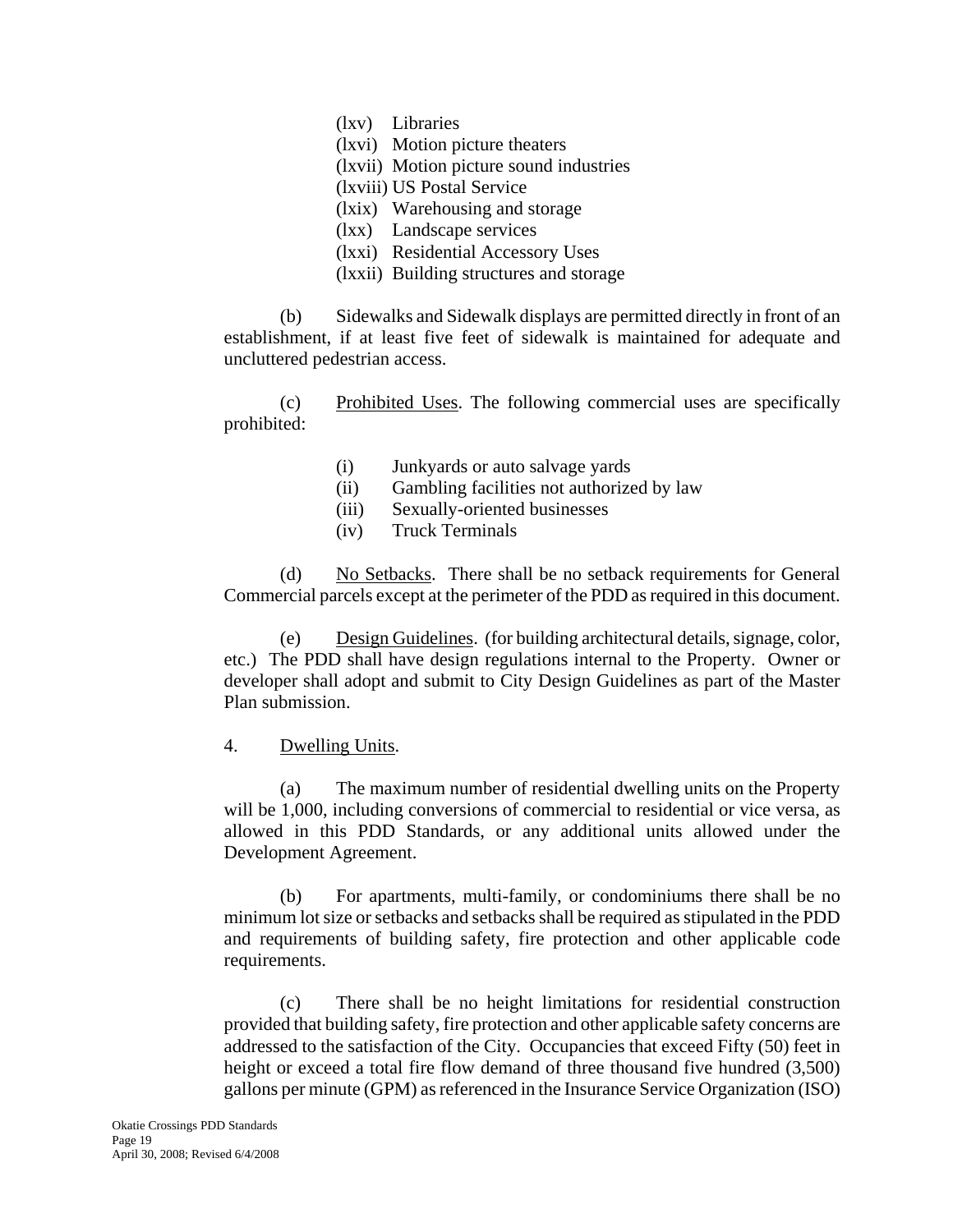requirements for specialized equipment must have plans approved by the Fire Chief and appropriate Staff at the City of Hardeeville.

(d) Multi-family residential units are allowable up to a maximum of 40 units per net acre on a site-specific basis. Density is based on the number of stories in a site specific project. One-story projects are limited to 8 DU/AC, two-story projects are limited to 16 DU/AC and projects with a three-story site shall be at 24 DU/AC. Multifamily residential consists of attached residential including both short term and long term rentals, but excludes Hotel/Inn/Bed and Breakfast and Guesthouse.

(e) Mid-rise, multi-family residential units shall be defined as those which exist in buildings over three stories with density limited to 40 units per acre. Densities of over 40 units per acre shall be reviewed on a case by case basis and only allowed provided building safety, fire protection and other applicable concerns are addressed to the satisfaction of the City.

(f) Multi-family units do not have a lot size designation.

(g) Mobile homes and manufactured homes are not allowed within the Property.

(h) Performance Standards and Design Guidelines for the Dwelling Units shall be determined at the time of Master Plan application and approval, if not otherwise included herein this PDD Standards.

5. Hotel, Motel, Inn, Resort and Condominium/Hotel. This land use designation allows for hotels, inns, timeshare projects, resorts and spas that consist of building or buildings with guest rooms for sleeping, kitchens and or a dining room(s) to provide meals for guests, including public restaurants, bars, and entertainment areas. Hotels, Motels, Inns, and spas shall be considered a General Commercial land use. Conference and facilities may or may not accompany the hotel/inn and may be integral to the hotel/inn or detached. Resorts under this land use may include fractional ownership. Hotels, Inns, and spas shall be considered a commercial land use and will not count against the residential unit cap except for Fractional Ownership/Time Shares and Condominium/Hotels, which count as 0.5 residential units for purposes of density, but count as a commercial unit (Hotel/Motel) for Developer Fees under the Development Agreement. There shall be no maximum building height limitations for hotel, motel, inn, resort, or condominium/hotel construction, provided that building safety, fire protection and other applicable safety concerns are addressed to the satisfaction of the City.

6. Institutional/Civic/Government Office within the General Commercial Uses. This designation allows for institutional and civic land uses, which shall be allowed to occur as a mixed use throughout the Property. These land uses shall not count against the overall commercial acreage or residential density allowed for the Property.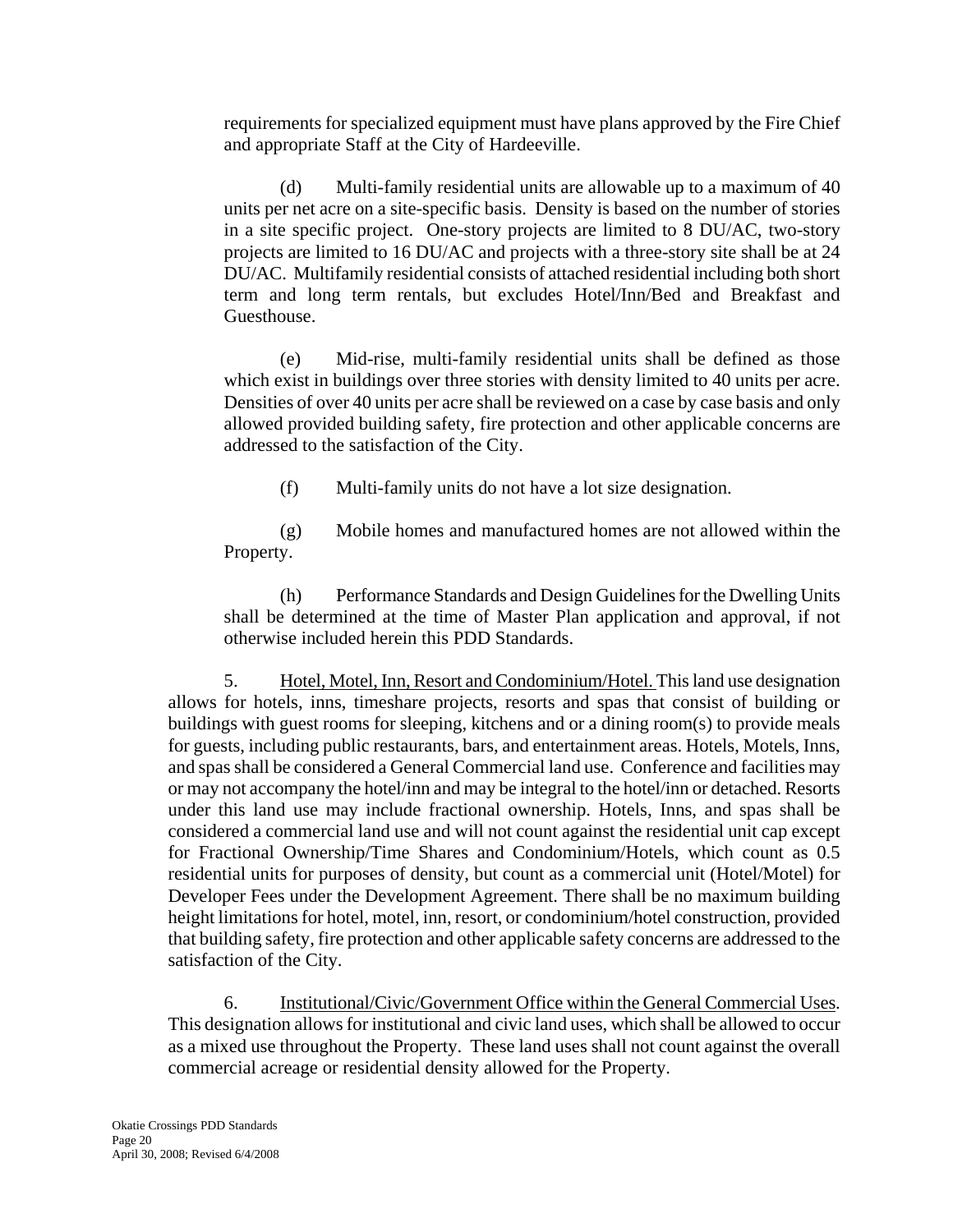(a) Civic, cultural, municipal, governmental, educational (public or private), conference centers, research or other similar facilities which may include dormitories or other similar living quarters for students, staff, faculty and professionals.

(b) Churches, synagogues, temple and other places of worship provided that such uses are housed in a permanent structure.

(c) Cemeteries provided that such use does not include a funeral home or crematorium.

(d) Medical and health facilities, assisted living facility, nursing home and congregate care facility.

(e) Public emergency service facilities, library, museum, day care facilities, social/community centers, etc.

7. Maintenance Areas: Maintenance areas will contain the facilities, tools and equipment necessary to maintain the common properties within the Property. These facilities may be congregated on a central site or located in separate convenient sites for different services such as general community maintenance, recreation area maintenance or individual property regime maintenance, although screened from view either by vegetation, walls, fences, or associated buildings. This requires no setback on buffers except as provided in the Design Guidelines approved by the City of Hardeeville at Master Plan Phase. Permitted uses include:

(a) Vehicle maintenance;

(b) Storage of vehicles and parts, boats, recreational vehicles and resident storage, vegetation, greenhouses for propagating flowers and plants used within the PDD;

- (c) Fuel storage;
- (d) Shops for woodwork, metalwork and painting;
- (e) Storage of chemicals and bulk materials as permitted by law;
- (f) Offices associated with community and maintenance;
- (g) Parking;
- (h) Access roadways.

8. Mixed Use. This land use designation allows for the development of an internally oriented integral mix of various allowed land uses defined herein to establish a community oriented node. It is the intent in this District to develop a homogeneous character of buildings for purposes of commerce that will provide a living area that will revel in that lifestyle. A mix of multi-family flats and stacked flats which will blend a European characteristic of living units above the work place. The living units above commercial buildings will merge with other commerce uses. The residential component will blend with retail and restaurants. Tree lined street like corridors will provide pedestrian linkage with convenience of travel lane side parking, thus facilitating convenient parking for shops and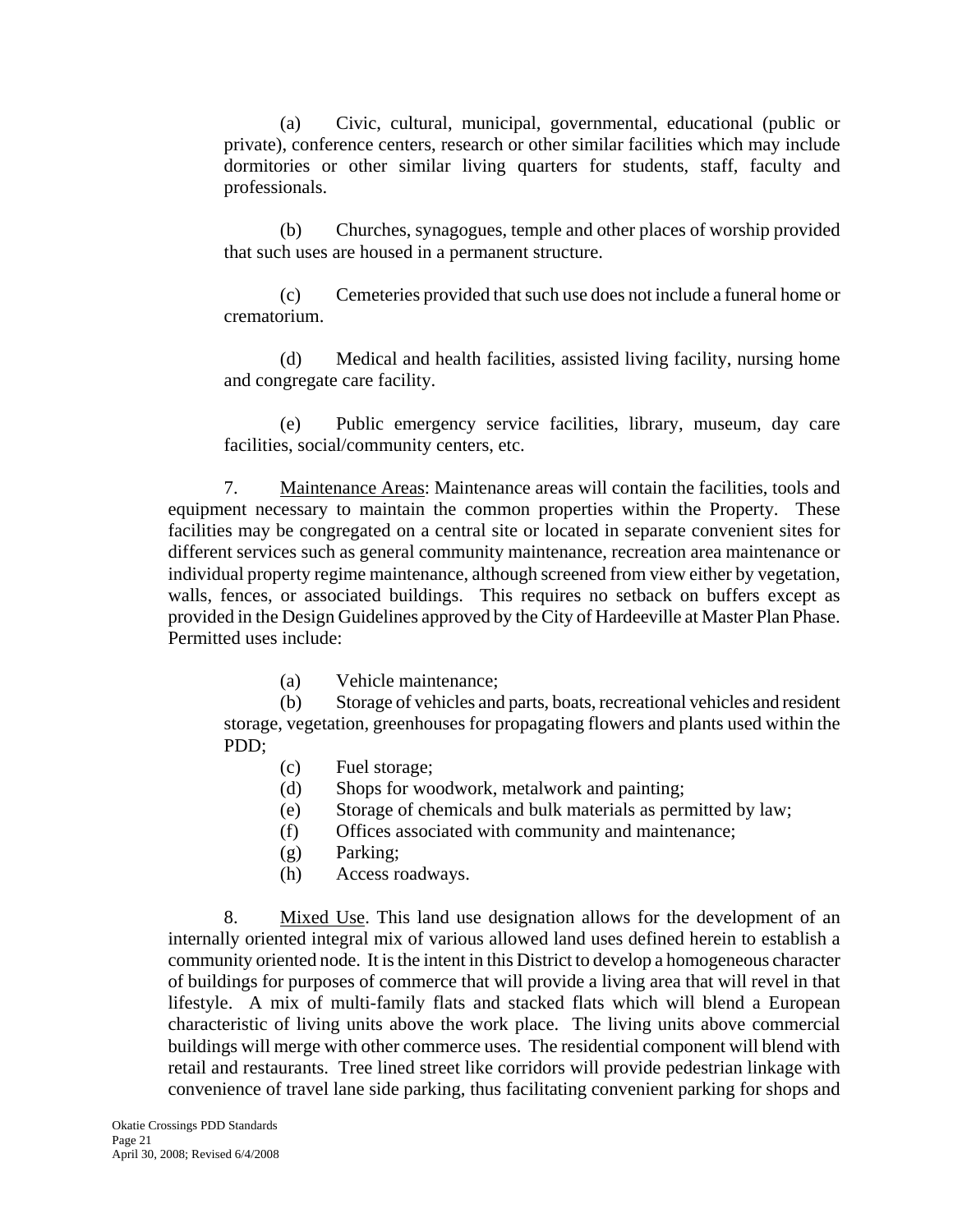boutiques. Included in the Mixed Use area will be a "sprinkling" of green vegetation and other features providing a refreshing respite for residents and shoppers.

This District is intended to encourage the formation and continuance of a stable, healthy and compatible environment for Uses that are located so as to provide nearby residential areas with convenient shopping services. By virtue of its proximity the residents in this District shall be able to walk to work and shopping, thus reducing traffic and parking congestion.

(a) This designation allows for Dwelling Units to be located in the same building with, adjacent to, or near general commercial development within the same tract of the Property.

(b) The following are permitted uses, accessory uses and structures for the Mixed Use Area:

(i) Attached Single family residential (in fee recital or in common)

- (ii) Multifamily residential
- (iii) Institutional/Civic
- $(iv)$  General Commercial (and all uses listed in Section II.D.3(a))
- (v) Open Space (see PDD Standards D-9 Open Space)
- (vi) Community Recreation
- (vii) Accessory Structures

(c) Build-to-property lines will be allowed to reduce cost of utilities and create a more pedestrian friendly environment so long as fire protection between adjacent and party-walls is strictly adhered to and visual design standards are met.

9. Open Space: Total open space for the Property shall be calculated for all acreage within the boundaries of the Property and not on a site-specific basis for each phase of the Property, individual development, or project. The Property shall provide at least 20.00% open space (unless reduced to 15% as set forth below and in accordance with Development Agreement Section XI (B) (1). Conveyance of Property and Open Space Requirements) which equates to 56.4 acres based upon the total acreage of 282 acres. Open space may be located in restricted access, gated multi-family communities and shall consist of the following:

(a) Landscaped areas including, without limitation, manicured village greens and squares, parking lot islands, medians, buffer areas, and within road rights of way, and parking areas

- (b) Lagoons, ponds, impoundments and lakes
- (c) Freshwater wetlands
- (d) Wetland buffers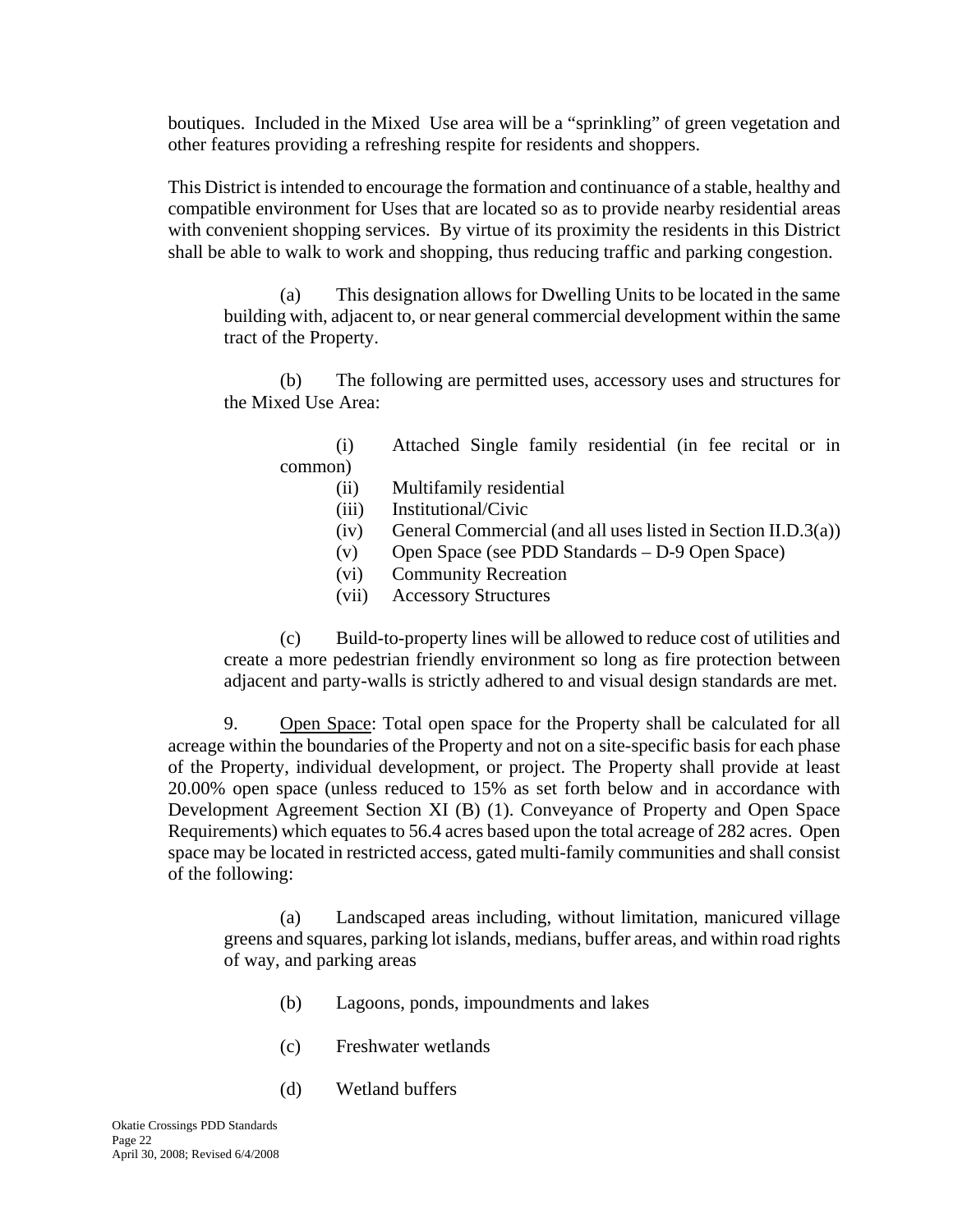- (e) Forest, wildlife preserves/corridors, conservation areas and greenbelts
- (f) Community Open Plazas

(g) Recreation areas including swimming pools, tennis courts, playgrounds, ball fields, lawn game, basketball or other sports courts, fields gardens, etc.

- (h) Pedestrian/bicycle trails
- (i) Perimeter buffers

In addition and in accordance with the Development Agreement, Owner or Developer, as applicable, shall have the right to convey to the City a total of eight (8) acres of the Property located in Jasper County from an area to be mutually agreed upon at Master Plan submittal, upon such conveyance, the open space requirements of this PDD Standards shall be reduced from twenty percent (20%) to fifteen percent (15%). Design of any vertical structure on such portion of the Property conveyed to the City shall be in accordance with the architectural guidelines generally applicable to the Property under this PDD Standards.

10. Restricted Access. Owner and its successors and assigns shall have the right (but not the obligation) to create restricted access communities within the Property as long as such limited access does not adversely affect in any material respect adjacent traffic patterns located on public rights-of-way, and provides for interconnectivity of both internal and external residential developments with the non residential areas of the Property open to the general public so as to minimize the need for road trips off of the Property.

#### 11. Setbacks and Buffers.

(a) There shall be a minimum building setback applied to the Property as provided in the City of Hardeeville MZDO for PDD Districts or as modified by this PDD Standards. Setbacks and buffers shall meet the minimum requirement established, and as set forth in this PDD Standards. These Standards shall apply to the perimeter of the Property only; provided, however, that any required wetlands setbacks shall apply according to law throughout the Property.

(b) At adjacent property boundaries of the Property, building setbacks and buffers shall be as established in the MZDO Modifications of this PDD, except where said boundary is a jurisdictional wetland or recorded conservation easement, then the building setbacks and buffers shall be as determined by the state and federal agencies having jurisdiction over the wetlands. Underground utilities, stormwater management facilities, and other land uses as stipulated in the MZDO Modifications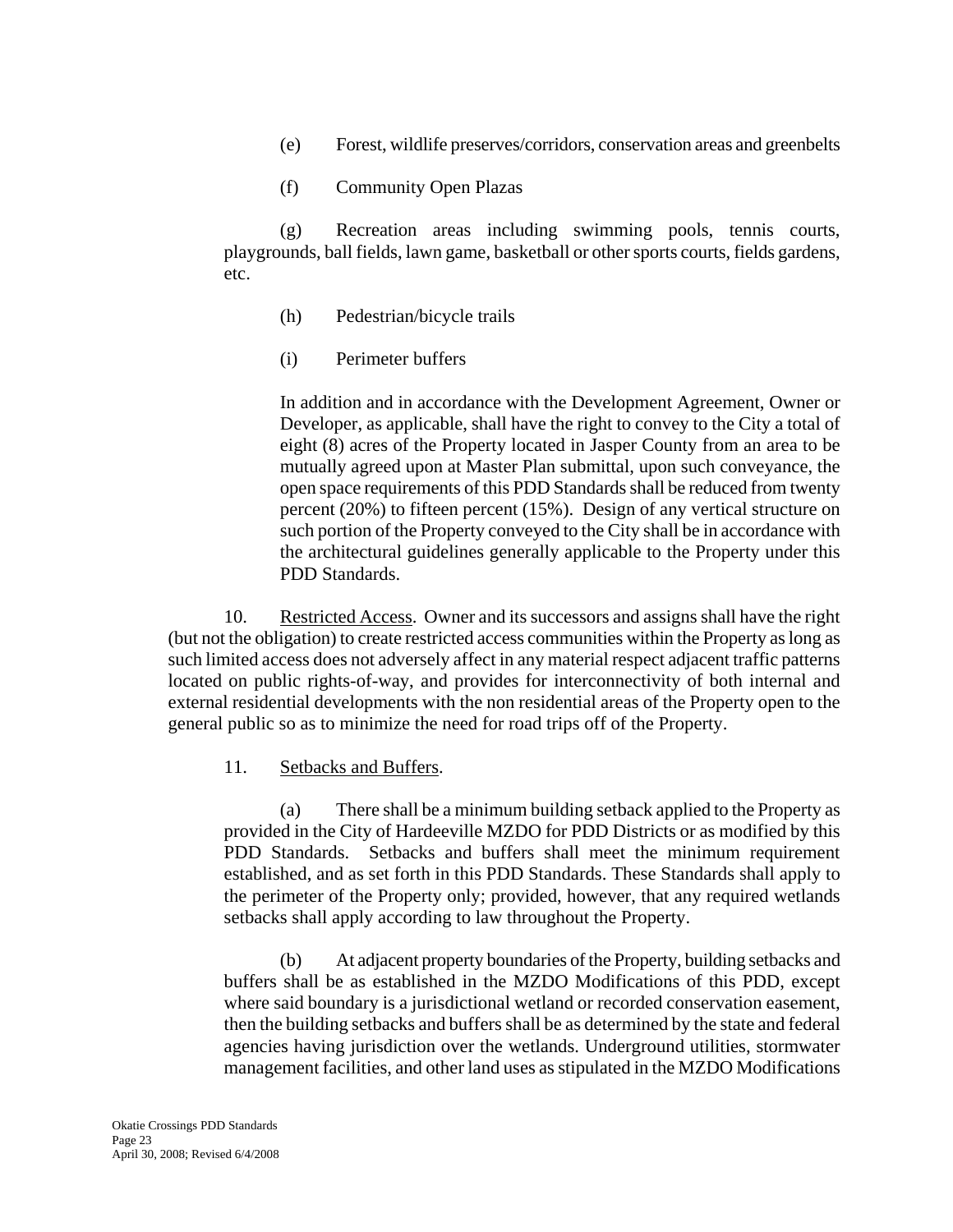of this PDD document (see Section II.4.G.4.c of this PDD Standards), are allowed in the perimeter setback and buffer area.

(c) There shall be no building setback requirements for general commercial development within the Property. Buffer standards shall be in accordance with the City of Hardeeville MZDO unless specifically modified or exempted by this Okatie Crossings PDD Standards.

12. Silviculture. This designation allows for continuation of managed forestry. Silviculture includes the practice of planting, culture, and harvesting of trees for the purpose of producing wood fiber and timber. Generally accepted methods of forest management are permitted, including wildlife management, construction and use of forest roads, and practices to promote health and growth of trees. Silviculture uses may continue up to the time a subdivision plat is recorded and must be in accordance with standard forestry BMPs. Owner and its successors and assigns shall be permitted to plan and grow trees upon the Property which may be used for tree farming for harvesting of such trees for purposes of replanting same in locations which are on or off the Property and may engage in farming operations which are indigenous to the area.

### 13. Utilities.

(a) This land use designation allows for utility service to serve the Property. The following land uses shall be allowed only after written approval from Owner, its successors and assigns, and/or the POA. Screening, buffering, and other aesthetic matters must meet the MZDO requirements as modified in the PDD, and may be approved at Master Plan approval.

- (i) Potable water supply and distribution
- (ii) Wastewater collection, treatment and disposal
- (iii) Stormwater collection, treatment and detention
- (iv) Irrigation
- (v) Communication towers
- (vi) Satellite antennas
- (vii) Cable television facilities
- (viii) Telephone facilities
- (ix) Power transmission and distribution
- (x) Fiber optic lines

(xi) Other utility services i.e., Internet access and other telecommunication uses

(b) Certain community-wide utility infrastructure is required for the development of any large, master-planned community. This infrastructure may include, but is not limited to the following:

- (i) Arterial streets and primary access roads
- (ii) Water supply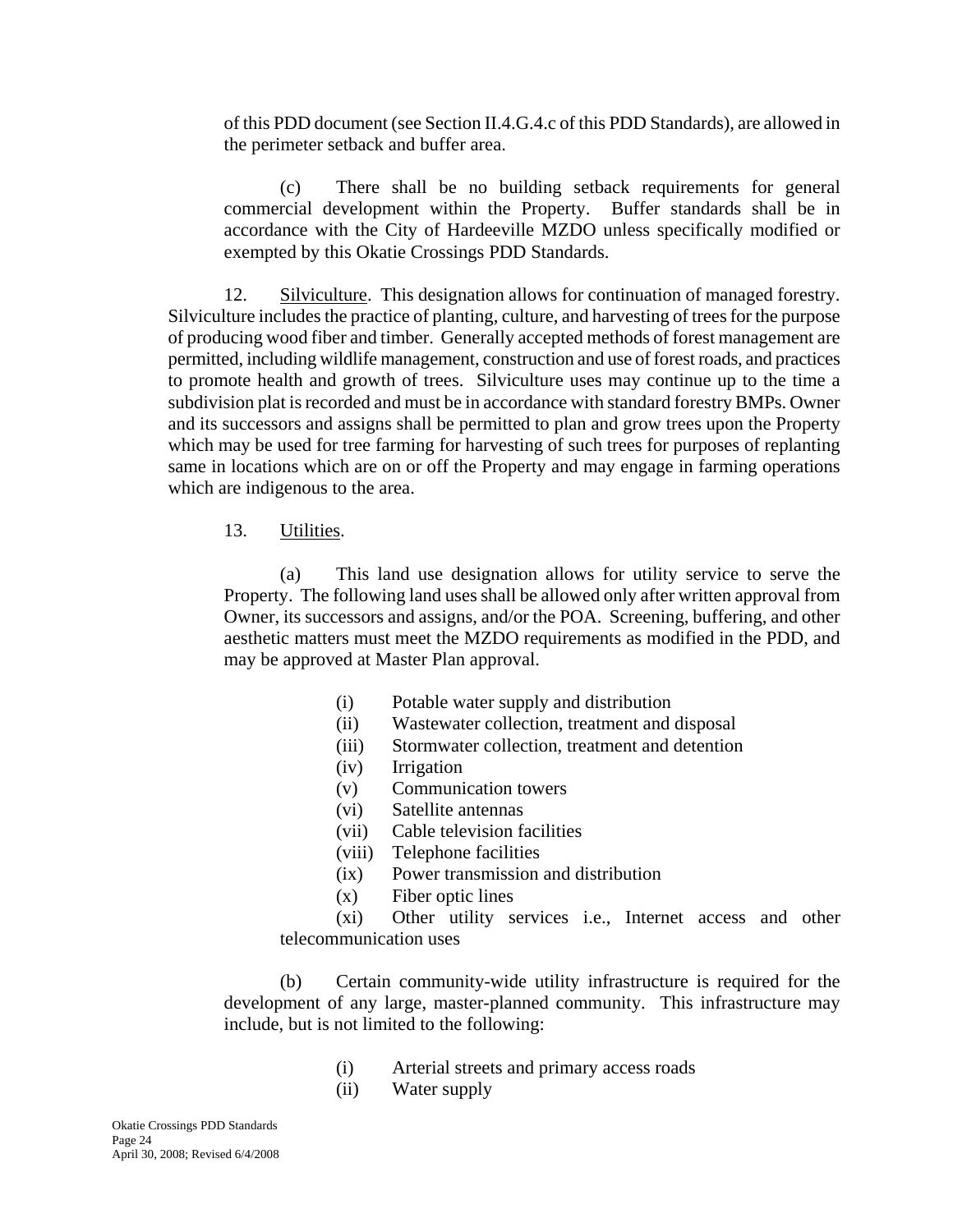- (iii) Wastewater Treatment and Effluent Disposal
- (iv) Power substations
- (v) Central telephone facilities
- (vi) Stormwater Management Lagoons
- (vii) Natural Gas Supply

(c) In the case of this Conceptual Master Plan, the community-wide infrastructure may serve more than one Planning Tract. Infrastructure serving the community (on-site and off-site) will not be required as part of the Master Plan approval. Infrastructure projects must receive a Hardeeville Development Permit.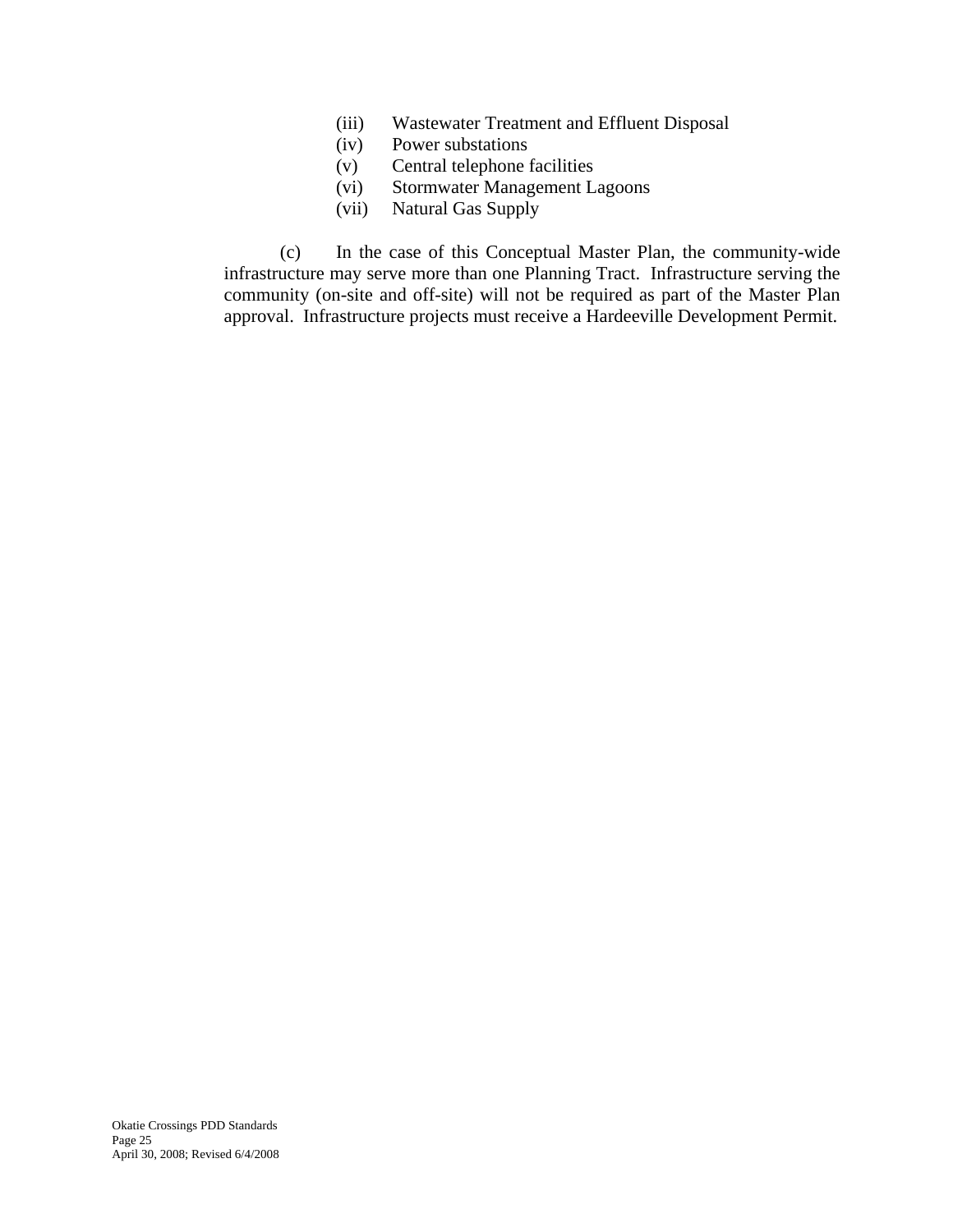#### **III. MZDO CHANGES/EXEMPTIONS**

In accordance with Section  $2.4(G)(4)(a)$  of the MZDO, Planned Development District (PDD), the following clarifications or modifications to otherwise applicable standards of the MZDO are hereby made applicable to the Property by reference to MZDO sections below. It is acknowledged that concerted efforts have been made to identify each provision of the MZDO sought to be waived or modified, and thus to the extent that a specific provision of the MZDO is not listed below but conflicts with the wording and intent of this PDD Standards, that provision shall be deemed to have been included in the listing below. To the extent the provisions of this PDD Standards are not clear, then the provisions of the MZDO dated March 20, 2008, not listed or deemed listed, shall apply.

# **ARTICLE 2: ZONING DISTRICT – Revise as Follows:**

### **Section 2.1, General Provisions** No Change

### **Section 2.2, Residential Districts**

2.2.A., General Purpose of Residential District

| 2.2.A.1                                            | Delete and add the following:                                                                                                                                                        |  |
|----------------------------------------------------|--------------------------------------------------------------------------------------------------------------------------------------------------------------------------------------|--|
|                                                    | "Provide appropriate located area for residential development<br>that are consistent with this PDD Standards and normal<br>standards for public health, safety and general welfare." |  |
| $2.2.A.2$<br>$2.2.A.3$                             | No Change                                                                                                                                                                            |  |
|                                                    | Delete and add the following:                                                                                                                                                        |  |
|                                                    | "Establish the scale and character of the residential<br>neighborhood."                                                                                                              |  |
| 2.2.A.4                                            | Delete and add the following:                                                                                                                                                        |  |
|                                                    | "Blend the Residential Use traffic into the traffic anticipated<br>for the Property."                                                                                                |  |
| 2.2.A.5                                            | Delete                                                                                                                                                                               |  |
| 2.2.B., Specific Purposes of Residential Districts |                                                                                                                                                                                      |  |
| <u>2.2.B.1.</u>                                    | Delete                                                                                                                                                                               |  |
| 2.2.B.2.                                           | Delete                                                                                                                                                                               |  |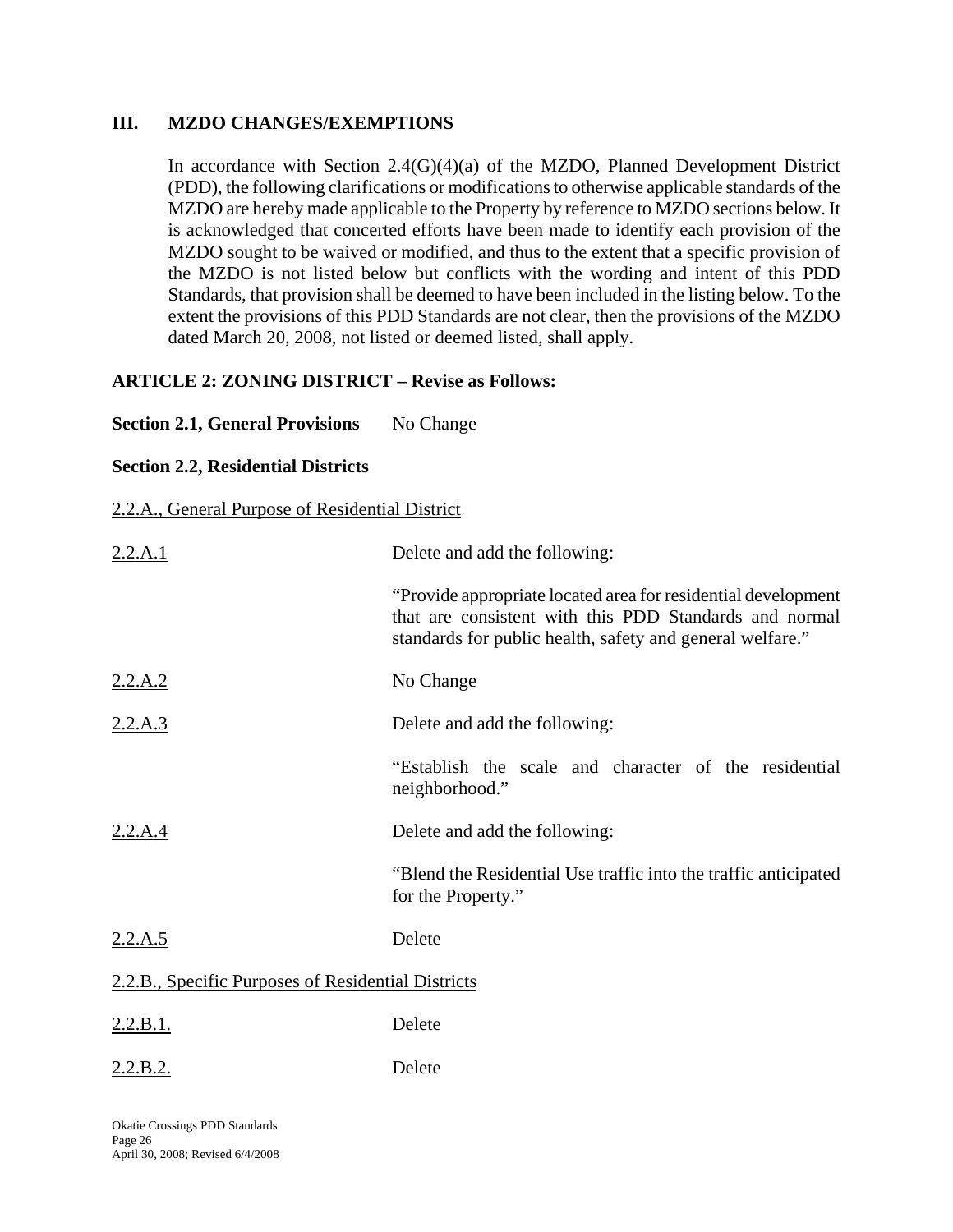# 2.2.B.3 Change by deletion of the last sentence beginning with "Where adjacent…"

### **Section 2.3, Non Residential Districts**

### 2.3.A., General Purpose of Non Residential Districts

- 2.3.A.1 No Change
- 2.3.A.2 No Change

2.3.A.3. Delete and add the following:

 "Maximize the positive impacts of non-residential development on City taxpayers by providing the income with the least demand for public infrastructure."

#### 2.3.B., Specific Purpose of Non Residential Districts

| 2.3.B.1. | Delete                                                                                                                                                                                                                                                                                                                                                                                                                                                                                                                                   |
|----------|------------------------------------------------------------------------------------------------------------------------------------------------------------------------------------------------------------------------------------------------------------------------------------------------------------------------------------------------------------------------------------------------------------------------------------------------------------------------------------------------------------------------------------------|
| 2.3.B.2. | Delete and add the following:                                                                                                                                                                                                                                                                                                                                                                                                                                                                                                            |
|          | "2. General Commercial District (GC)<br>The GC District is intended to be developed and reserved for<br>business retail, restaurants, and residential uses.<br>The<br>regulations which apply are identified in this PDD Standards<br>and accompanying Development Agreement and are designed<br>to encourage the formation and continuance of a compatible<br>and economical environment for business, financial, service,<br>professional and residential uses which benefit from being<br>located in close proximity to one another." |
| 2.3.B.3. | Delete                                                                                                                                                                                                                                                                                                                                                                                                                                                                                                                                   |
| 2.3.B.4. | Delete                                                                                                                                                                                                                                                                                                                                                                                                                                                                                                                                   |
| 2.3.B.5. | Delete                                                                                                                                                                                                                                                                                                                                                                                                                                                                                                                                   |

### **Section 2.4, Special Purpose and Overlay Districts**

#### Section 2.4.A., Conservation Preservation District (CP) Delete

#### 2.4.B, Mixed Use District (MU) Delete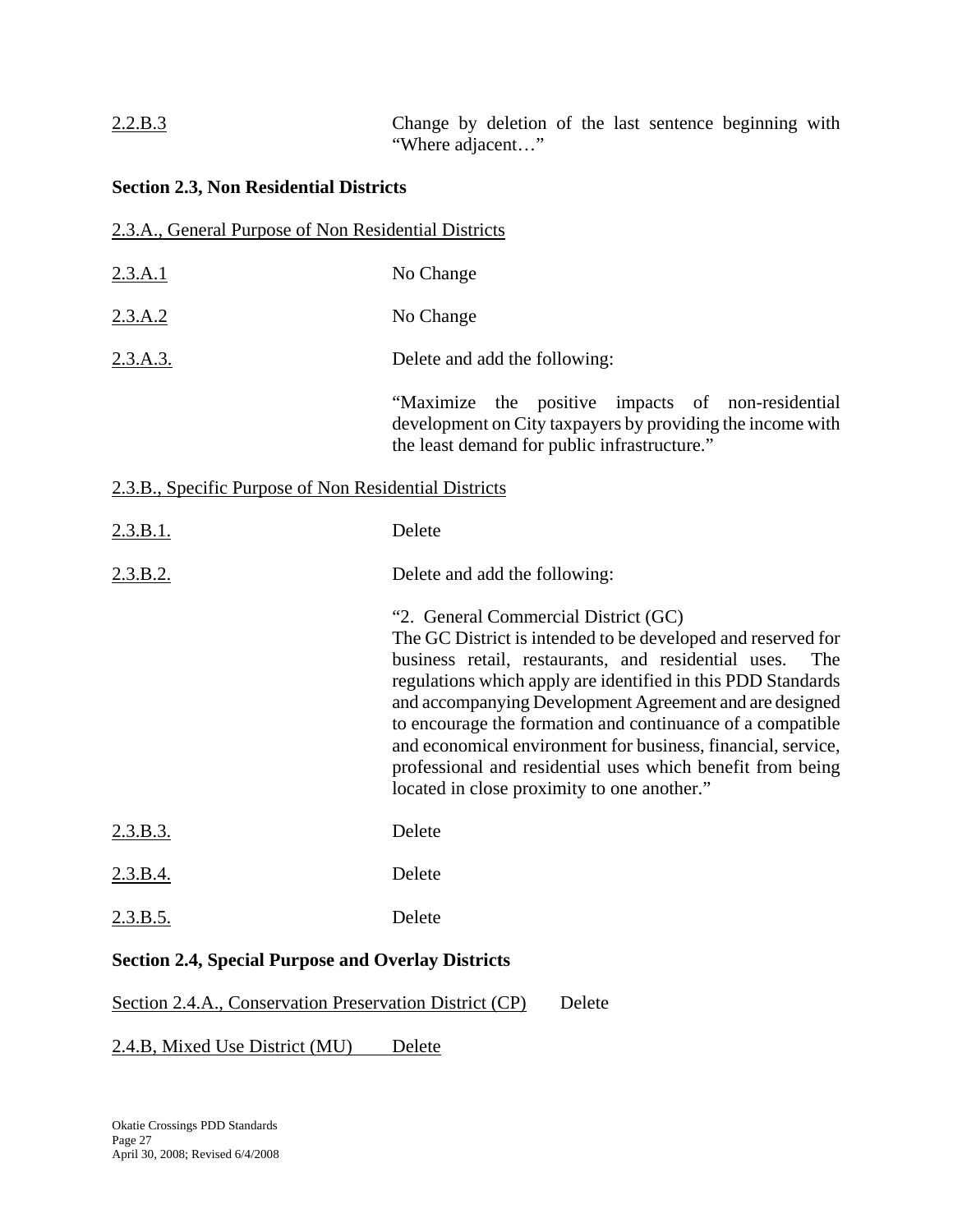| 2.4.C., Downtown General Commercial                 | Delete                                                                                                                                                                                                                                                                                                                                                                                                                                                                                                                                                                                                                                                                                                                                                                                                                                                                             |
|-----------------------------------------------------|------------------------------------------------------------------------------------------------------------------------------------------------------------------------------------------------------------------------------------------------------------------------------------------------------------------------------------------------------------------------------------------------------------------------------------------------------------------------------------------------------------------------------------------------------------------------------------------------------------------------------------------------------------------------------------------------------------------------------------------------------------------------------------------------------------------------------------------------------------------------------------|
| 2.4.D., Downtown Mixed Use District                 | Delete                                                                                                                                                                                                                                                                                                                                                                                                                                                                                                                                                                                                                                                                                                                                                                                                                                                                             |
| 2.4.E., Rural Agricultural District                 | Delete                                                                                                                                                                                                                                                                                                                                                                                                                                                                                                                                                                                                                                                                                                                                                                                                                                                                             |
| 2.4.F., Manufactured Home Community                 | Delete                                                                                                                                                                                                                                                                                                                                                                                                                                                                                                                                                                                                                                                                                                                                                                                                                                                                             |
| 2.4.G., Planned Development District                |                                                                                                                                                                                                                                                                                                                                                                                                                                                                                                                                                                                                                                                                                                                                                                                                                                                                                    |
| 2.4.G.1., Purpose                                   | No Change                                                                                                                                                                                                                                                                                                                                                                                                                                                                                                                                                                                                                                                                                                                                                                                                                                                                          |
| 2.4.G.2., Procedural Requirements                   | Delete and add the following:                                                                                                                                                                                                                                                                                                                                                                                                                                                                                                                                                                                                                                                                                                                                                                                                                                                      |
|                                                     | "The procedure to establish a PDD District is set forth in<br>Section 7.4 of the MZDO as amended in this PDD<br>Standards."                                                                                                                                                                                                                                                                                                                                                                                                                                                                                                                                                                                                                                                                                                                                                        |
| 2.4.G.3., Permitted Uses                            | No Change                                                                                                                                                                                                                                                                                                                                                                                                                                                                                                                                                                                                                                                                                                                                                                                                                                                                          |
| 2.4.G.4., District Design and Development Standards |                                                                                                                                                                                                                                                                                                                                                                                                                                                                                                                                                                                                                                                                                                                                                                                                                                                                                    |
| 2.4.G.4.a.                                          | No Change                                                                                                                                                                                                                                                                                                                                                                                                                                                                                                                                                                                                                                                                                                                                                                                                                                                                          |
| 2.4.G.4.b.                                          | Add the following after the word right-of-way, "unless"<br>otherwise amended in this PDD Standards."                                                                                                                                                                                                                                                                                                                                                                                                                                                                                                                                                                                                                                                                                                                                                                               |
| 2.4.G.4.c., Buffer Requirements                     |                                                                                                                                                                                                                                                                                                                                                                                                                                                                                                                                                                                                                                                                                                                                                                                                                                                                                    |
| 2.4.G.4.c.i.                                        | Delete and add the following:                                                                                                                                                                                                                                                                                                                                                                                                                                                                                                                                                                                                                                                                                                                                                                                                                                                      |
|                                                     | "The minimum buffer shall be established in the Table 4-5-1"<br>of Section 4.5 Landscape and Tree Conservation, Item 3,<br>Specification and Options, which requires a bufferyard of<br>fifteen (15) feet where commercial is adjacent to single<br>family use. This buffer would apply to the areas along and<br>adjacent to Sun City / Pulte developments and would be zero<br>(0) feet adjacent to the other commercial out parcels to the<br>east and south of the Property. The buffer areas along<br>Highway 278 currently exceed the Highway Corridor buffer<br>requirement. In its present configuration it is fifty (50) feet in<br>depth and exceeds or meets the buffer landscape standards.<br>The remainder of the Property is adjacent to Highway 170<br>and would conform to the requirements in Table 4-5-1,<br>Bufferyard 2 requirement of ten (10) foot buffers. |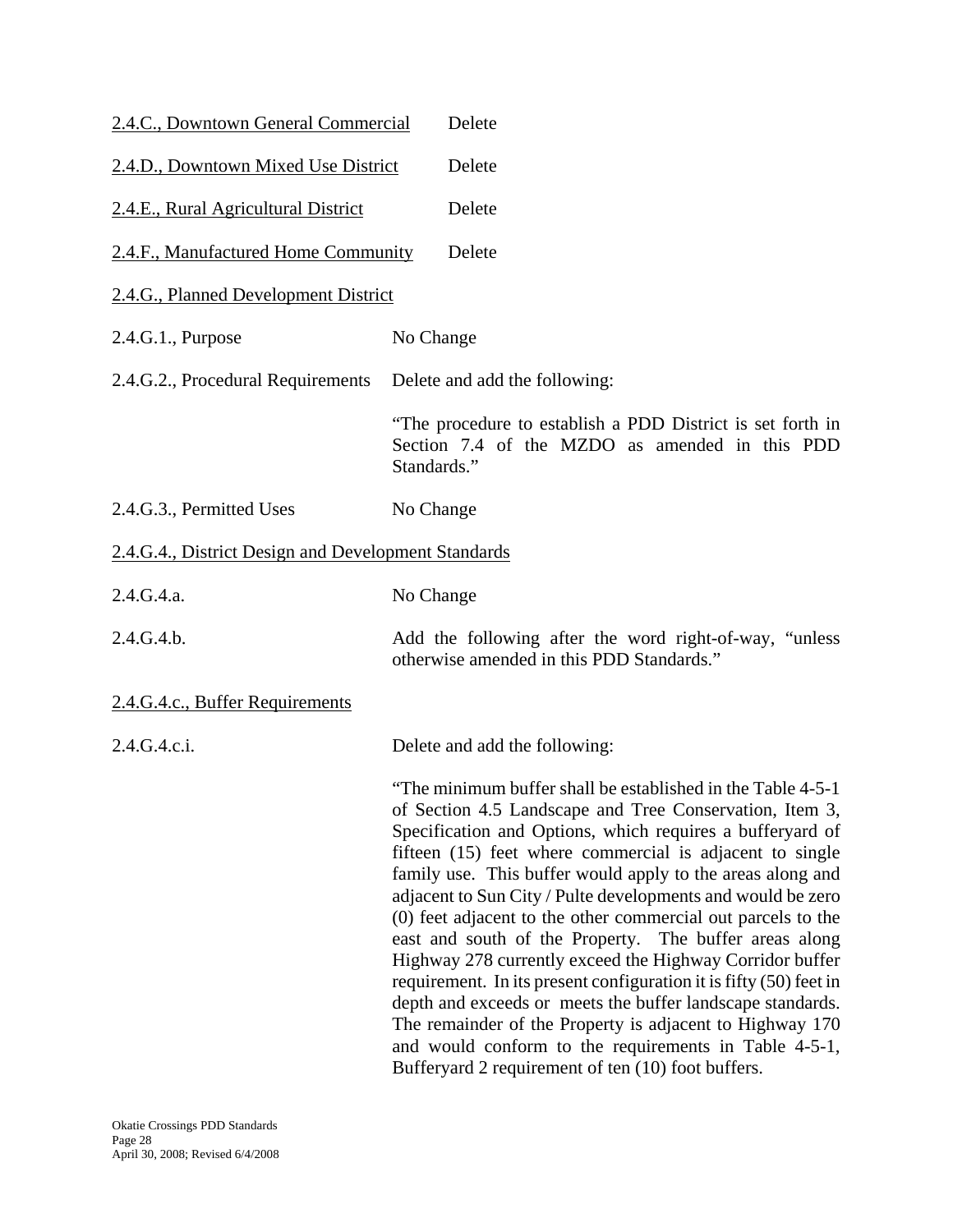| 2.4.G.4.c.ii.  | Delete and add the following:                                                                                                                                                                                                                                                                                                                                                                                                                                                                                                                                                                     |
|----------------|---------------------------------------------------------------------------------------------------------------------------------------------------------------------------------------------------------------------------------------------------------------------------------------------------------------------------------------------------------------------------------------------------------------------------------------------------------------------------------------------------------------------------------------------------------------------------------------------------|
|                | "Buffers shall meet or exceed the standards established in the<br>City of Hardeeville MZDO, Section 4.5 Landscaping and<br>Tree Conservation, Table 4-5.1, Adjacent Use Buffer<br>Requirements and shall apply to the perimeter of the Property<br>only."                                                                                                                                                                                                                                                                                                                                         |
| 2.4.G.4.c.iii. | Delete and add the following:                                                                                                                                                                                                                                                                                                                                                                                                                                                                                                                                                                     |
|                | "Development shall be required to reside behind the Property<br>setback and the only allowed uses within the buffers shall be<br>pedestrian walks or paths, bicycle paths, sidewalks,<br>underground utilities, vegetation. The buffer areas may be<br>maintained regularly and this includes tree pruning and<br>removal of unwanted underbrush, if any; new plantings shall<br>receive regular maintenance."                                                                                                                                                                                    |
| 2.4.G.4.c.iv.  | Delete and add the following:                                                                                                                                                                                                                                                                                                                                                                                                                                                                                                                                                                     |
|                | "The buffers, where existing vegetation does not exist shall be<br>planted to meet or exceed the requirements set forth in the<br>City of Hardeeville MZDO, Section 4.5, Table 4-5-1<br>requirements for bufferyard 2 adjacent to Highway 170 (10<br>trees; or 6 trees and 12 shrubs; or 24 shrubs or 6 foot fence<br>per 100 lineal feet) and bufferyard 3 (15 trees; or 8 trees and<br>24 shrubs or 48 shrubs; or 6 foot fence and 20 shrubs or trees<br>per 100 lineal feet) adjacent to Sun City/Pulte. No other<br>buffer planting shall be required."                                       |
| 2.4.G.4.d.     | No Change                                                                                                                                                                                                                                                                                                                                                                                                                                                                                                                                                                                         |
| 2.4.G.4.e.     | Delete                                                                                                                                                                                                                                                                                                                                                                                                                                                                                                                                                                                            |
| 2.4.G.4.f.     | Delete                                                                                                                                                                                                                                                                                                                                                                                                                                                                                                                                                                                            |
| 2.4.H.         | Add the following: "Note: Highway Corridor Overlay<br>- This section of the MZDO is<br>District (HCOD)<br>applicable to Highway 278 and this Highway Corridor Buffer<br>Requirements currently exceed the City of Hardeeville<br>HCOD Standards. The corridor buffer as it exists is now fifty<br>(50) feet in depth which exceeds the twenty-five (25) foot<br>buffer required. The buffer currently meets or exceeds the<br>plant material requirement of the HCOD in the MZDO.<br>Further all developable lots along Highway 278, when<br>developed, would be required to come before the HCOD |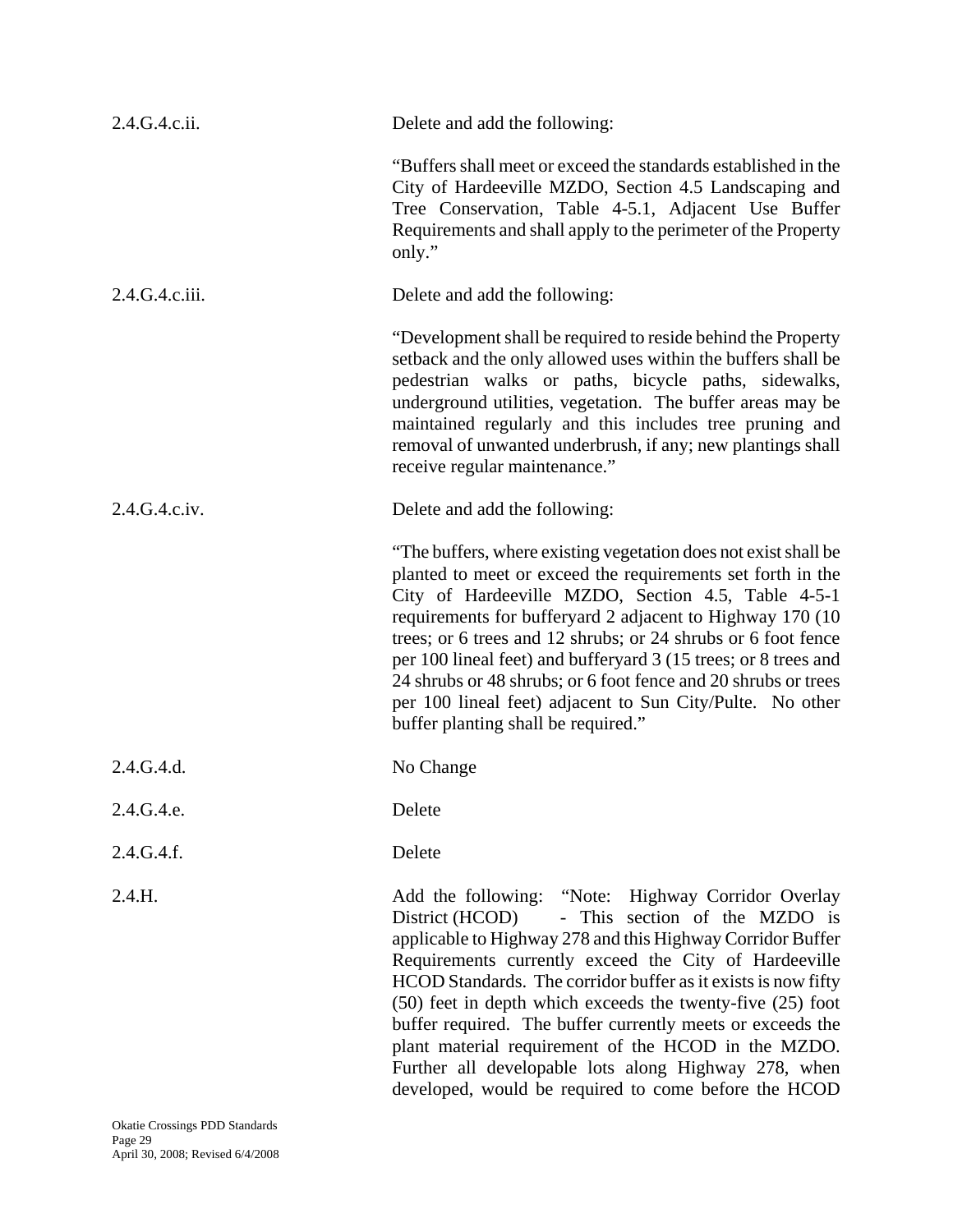|                                                                                                                                                       | Review Board for approval and will be required to meet the<br>standards set in the MZDO, once the PDD and Annexation is<br>approved."                                                                                                                                                        |  |
|-------------------------------------------------------------------------------------------------------------------------------------------------------|----------------------------------------------------------------------------------------------------------------------------------------------------------------------------------------------------------------------------------------------------------------------------------------------|--|
| 2.4.H.1.                                                                                                                                              | Purpose - No change                                                                                                                                                                                                                                                                          |  |
| 2.4.H.2.                                                                                                                                              | District Created Highway Corridor - No Change                                                                                                                                                                                                                                                |  |
| 2.4.H.3.                                                                                                                                              | District Boundaries - No change                                                                                                                                                                                                                                                              |  |
| 2.4.H.4.                                                                                                                                              | District Design and Development Standards - This section<br>does not apply to this PDD for the reason stated above.<br>Therefore items a. through f. are deleted from this PDD<br>ordinance.                                                                                                 |  |
| 2.4.H.4.g.                                                                                                                                            | Architectural Design and Materials - Delete this section.<br>The requirement for Architectural Design and Materials shall<br>be addressed at the Master Plan Phase.<br>A complete<br>architectural design shall be presented to the City of<br>Hardeeville for review, comment and approval. |  |
| <b>ARTICLE 3: USE REGULATIONS</b><br>Delete in its entirety – refer to Section II – Land Use<br>Designation and Definitions and Section I.J. Parking. |                                                                                                                                                                                                                                                                                              |  |
| <b>ARTICLE 4: GENERAL DEVELOPMENT STANDARDS</b>                                                                                                       |                                                                                                                                                                                                                                                                                              |  |
| 4.1                                                                                                                                                   | No Change                                                                                                                                                                                                                                                                                    |  |
| 4.2.A.                                                                                                                                                | Delete and add the following:                                                                                                                                                                                                                                                                |  |
|                                                                                                                                                       | "No minimum Lot Area, Area Per Dwelling Unit, Lot Width,<br>Minimum Front, Side and Rear Setback and Building<br>Maximum Heights for all Use Categories identified in Section<br>D. Definition of Land Use and Density Terms above, shall be<br>governed by this PDD Standards."             |  |
| 4.2.B., Measurements and Exceptions                                                                                                                   |                                                                                                                                                                                                                                                                                              |  |
| 4.2.B.1.,                                                                                                                                             | Items a, b, c, d and e shall not apply to the Property. Setback<br>requirements for lots shall be governed by this PDD<br>Standards.                                                                                                                                                         |  |
| 4.2.B.1.f.                                                                                                                                            | Delete and add the following:                                                                                                                                                                                                                                                                |  |
|                                                                                                                                                       | f.<br>Access to subdivision lots:                                                                                                                                                                                                                                                            |  |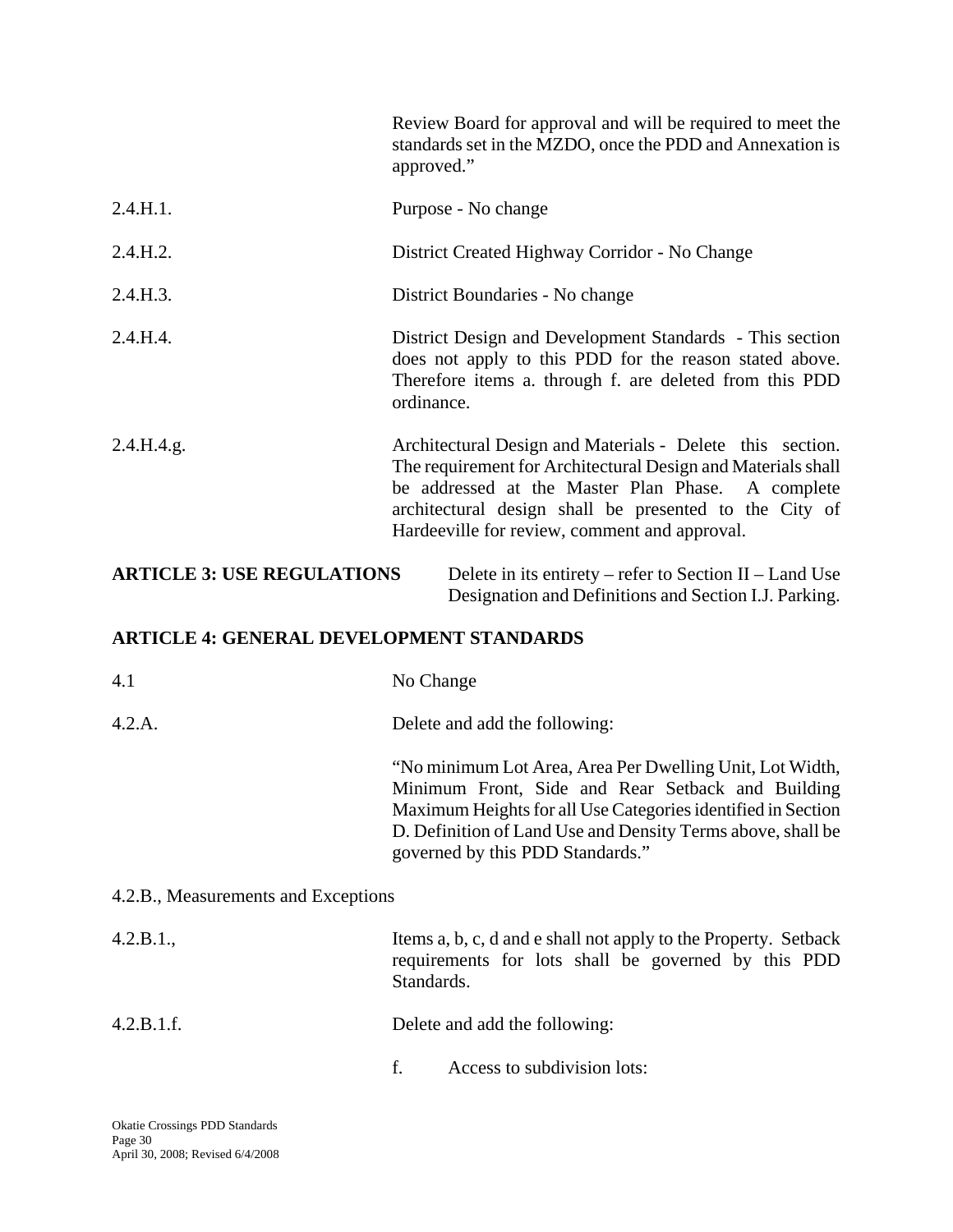|                   | $\mathbf{i}$ .<br>access shall be provided to subdivided lots via<br>roadways and access corridors within the<br>Property.<br>Delete<br>ii.                                                                                                                                                                                                                                                                                                                                                                                                         |
|-------------------|-----------------------------------------------------------------------------------------------------------------------------------------------------------------------------------------------------------------------------------------------------------------------------------------------------------------------------------------------------------------------------------------------------------------------------------------------------------------------------------------------------------------------------------------------------|
| 4.2.B.1.g.        | Lot Shapes; Delete and add the following: "In so far as<br>practical lots shall be platted to accommodate building layout<br>taking into consideration future expansion, for required<br>parking area and access."                                                                                                                                                                                                                                                                                                                                  |
| 4.2.B.1.h.        | Lot Drainage; Delete and add the following: "Lots shall be<br>provided with adequate drainage and graded so as to drain<br>water away from the building. The building should be set at<br>an elevation which prevents flooding in the 100 year storm<br>event. However, parking and landscaped areas shall be<br>allowed to pond water during heavy rains. In no event shall<br>the lot be graded as to throw the stormwater onto the adjacent<br>property or lot unless provided for in a master drainage<br>system established on such property." |
| 4.2.B.2.a.i.      | Setbacks – Delete in its entirety and add the following:<br>"Setback requirements for lots shall be governed by this PDD<br>Standards as stipulated in Section 2.4.G.4.b."                                                                                                                                                                                                                                                                                                                                                                          |
| 4.2.B.2.a.ii      | No Change                                                                                                                                                                                                                                                                                                                                                                                                                                                                                                                                           |
| 4.2.B.2.b. and c. | No Change                                                                                                                                                                                                                                                                                                                                                                                                                                                                                                                                           |
| 4.2.B.3           | No Change                                                                                                                                                                                                                                                                                                                                                                                                                                                                                                                                           |
| 4.3. Open Space   |                                                                                                                                                                                                                                                                                                                                                                                                                                                                                                                                                     |
| 4.3.A.            | Area qualifying as Open Space – delete and add the<br>following: "Open space shall mean all areas not utilized for<br>buildings, roads and parking. The areas shall include wildlife<br>preserves, wetlands, buffers, recreation areas, parks,<br>swimming pools, tennis courts, basketball courts, lakes,<br>lagoons, ponds, Community Open Plazas and the like. (See<br>also Section II Land Use Designation and Definitions."                                                                                                                    |
| 4.3.B.            | Delete in its entirety and add the following: "The Open<br>Space requirement of this PDD shall be twenty (20%) percent<br>as required in Table $4.3$ – Commercial Use, except as<br>otherwise provided herein".                                                                                                                                                                                                                                                                                                                                     |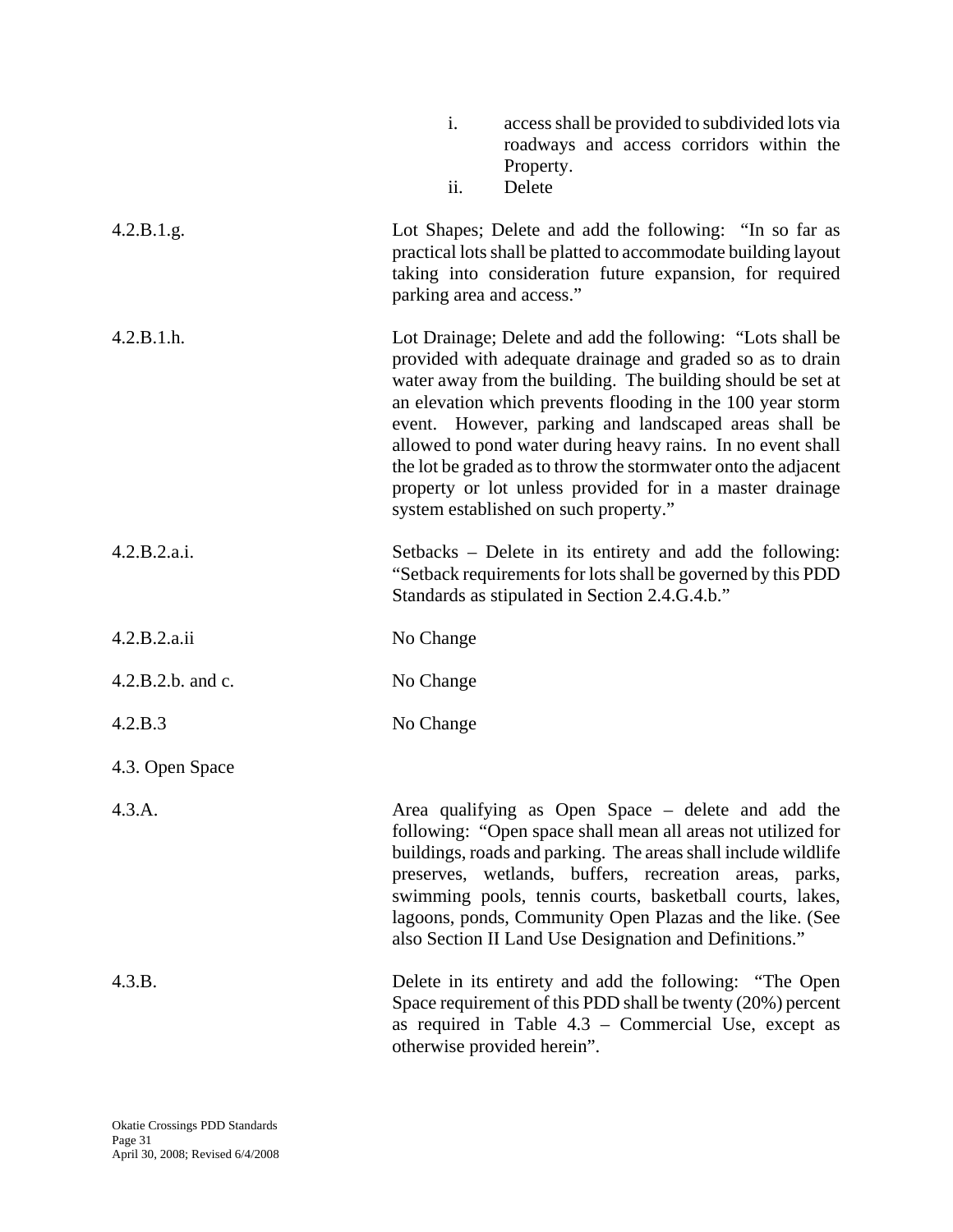| 4.3.C.          | Delete in its entirety and add the following: "Open space<br>requirements shall be based on the requirements of the entire<br>PDD. Within the residential component of this development<br>in those areas of total residential use (not residential above<br>general commercial) it is the intent of the developer to<br>provide recreational amenities that will include both passive<br>and active open space". "The example" shown in the MZDO<br>$does not apply - delete.$ |
|-----------------|---------------------------------------------------------------------------------------------------------------------------------------------------------------------------------------------------------------------------------------------------------------------------------------------------------------------------------------------------------------------------------------------------------------------------------------------------------------------------------|
| 4.4.            | No Change                                                                                                                                                                                                                                                                                                                                                                                                                                                                       |
| 4.5 Landscaping |                                                                                                                                                                                                                                                                                                                                                                                                                                                                                 |
| 4.5.A.1.        | No Change                                                                                                                                                                                                                                                                                                                                                                                                                                                                       |
| 4.5.A.2.        | No Change                                                                                                                                                                                                                                                                                                                                                                                                                                                                       |
| 4.5.A.3.        | Delete and add the following: "Landscape Standards for the<br>PDD shall be governed by the Design Guidelines and shall be<br>submitted as part of the Master Plan Phase. The Guideline<br>Standards approved and adopted by the City of Hardeeville<br>shall meet or exceed the MZDO Standards of this Section."                                                                                                                                                                |
| 4.5.A.4         | Delete – (Section I – Introduction and Narrative, Item L. shall<br>apply to the Standards of this PDD.)                                                                                                                                                                                                                                                                                                                                                                         |
| 4.5.A.5         | No Change                                                                                                                                                                                                                                                                                                                                                                                                                                                                       |
| 4.5.A.6.        | No Change                                                                                                                                                                                                                                                                                                                                                                                                                                                                       |
| 4.5.A.7.        | No Change (See also Section 2.4.G.4.c. through f.)                                                                                                                                                                                                                                                                                                                                                                                                                              |
| 4.5.A.8.        | No Change                                                                                                                                                                                                                                                                                                                                                                                                                                                                       |
| 4.5.A.9.        | Delete                                                                                                                                                                                                                                                                                                                                                                                                                                                                          |
| 4.5.A.10.       | No Change                                                                                                                                                                                                                                                                                                                                                                                                                                                                       |
| 4.5.A.11.       | No Change                                                                                                                                                                                                                                                                                                                                                                                                                                                                       |
| 4.5.A.12.       | No Change                                                                                                                                                                                                                                                                                                                                                                                                                                                                       |
| 4.5.B.          | Screening – delete - See Site Design Guidelines to be<br>provided at Master Plan Phase. (See also Section 2.4.G.4.)                                                                                                                                                                                                                                                                                                                                                             |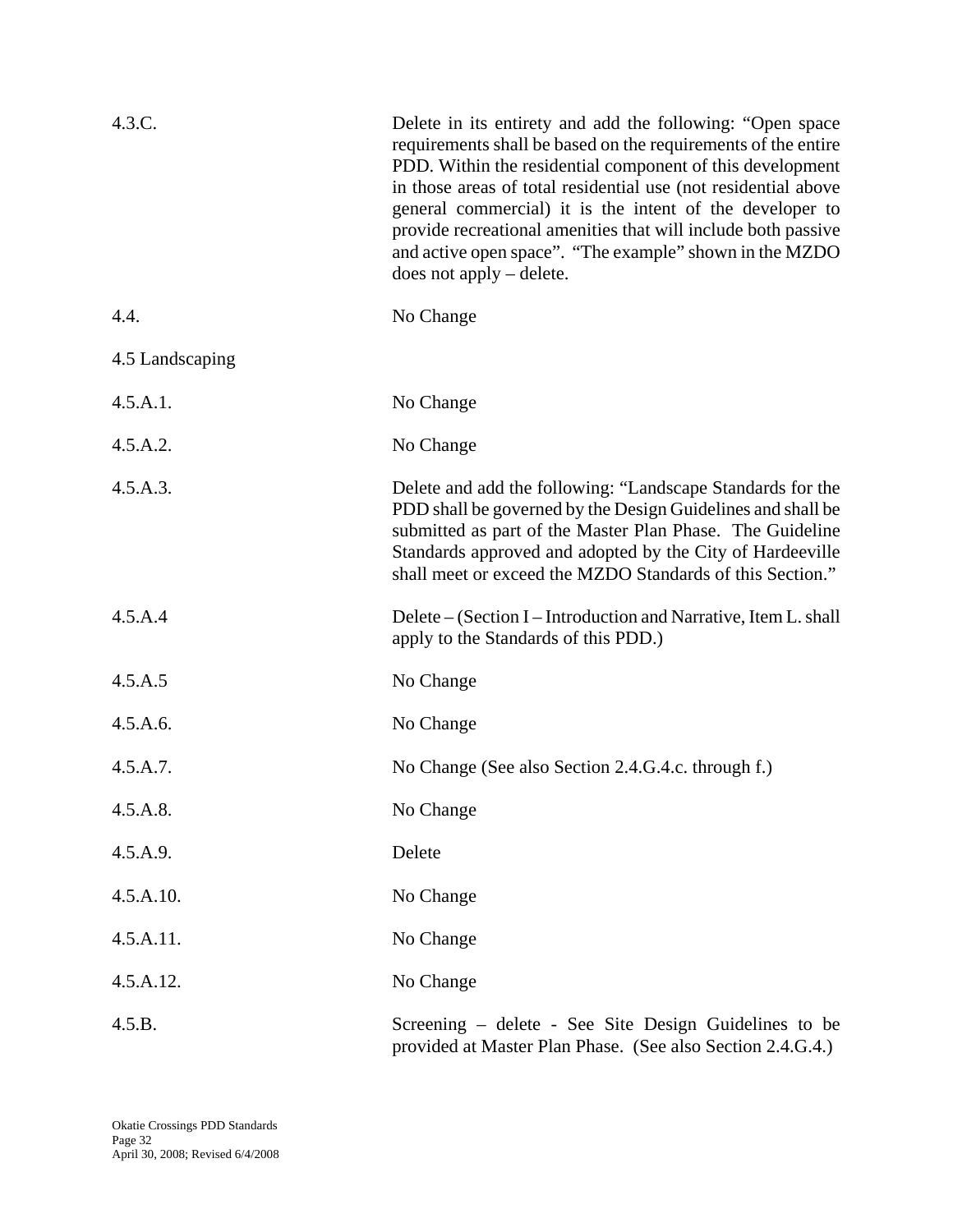| 4.5.C.                         | Landscape – No Change – See Site Design Guidelines to be<br>provided and approved at Master Plan Phase.                                                                                                                                                                                                                                                                                                                                                                                                                                                                                                                                                                 |
|--------------------------------|-------------------------------------------------------------------------------------------------------------------------------------------------------------------------------------------------------------------------------------------------------------------------------------------------------------------------------------------------------------------------------------------------------------------------------------------------------------------------------------------------------------------------------------------------------------------------------------------------------------------------------------------------------------------------|
| 4.6 Parking and Loading        |                                                                                                                                                                                                                                                                                                                                                                                                                                                                                                                                                                                                                                                                         |
| 4.6.A.                         | No Change                                                                                                                                                                                                                                                                                                                                                                                                                                                                                                                                                                                                                                                               |
| 4.6.B.                         | No Change                                                                                                                                                                                                                                                                                                                                                                                                                                                                                                                                                                                                                                                               |
| 4.6.C.                         | Delete and add the following: "If the required automobile<br>parking space cannot be reasonably provided on the same lot<br>on which the principal use is conducted, such spaces may be<br>provided on other adjacent or nearby off-street property<br>within reasonable walking distance. A parking easement or<br>other suitable legal encumbrance, to be filed of record, shall<br>be required to be submitted to City Staff and the City<br>Attorney for approval, which easement shall not be<br>terminable without the City's permission to ensure the off-site<br>parking is available for so long as the use requiring it is in<br>existence."                  |
| 4.6.D.                         | Delete                                                                                                                                                                                                                                                                                                                                                                                                                                                                                                                                                                                                                                                                  |
| 4.6.E.                         | No Change                                                                                                                                                                                                                                                                                                                                                                                                                                                                                                                                                                                                                                                               |
| 4.6.F.                         | Delete and add the following: "Parking spaces shall be a<br>minimum of 9 feet x 18 feet, overall there shall be a minimum<br>of 25% of parking spaces within the Property to support<br>commercial development sized at 10 feet x 20 feet. This<br>requirement does not include any space necessary for the<br>maneuvering of vehicles within the parking lot or access and<br>egress. Aisle widths shall meet the Standards of this PDD<br>and to ensure public safety including emergency vehicular<br>concerns. The Planning Director may require that plans be<br>prepared by a licensed professional. Handicapped parking<br>shall meet the latest ADA Standards." |
| 4.6.G.                         | No Change                                                                                                                                                                                                                                                                                                                                                                                                                                                                                                                                                                                                                                                               |
| 4.6.H.                         | No Change                                                                                                                                                                                                                                                                                                                                                                                                                                                                                                                                                                                                                                                               |
| 4.7 Lighting                   |                                                                                                                                                                                                                                                                                                                                                                                                                                                                                                                                                                                                                                                                         |
| 4.7.A.                         | No Change                                                                                                                                                                                                                                                                                                                                                                                                                                                                                                                                                                                                                                                               |
| 4.7.B.                         | No Change                                                                                                                                                                                                                                                                                                                                                                                                                                                                                                                                                                                                                                                               |
| Okatie Crossings PDD Standards |                                                                                                                                                                                                                                                                                                                                                                                                                                                                                                                                                                                                                                                                         |

Page 33 April 30, 2008; Revised 6/4/2008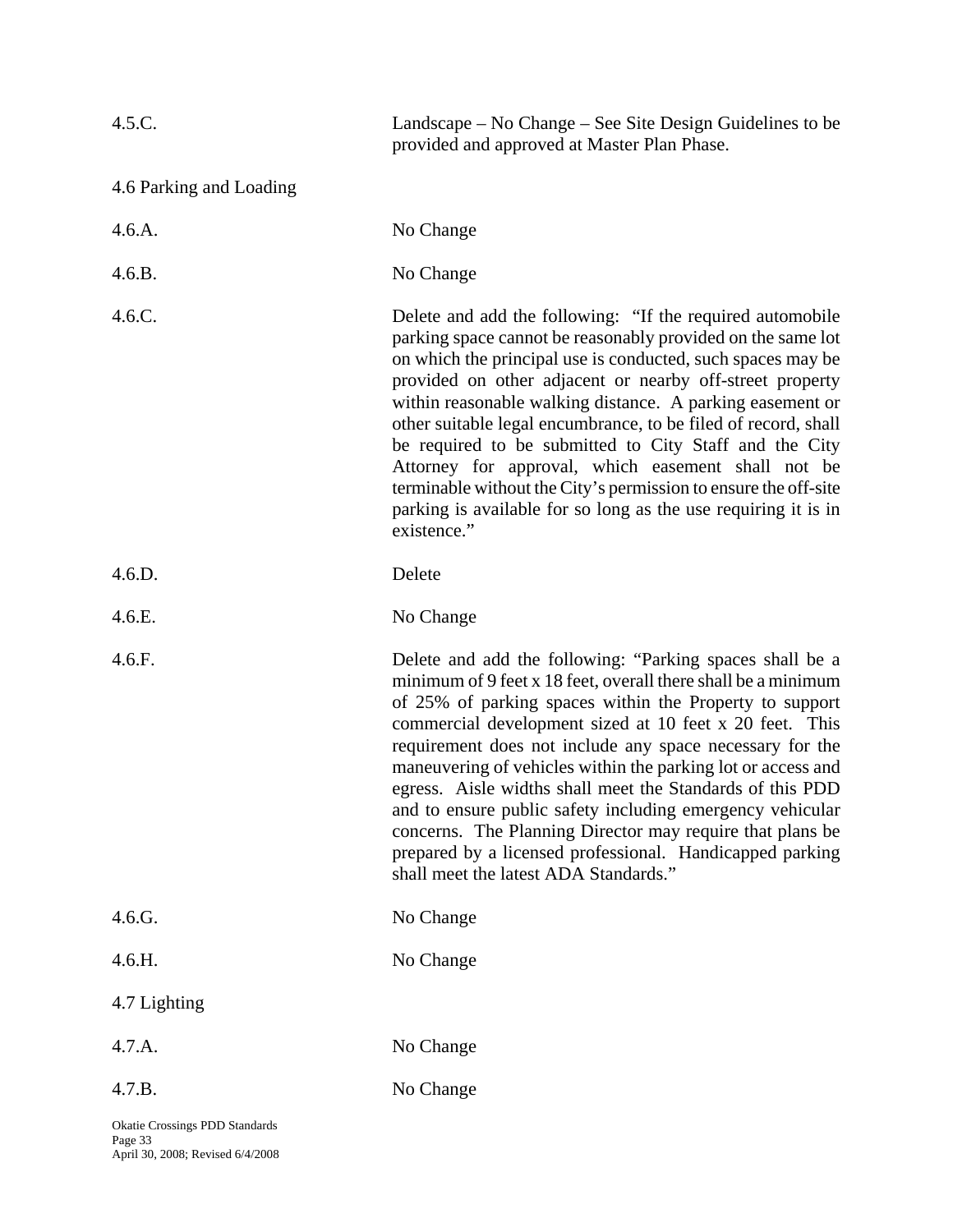| 4.7.C.              | Delete and add the following: "Light mounting shall be in<br>accordance with the PDD Design Guidelines to be submitted<br>at Master Plan Phase."                                                                                                                                                                                                                                                                                                                                  |
|---------------------|-----------------------------------------------------------------------------------------------------------------------------------------------------------------------------------------------------------------------------------------------------------------------------------------------------------------------------------------------------------------------------------------------------------------------------------------------------------------------------------|
| 4.7.D.              | No Change                                                                                                                                                                                                                                                                                                                                                                                                                                                                         |
| 4.7.E.              | No Change                                                                                                                                                                                                                                                                                                                                                                                                                                                                         |
| 4.7.F.              | No Change                                                                                                                                                                                                                                                                                                                                                                                                                                                                         |
| 4.7.G.              | No Change                                                                                                                                                                                                                                                                                                                                                                                                                                                                         |
| 4.7.H.              | Delete                                                                                                                                                                                                                                                                                                                                                                                                                                                                            |
| 4.8 Tree Protection |                                                                                                                                                                                                                                                                                                                                                                                                                                                                                   |
| 4.8.A.              | No change                                                                                                                                                                                                                                                                                                                                                                                                                                                                         |
| 4.8.B.              | Delete and add the following: "Harvesting of trees and<br>silvaculture management shall be allowed on the Property<br>throughout and including construction of the development.<br>This practice shall include the planting, cultivation and<br>harvesting of trees for purposes of producing wood fiber and<br>timber. Planting and growth of trees shall be allowed upon<br>the Property for uses as tree farming for use in purposes of<br>replanting on or off the Property." |
| 4.8.C.              | Delete                                                                                                                                                                                                                                                                                                                                                                                                                                                                            |
| 4.8.D.              | Add the following at the beginning of the paragraph: "After<br>the Property has been developed in accordance with this PDD<br>Standards each individual subdivided lot after the Master Plan<br>Phase approval shall be required to "                                                                                                                                                                                                                                             |
| 4.8.E.              | Delete and add the following: "Due to the nature of the soil<br>for engineering requirements, soils will have to be removed or<br>relocated in order to accommodate development and<br>engineering requirements. Therefore, tree replacement shall<br>be permitted in order to attempt to meet the fifteen (15) trees<br>per upland and undeveloped acre. The Property shall have<br>landscaping Guidelines in accordance with the Site Design<br>Guidelines."                    |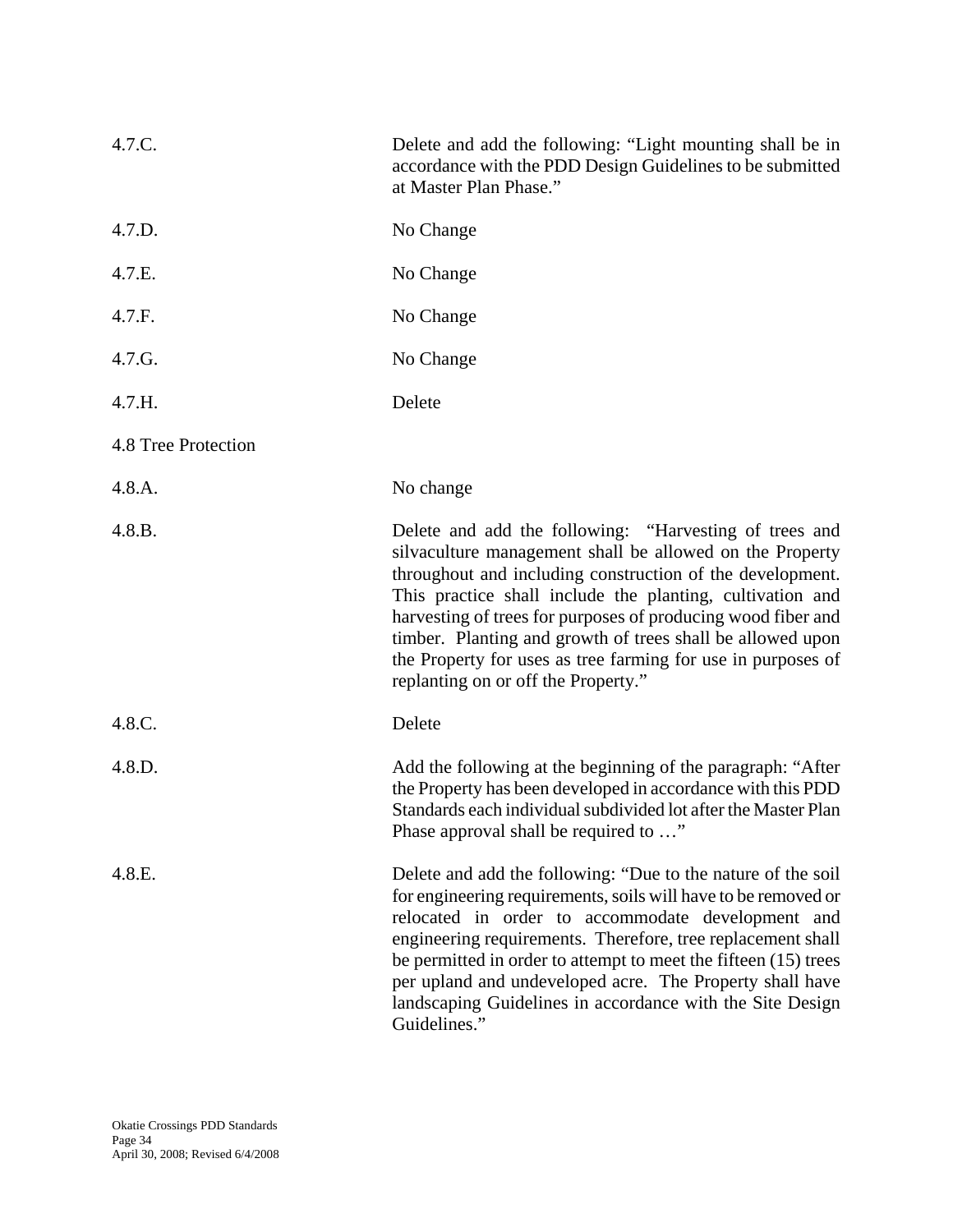| 4.8.F.   | Add the following before Item 1. "In those areas not affected<br>by tree harvesting practices the following requirements shall<br>apply."                       |
|----------|-----------------------------------------------------------------------------------------------------------------------------------------------------------------|
| 4.8.F.1. | Delete and add the following: "Tree preservation and<br>replacement is addressed throughout this PDD Standards.<br>(See Section I, Item L – Tree Preservation." |
| 4.8.F.2. | Add the following at the beginning of the paragraph: "At the<br>Development Plan Phase and"                                                                     |
| 4.8.F.3  | No Change                                                                                                                                                       |
| 4.8.F.4  | No change                                                                                                                                                       |
| 4.8.G.   | Add the following at the beginning of the paragraph: "At the<br>time of Development Plan Approval submission"                                                   |

4.9 Erosion and Sediment Control and Stormwater Management – Revise this section as follows:

| 4.9.A.                                                           | No Change                                                                                                                                                                                                                                               |
|------------------------------------------------------------------|---------------------------------------------------------------------------------------------------------------------------------------------------------------------------------------------------------------------------------------------------------|
| 4.9.B.                                                           | No Change                                                                                                                                                                                                                                               |
| 4.9.C.1                                                          | No Change                                                                                                                                                                                                                                               |
| 4.9.C.2.                                                         | No Change                                                                                                                                                                                                                                               |
| 4.9.C.3                                                          | No Change                                                                                                                                                                                                                                               |
| 4.9.C.4.a                                                        | No Change                                                                                                                                                                                                                                               |
| 4.9.C.4.b., i., ii., iii., iv.,<br>v., vi., vii., viii., ix., x. | No Change                                                                                                                                                                                                                                               |
| 4.9.C.4.b.xi.                                                    | is hereby amended to delete "finished floor elevations".                                                                                                                                                                                                |
| 4.9.C.4.b.xii.                                                   | is hereby amended to modify the certification statement as<br>follows: "I (we) hereby acknowledge that to the best of our<br>knowledge, information and belief that all clearing, grading<br>and/or development will be done pursuant to this section." |
| 4.9.C.4.c.                                                       | No Change                                                                                                                                                                                                                                               |
| 4.9.5.                                                           | No Change                                                                                                                                                                                                                                               |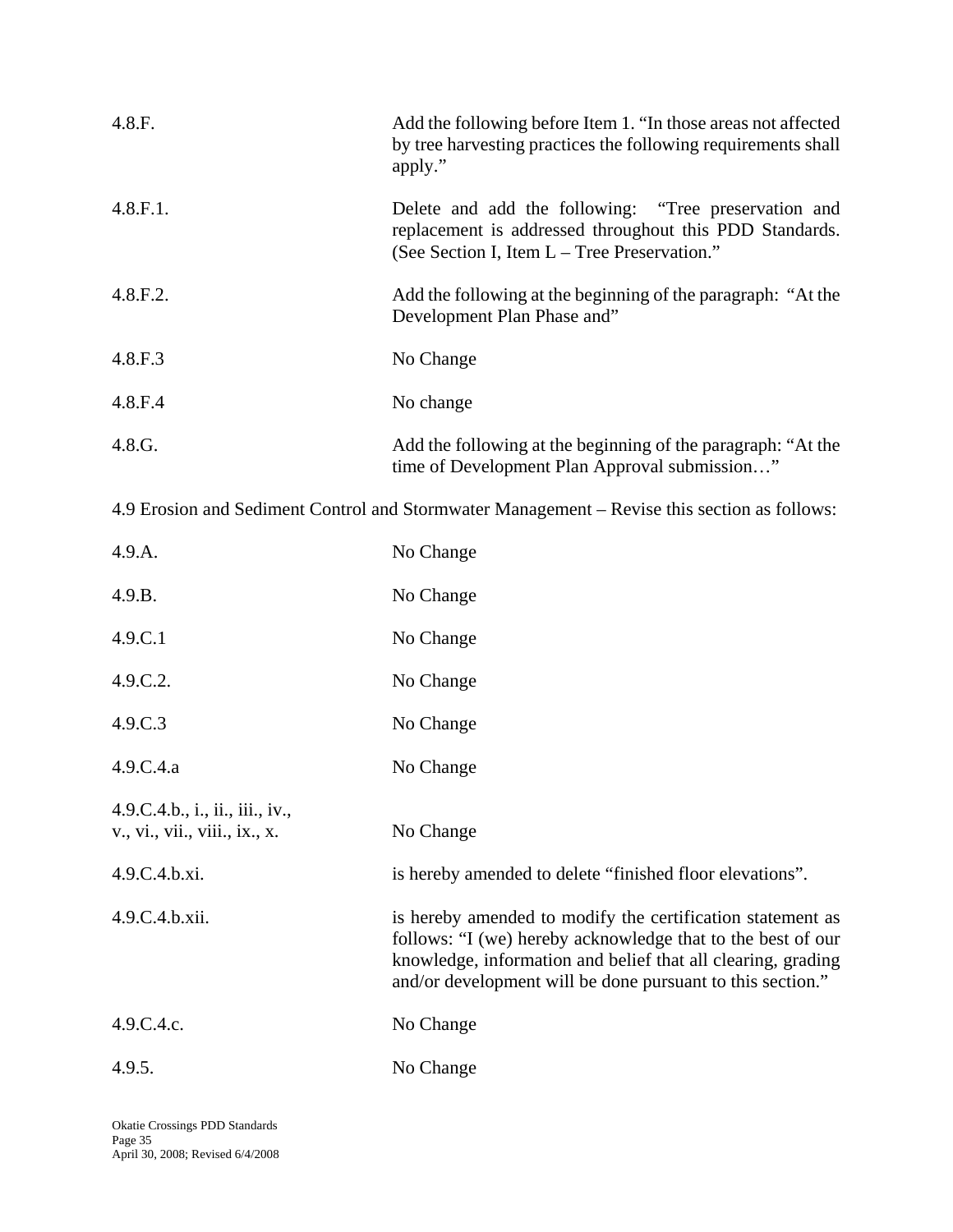| 4.9.D.1                                                                 | No Change                                                                                                                                                                                                                                                                                     |
|-------------------------------------------------------------------------|-----------------------------------------------------------------------------------------------------------------------------------------------------------------------------------------------------------------------------------------------------------------------------------------------|
| 4.9.D.2                                                                 | No Change                                                                                                                                                                                                                                                                                     |
| 4.9.D.3.a                                                               | No Change                                                                                                                                                                                                                                                                                     |
| 4.9.D.3.b.i., ii., iii., iv., v., vi.,<br>ix., x., xi., xii., xiv., xv. | No Change                                                                                                                                                                                                                                                                                     |
| 4.9.D.3.b.viii.D                                                        | No Change                                                                                                                                                                                                                                                                                     |
| 4.9.D.3.b.xiii                                                          | is hereby amended to replace "and at least one (1) current soil<br>boring log and one (1) soil boring per additional acre of<br>stormwater management detention/retention ponds" with "and<br>a boring log of soil borings onsite in locations as<br>recommended by a geotechnical engineer." |
| 4.9.D.3.c                                                               | No Change                                                                                                                                                                                                                                                                                     |
| 4.9.D.3.d                                                               | No Change                                                                                                                                                                                                                                                                                     |
| 4.9.D.4                                                                 | No Change                                                                                                                                                                                                                                                                                     |
| 4.9.D.5.a                                                               | No Change                                                                                                                                                                                                                                                                                     |
| 4.9.D.5.b.                                                              | No Change                                                                                                                                                                                                                                                                                     |
| 4.9.D.5.c                                                               | No Change                                                                                                                                                                                                                                                                                     |
| 4.9.D.5.d                                                               | No Change                                                                                                                                                                                                                                                                                     |
| 4.9.D.6.                                                                | No Change                                                                                                                                                                                                                                                                                     |
| 4.9.D.7.a.                                                              | No Change                                                                                                                                                                                                                                                                                     |
| 4.9.D.7.b                                                               | Delete in its entirety and replaced with the following:<br>"Stormwater runoff and stormwater management facility<br>design shall be designed to accommodate a 25 year, 24 hour<br>storm event."                                                                                               |
| 4.9.D.7.c. and .d                                                       | No Change                                                                                                                                                                                                                                                                                     |
| 4.9.D.8.a thru d.                                                       | No Change                                                                                                                                                                                                                                                                                     |
| 4.9.D.8.e                                                               | is hereby amended to change 50 year to 25 year.                                                                                                                                                                                                                                               |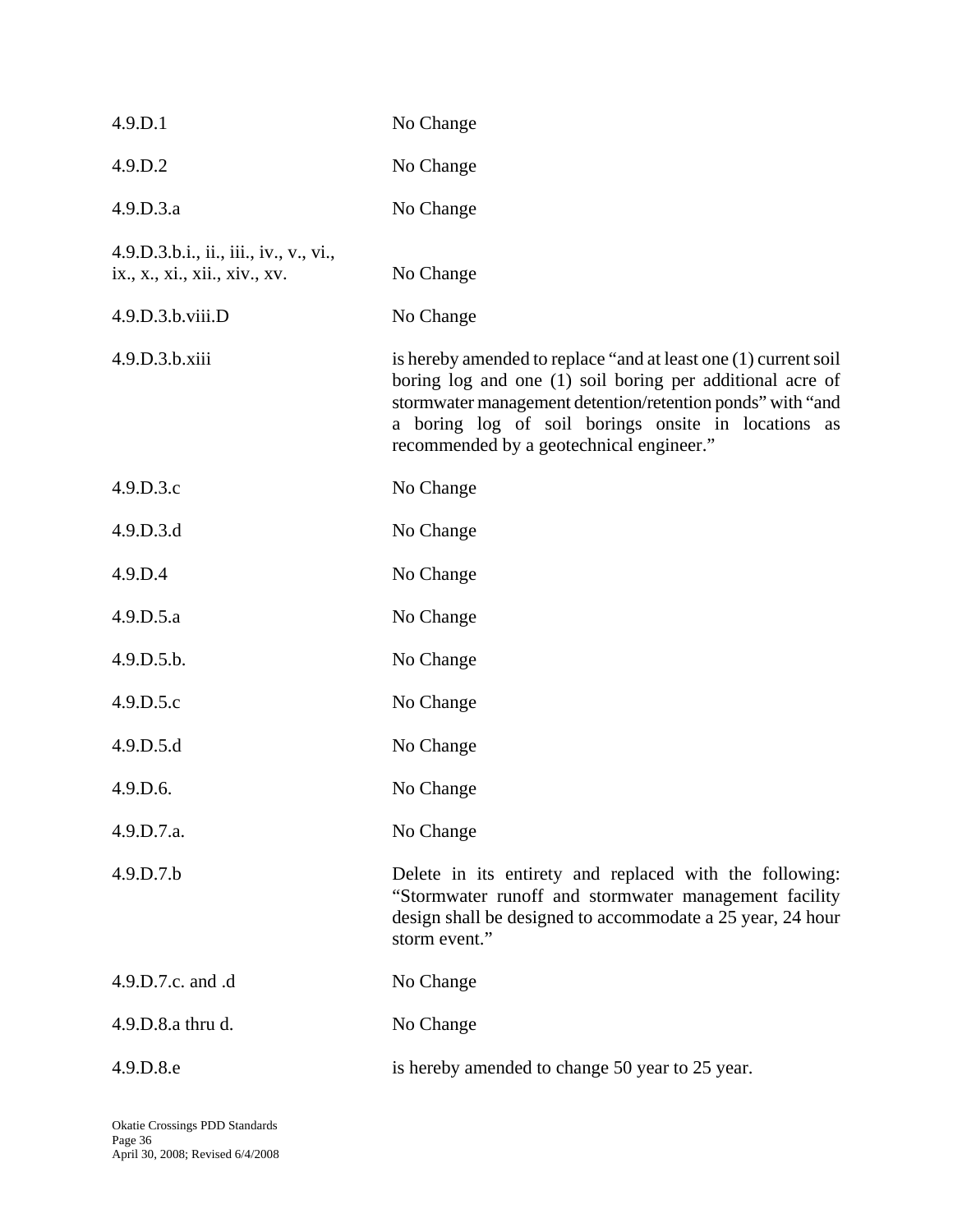| 4.9.D.8.f. thru .i                        | No Change                                                                                                                                                                                                                                                                                                                                    |
|-------------------------------------------|----------------------------------------------------------------------------------------------------------------------------------------------------------------------------------------------------------------------------------------------------------------------------------------------------------------------------------------------|
| 4.9.D.9.a thru e.                         | No Change                                                                                                                                                                                                                                                                                                                                    |
| 4.9.D.9.f                                 | is hereby amended to change the year references from "2, 25,<br>50 and 100" to be "2, 10 and 25."                                                                                                                                                                                                                                            |
| 4.9.D.10.a.                               | No Change                                                                                                                                                                                                                                                                                                                                    |
| 4.9.D.10.b.i., ii., iv.                   | No Change                                                                                                                                                                                                                                                                                                                                    |
| 4.9.D.10.b.iii                            | is hereby amended to add "Surface water shall be allowed to<br>collect within designated parking and landscaped areas during<br>design storm events as defined in this article and as approved<br>by the City Engineer. In no event shall the flooding elevation<br>during the 100 year storm event exceed the buildings finished<br>floor." |
| 4.9.D.11.a.                               | No Change                                                                                                                                                                                                                                                                                                                                    |
| 4.9.11.b.                                 | shall not apply to the property.                                                                                                                                                                                                                                                                                                             |
| 4.9.D.12.a                                | is amended to delete "and preclude the creation of backwater"<br>inundating any areas outside of the dedicated drainage<br>easements." And to add "Water shall be allowed to pond in<br>parking and landscaped areas during heavy rains and such<br>areas may be used as temporary retention As approved by the<br>City Engineer."           |
| 4.9.D.12.b                                | is amended to delete "and to preclude the creation of<br>headwater inundating any areas outside of the dedicated<br>drainage easements." And to add "Water shall be allowed to<br>pond in parking and landscaped areas during heavy rains and<br>such areas may be used as temporary retention as approved<br>the City Engineer."            |
| 4.9.D.12.c.                               | No Change                                                                                                                                                                                                                                                                                                                                    |
| 4.9.D.12.d.                               | No Change                                                                                                                                                                                                                                                                                                                                    |
| 4.9.D.13.a. and .b                        | No Change                                                                                                                                                                                                                                                                                                                                    |
| 4.9.D.13.c                                | is hereby amended to change the year references from "2, 25,<br>50 and 100" to be "2, 10 and 25."                                                                                                                                                                                                                                            |
| 4.9.D.13.d and e                          | No Change                                                                                                                                                                                                                                                                                                                                    |
| Okatie Crossings PDD Standards<br>Page 37 |                                                                                                                                                                                                                                                                                                                                              |

April 30, 2008; Revised 6/4/2008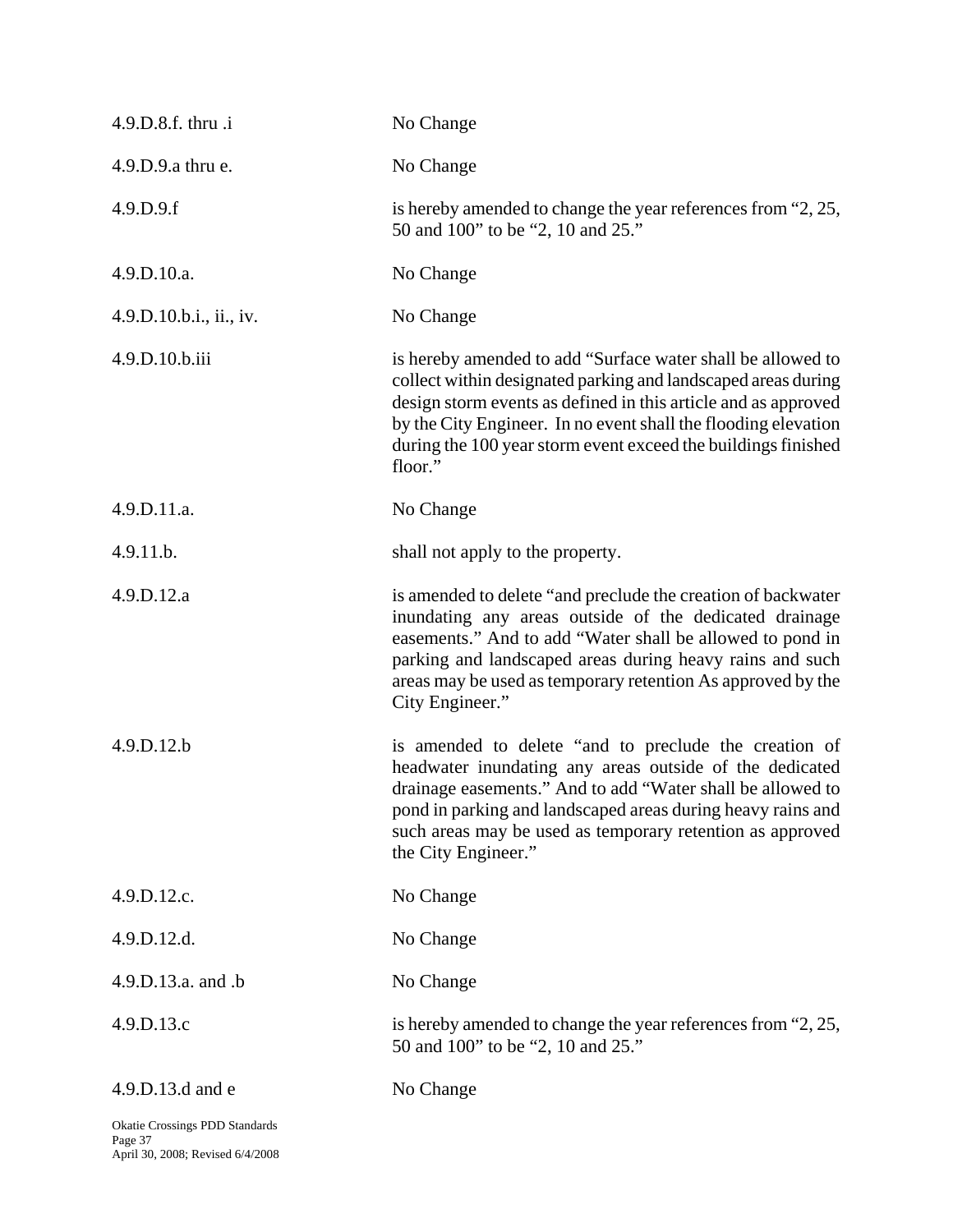| 4.9.D.13.f                      | is hereby amended to replace "in seventy two (72) hours"<br>with "as required by SCDHEC-OCRM."                |
|---------------------------------|---------------------------------------------------------------------------------------------------------------|
| 4.9.D.13.g.                     | No Change                                                                                                     |
| 4.9.D.13.h.                     | No Change                                                                                                     |
| 4.9.D.13.i.i.                   | No Change                                                                                                     |
| 4.9.D.13.i.ii                   | shall not apply to the Property, but shall be consistent with<br>Section 4.9.D.3.c                            |
| 4.9.D.13.i.iii                  | No Change                                                                                                     |
| 4.10 Streets                    |                                                                                                               |
| 4.10.A.                         | Delete                                                                                                        |
| 4.10.B.                         | No Change                                                                                                     |
| 4.10.C.1., 2., 3.               | No Change                                                                                                     |
| 4.10.C.4.a. and b.              | No Change                                                                                                     |
| 4.10.C.4.c                      | Delete                                                                                                        |
| 4.10.C.4.d.                     | No Change                                                                                                     |
| 4.10.C.4.e                      | Amend to add to end of each of subsections i, ii, iii, iv "or by<br>recommendation of geotechnical engineer." |
| 4.10.C.4.f.,g., and h.          | No Change                                                                                                     |
| 4.10.C.4.i                      | is hereby amended to revise the word "inlets" to be "inlet<br>boxes."                                         |
| 4.10.C.4.j., k., l., m., and n. | No Change                                                                                                     |
| 4.10.C.4.o                      | does not apply to the Property.                                                                               |
| 4.10.C.4.p.                     | No Change                                                                                                     |
| 4.10.D.                         | No Change                                                                                                     |
| 4.10.E.                         | No Change                                                                                                     |
|                                 |                                                                                                               |

Okatie Crossings PDD Standards Page 38 April 30, 2008; Revised 6/4/2008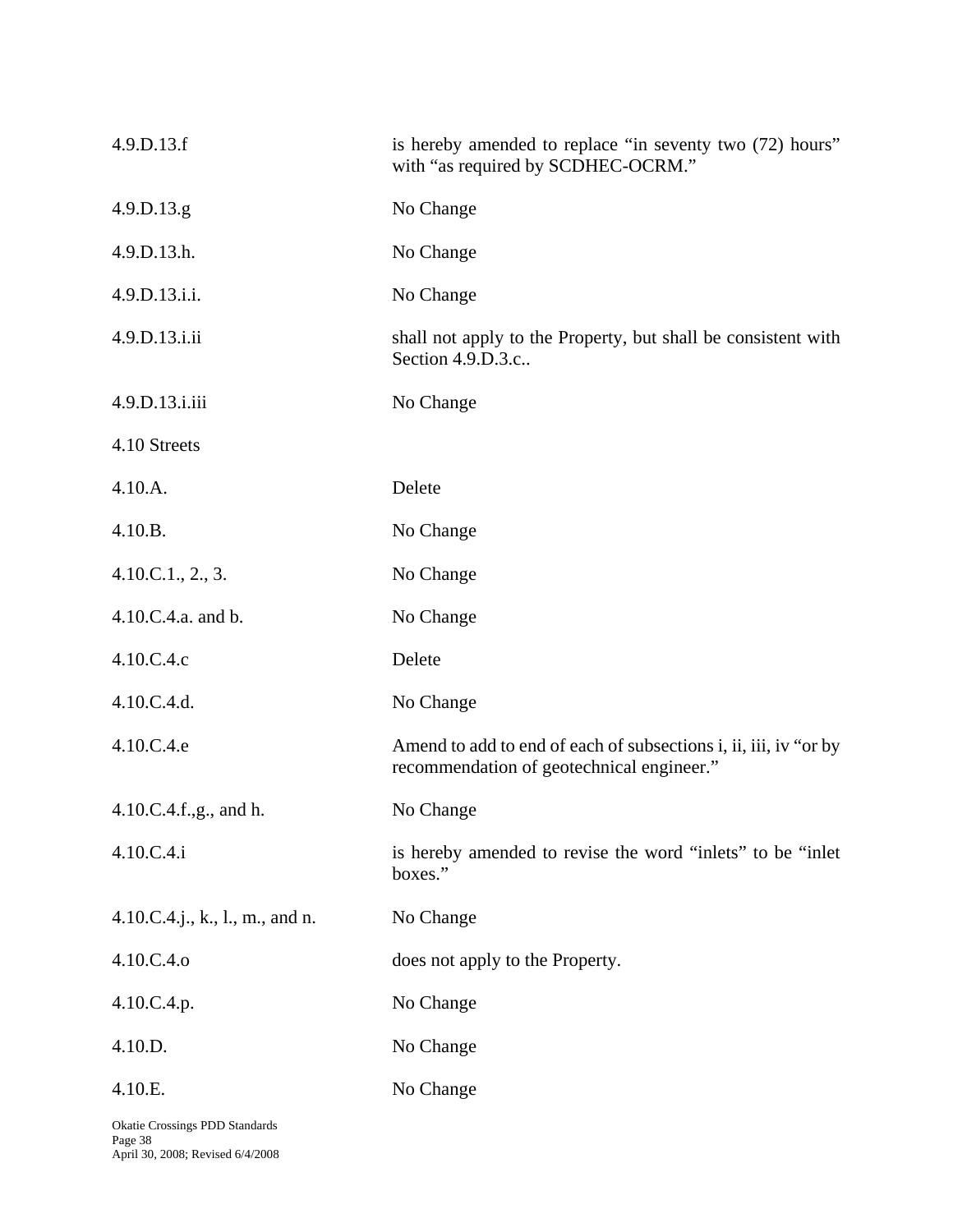| 4.10.F | Delete and add the following: "If trips per peak hour for any    |
|--------|------------------------------------------------------------------|
|        | development exceed seventy five (75), appropriate mitigation     |
|        | needs as necessary to meet the requirements of the City of       |
|        | Hardeeville Traffic Impact Assessment Ordinance shall be         |
|        | met, unless a waiver/modification is granted by the City         |
|        | Planning Director based on future design year conditions         |
|        | which are safe and within the range of acceptable operation      |
|        | and which may also be acceptable to South Carolina               |
|        | Department of Transportation design standards, when<br>required. |

# **ARTICLE 5 Subdivision Design and Improvements**

| 5.1.A.           | No Change                                                                                                                                                                                                                                                                                                         |
|------------------|-------------------------------------------------------------------------------------------------------------------------------------------------------------------------------------------------------------------------------------------------------------------------------------------------------------------|
| 5.1.B.           | Delete in its entirety and replace with the following:<br>"Sidewalks shall be shown and approved, if any, at the<br>Master Plan Phase of approval by the City of Hardeeville".                                                                                                                                    |
| 5.1.C.1          | Delete                                                                                                                                                                                                                                                                                                            |
| 5.1.C.2 and .3   | No Change                                                                                                                                                                                                                                                                                                         |
| 5.1.D            | Delete in its entirety and replace with the following: "There"<br>shall be no lot width, depth, or area requirements for<br>residential lots or for commercial lots in the Property.<br>Setback requirements shall be governed by the provisions of<br>this PDD Standards."                                       |
| 5.1.E.1., 2., 3. | No Change                                                                                                                                                                                                                                                                                                         |
| 5.1.E.4.a.       | Add the following: "If the property contains Special Flood<br>Hazard areas designated as Zone A, no Base Flood Elevation<br>shall exist and thus a topographic contour line shall not be<br>required.                                                                                                             |
| 5.1.E.4.b.       | is hereby amended to replace "Section 8" with "Chapter 9"<br>and to add the following: "Development Permits shall be<br>granted for areas of land disturbance with a Flood Zone A.<br>The City will not issue a building permit for any structure<br>located with a Flood Zone A until a Base Flood Elevation has |
|                  | been established.                                                                                                                                                                                                                                                                                                 |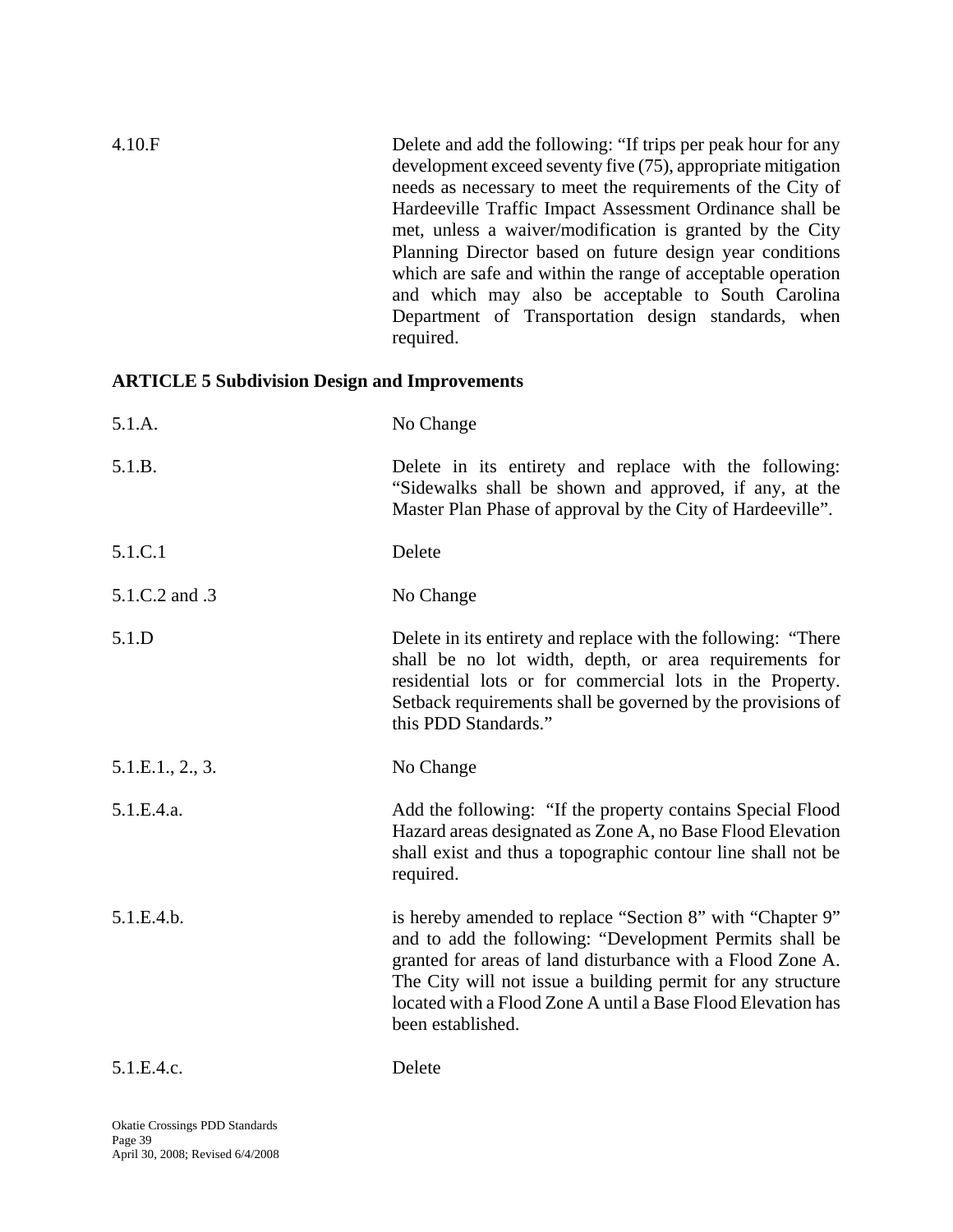| No Change |
|-----------|
|           |

# **ARTICLE 6: Development Review Bodies**

6.6 Delete

# **ARTICLE 7: Review and Approval Procedures**

| 7.4.D    | It is hereby acknowledged by the City that, due to the size of<br>this project and the variety of uses contemplated for it, some<br>information required for a typical PDD zoning is either<br>unavailable or impractical to provide at this point. The City<br>specifically acknowledges the sufficiency of the application<br>as submitted. Additional or omitted information may be<br>provided at the time of Master Plan submittal.                                                                                                                                                                                                                                                                                                                                                                                                                                                                                                                                                                        |
|----------|-----------------------------------------------------------------------------------------------------------------------------------------------------------------------------------------------------------------------------------------------------------------------------------------------------------------------------------------------------------------------------------------------------------------------------------------------------------------------------------------------------------------------------------------------------------------------------------------------------------------------------------------------------------------------------------------------------------------------------------------------------------------------------------------------------------------------------------------------------------------------------------------------------------------------------------------------------------------------------------------------------------------|
| 7.5.A.   | No Change                                                                                                                                                                                                                                                                                                                                                                                                                                                                                                                                                                                                                                                                                                                                                                                                                                                                                                                                                                                                       |
| 7.5.B.   | No Change                                                                                                                                                                                                                                                                                                                                                                                                                                                                                                                                                                                                                                                                                                                                                                                                                                                                                                                                                                                                       |
| 7.5.C    | Add the following after the word Application: "This Section"<br>refers to items which should be included as part of the Site<br>This list is comprehensive and is<br>Development Plan.<br>intended to cover all project types and may not be applicable<br>Applications can be reviewed more<br>to all projects.<br>expeditiously if all applicable items are included. Where<br>items that appear on the list which are not applicable then<br>make "Not Applicable" on the application. A Pre-application<br>is<br>but<br>conference<br>recommended<br>not<br>necessary.<br>Letters/approvals from other agencies are not required for the<br>Application, but will be necessary for a permit to be issued.<br>Proof of notification to all agencies shall be necessary at the<br>time of the Application. It is understood that some final<br>documents can not be provided at time of Application, such<br>items may included but are not limited to, street specifications<br>and utility specifications." |
| 7.5.C.1. | Add "if applicable" after the statement.                                                                                                                                                                                                                                                                                                                                                                                                                                                                                                                                                                                                                                                                                                                                                                                                                                                                                                                                                                        |
| 7.5.C.2. | Add "if applicable" after the statement.                                                                                                                                                                                                                                                                                                                                                                                                                                                                                                                                                                                                                                                                                                                                                                                                                                                                                                                                                                        |
| 7.5.C.3. | Add "if applicable" after the statement.                                                                                                                                                                                                                                                                                                                                                                                                                                                                                                                                                                                                                                                                                                                                                                                                                                                                                                                                                                        |
| 7.5.C.4. | Add "if applicable" after the statement.                                                                                                                                                                                                                                                                                                                                                                                                                                                                                                                                                                                                                                                                                                                                                                                                                                                                                                                                                                        |
| 7.5.C.5. | Add "if applicable" after the statement.                                                                                                                                                                                                                                                                                                                                                                                                                                                                                                                                                                                                                                                                                                                                                                                                                                                                                                                                                                        |

Okatie Crossings PDD Standards Page 40 April 30, 2008; Revised 6/4/2008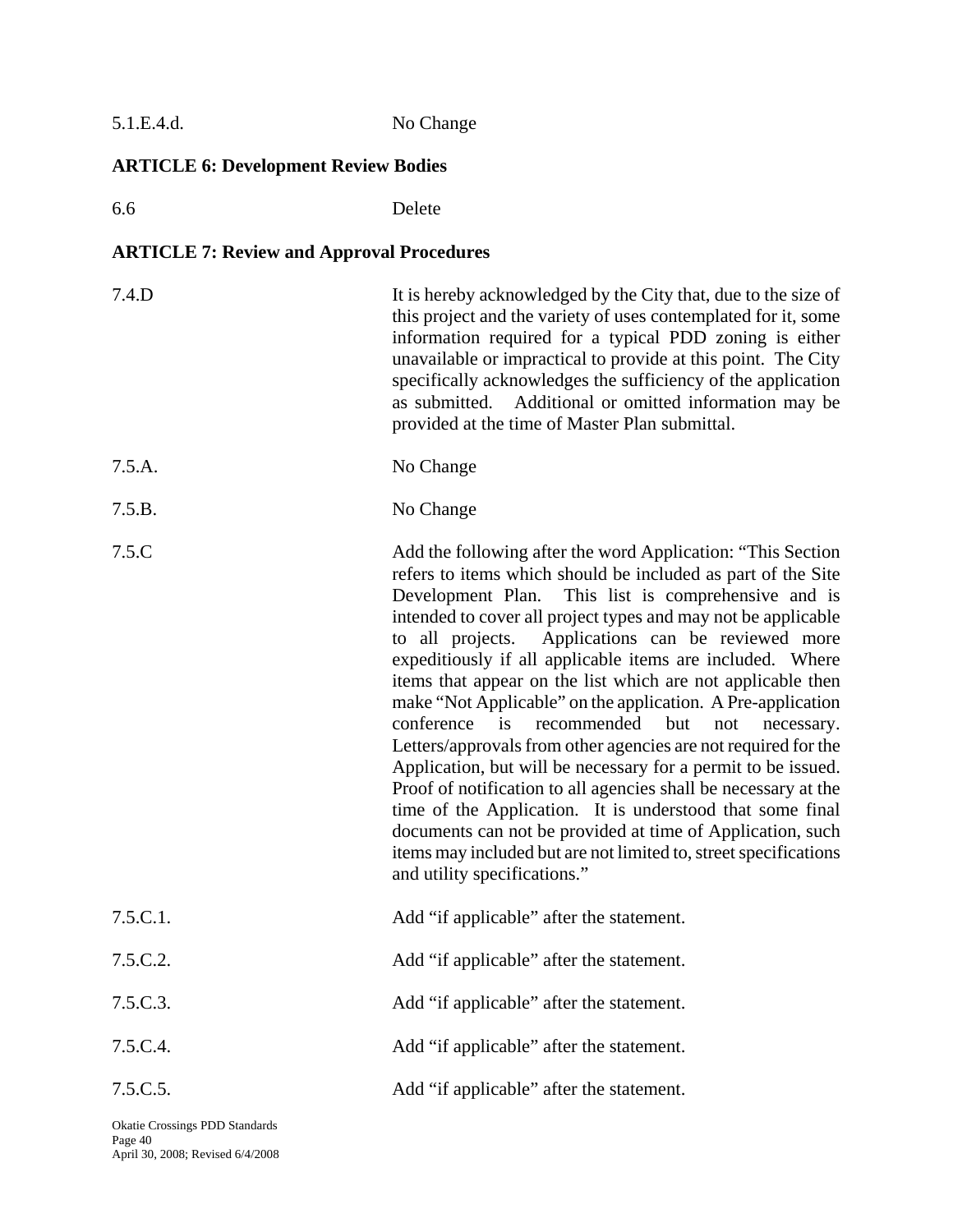| 7.5.C.6   | Add "if applicable" after the statement. |
|-----------|------------------------------------------|
| 7.5.C.7   | Add "if applicable" after the statement. |
| 7.5.C.8   | Add "if applicable" after the statement. |
| 7.5.C.9   | Add "if applicable" after the statement. |
| 7.5.C.10  | Add "if applicable" after the statement. |
| 7.5.C.11. | Add "if applicable" after the statement. |
| 7.5.C.12. | Add "if applicable" after the statement. |
| 7.5.C.13. | Add "if applicable" after the statement. |
| 7.5.C.14  | Add "if applicable" after the statement. |
| 7.5.C.15  | Add "if applicable" after the statement. |
| 7.5.C.16. | Add "if applicable" after the statement. |
| 7.5.C.17. | Add "if applicable" after the statement. |
| 7.5.C.18  | Add "if applicable" after the statement. |
| 7.5.C.19  | Add "if applicable" after the statement. |
| 7.5.C.20  | Add "if applicable" after the statement. |
| 7.5.C.21  | Add "if applicable" after the statement. |
| 7.5.C.22  | Add "if applicable" after the statement. |
| 7.5.C.23  | Add "if applicable" after the statement. |
| 7.5.C.24  | Add "if applicable" after the statement. |
| 7.5.C.25  | Add "if applicable" after the statement. |
| 7.5.C.26  | Add "if applicable" after the statement. |
| 7.5.D.1.  | Add the following: "The City of Hard     |

leeville and the Applicant are in agreement that the existing access points will be sufficient for the issuance of Development Permits and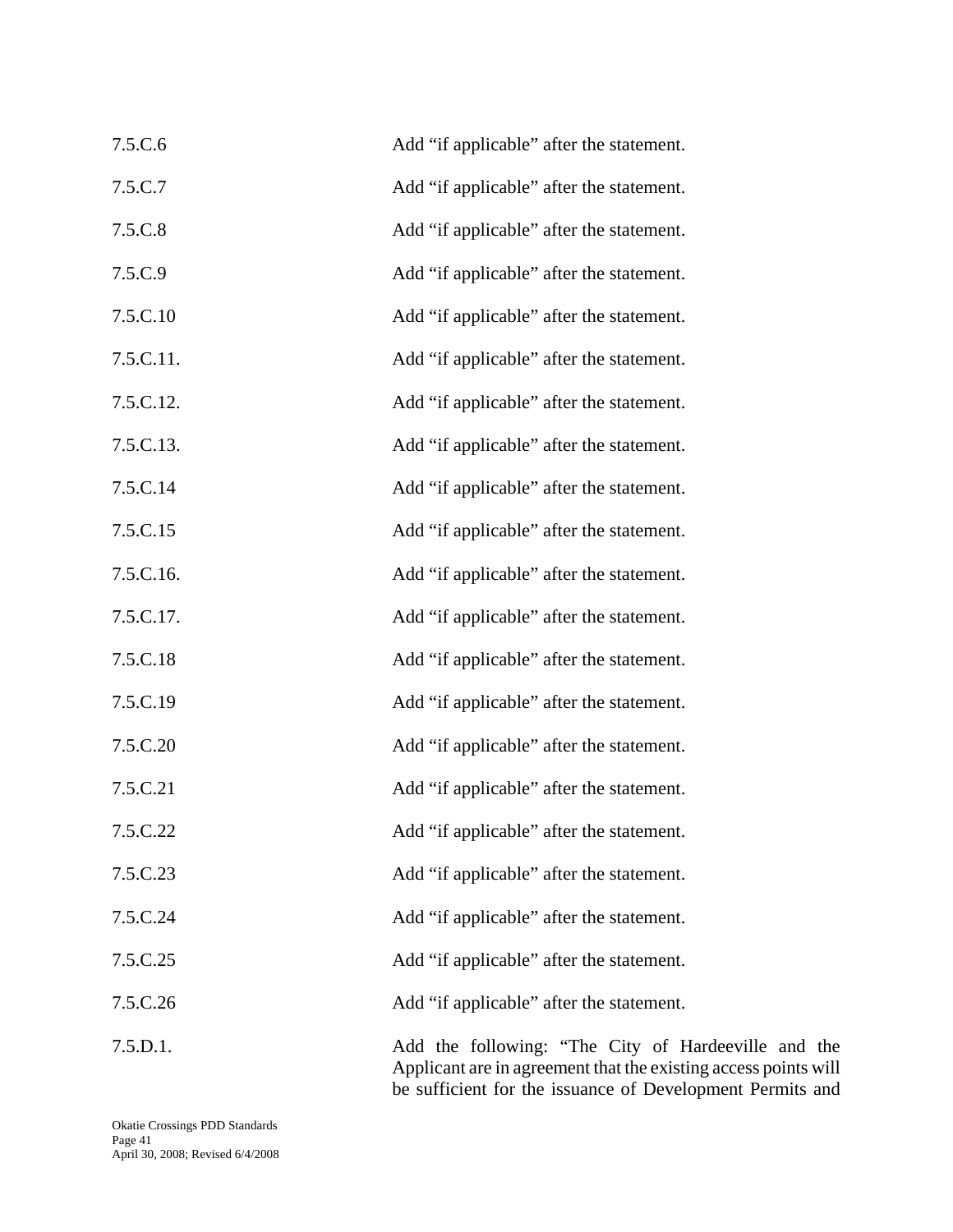|               | Building Permits. Certificates of Occupancy will not be<br>issued until all proposed Access Encroachments are<br>constructed and approved by the appropriate governing<br>body."                                                                                                                                                                                                                                                                                                                                                                                                                                                                                                                                                                                                                                                                                               |
|---------------|--------------------------------------------------------------------------------------------------------------------------------------------------------------------------------------------------------------------------------------------------------------------------------------------------------------------------------------------------------------------------------------------------------------------------------------------------------------------------------------------------------------------------------------------------------------------------------------------------------------------------------------------------------------------------------------------------------------------------------------------------------------------------------------------------------------------------------------------------------------------------------|
| 7.6.C.A.      | No Change                                                                                                                                                                                                                                                                                                                                                                                                                                                                                                                                                                                                                                                                                                                                                                                                                                                                      |
| 7.6.C.1.      | No Change                                                                                                                                                                                                                                                                                                                                                                                                                                                                                                                                                                                                                                                                                                                                                                                                                                                                      |
| 7.6.C.2.      | After "Review and Approval of Preliminary Plat" add the<br>following: "The approval of preliminary plats process<br>references requirements which generally are required for<br>Approval of Preliminary Plats. These items listed are<br>comprehensive and intended to cover all project types and<br>may not be applicable to all projects. Each submission can be<br>reviewed more expeditiously if all applicable items are<br>included. Where items that appear in the requirement which<br>are not applicable then mark them appropriately. A Pre-<br>application or submission conference is recommended but not<br>mandatory. Not all letters and approvals listed may not be<br>necessary at the time of the submission but shall be prior to<br>permitting. These requirements shall be discussed at the Pre-<br>submission and agreed upon prior to the submission." |
| 7.6.C.2.a.    | Add "if applicable" after the statement.                                                                                                                                                                                                                                                                                                                                                                                                                                                                                                                                                                                                                                                                                                                                                                                                                                       |
| 7.6.C.2.b.    | Add "if applicable" after the statement.                                                                                                                                                                                                                                                                                                                                                                                                                                                                                                                                                                                                                                                                                                                                                                                                                                       |
| 7.6.C.2.c.    | Add "if applicable" after the statement.                                                                                                                                                                                                                                                                                                                                                                                                                                                                                                                                                                                                                                                                                                                                                                                                                                       |
| 7.6.C.2.d     | Add "if applicable" after the statement.                                                                                                                                                                                                                                                                                                                                                                                                                                                                                                                                                                                                                                                                                                                                                                                                                                       |
| 7.6.C.3.      | No Change                                                                                                                                                                                                                                                                                                                                                                                                                                                                                                                                                                                                                                                                                                                                                                                                                                                                      |
| 7.6.C.3.b.xiv | Add the following section:<br>"7.6.C.3.b.xiv. Bond or legal surety, acceptable to the City of<br>Hardeeville, guaranteeing the completed installation of all<br>required improvements within the area to be platted. Such<br>bonds or other surety shall be payable to the City of<br>Hardeeville and equal one hundred twenty-five (125%)<br>percent of a registered engineers' estimate of construction<br>cost. Notwithstanding the above, in the event that a bond or<br>letter of credit has been posted with a third party to assure<br>completion of required improvements, the City shall accept<br>evidence of such bond or letter of credit in lieu of requiring an                                                                                                                                                                                                  |